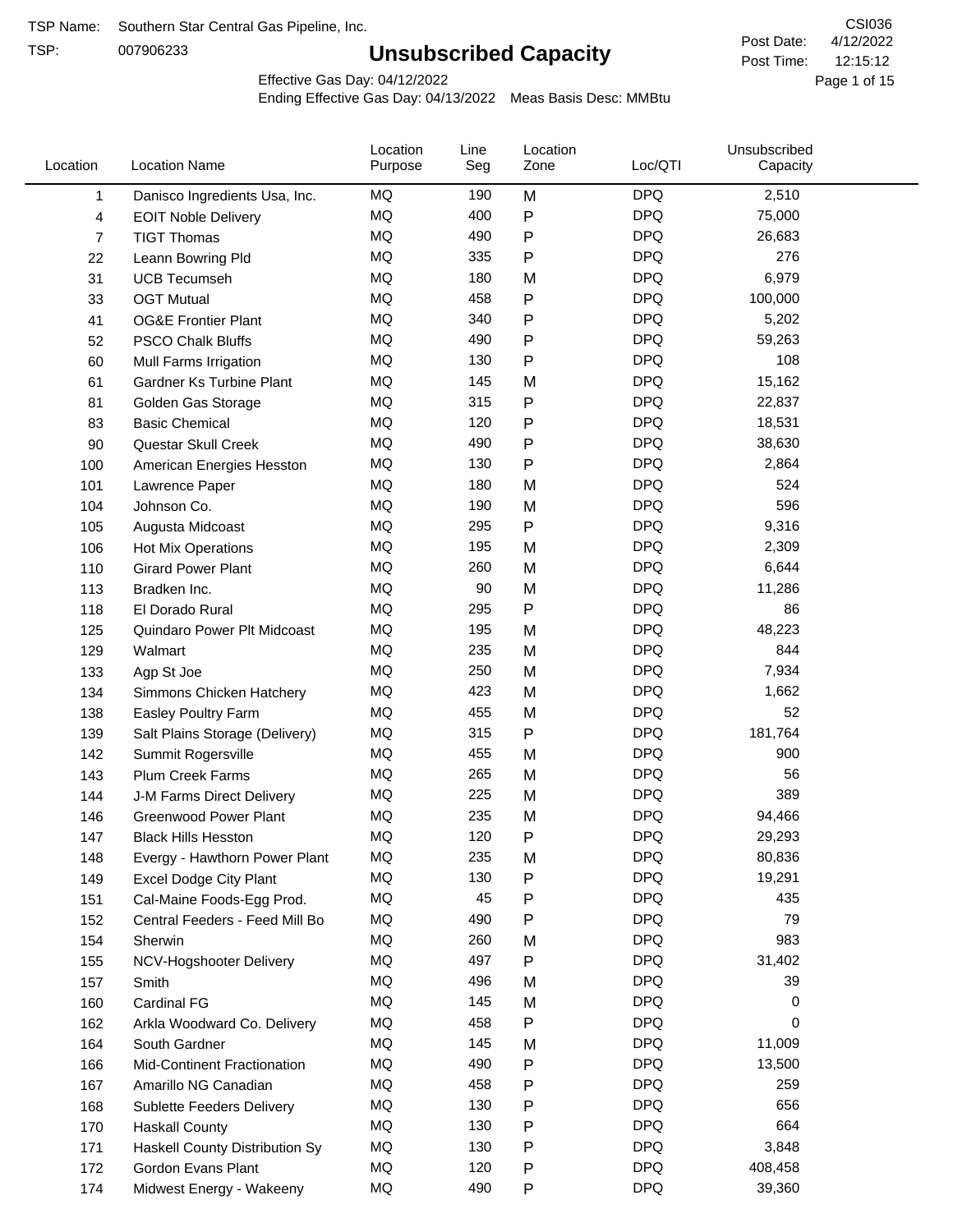TSP:

# **Unsubscribed Capacity**

4/12/2022 Page 2 of 15 12:15:12 CSI036 Post Date: Post Time:

Effective Gas Day: 04/12/2022

| Location | <b>Location Name</b>                  | Location<br>Purpose | Line<br>Seg | Location<br>Zone | Loc/QTI    | Unsubscribed<br>Capacity |  |
|----------|---------------------------------------|---------------------|-------------|------------------|------------|--------------------------|--|
| 175      | <b>Industrial Park</b>                | <b>MQ</b>           | 455         | M                | <b>DPQ</b> | 18,613                   |  |
| 176      | Uc Flint Oaks Hunt Club               | MQ                  | 498         | M                | <b>DPQ</b> | 3                        |  |
| 178      | ONG-Enid                              | MQ                  | 405         | P                | <b>DPQ</b> | 6,050                    |  |
| 179      | ONG-SW Oklahoma City                  | <b>MQ</b>           | 340         | P                | <b>DPQ</b> | 33,833                   |  |
| 180      | <b>Superior Carney</b>                | <b>MQ</b>           | 390         | Ρ                | <b>DPQ</b> | 12,290                   |  |
| 181      | DCP NW Booster                        | MQ                  | 390         | P                | <b>DPQ</b> | 3,761                    |  |
| 183      | <b>DCP West Edmond</b>                | MQ                  | 400         | P                | <b>DPQ</b> | 2,865                    |  |
| 184      | <b>Constellation NewEnergy -</b>      | <b>MQ</b>           | 493         | M                | <b>DPQ</b> | 1,847                    |  |
| 185      | <b>Constellation NewEnergy -</b>      | MQ                  | 333         | P                | <b>DPQ</b> | 3,502                    |  |
| 186      | Dennis Langley                        | MQ                  | 190         | M                | <b>DPQ</b> | 239                      |  |
| 189      | Dogwood Energy Power Plant            | <b>MQ</b>           | 235         | M                | <b>DPQ</b> | 118,246                  |  |
| 193      | <b>KGS Cessna Delivery</b>            | MQ                  | 120         | P                | <b>DPQ</b> | 5,410                    |  |
| 195      | <b>Black Hills Lyons</b>              | <b>MQ</b>           | 45          | P                | <b>DPQ</b> | 4,300                    |  |
| 197      | High Plains Ranch, LLC                | <b>MQ</b>           | 130         | Ρ                | <b>DPQ</b> | 1,180                    |  |
| 198      | West Drumright                        | <b>MQ</b>           | 390         | P                | <b>DPQ</b> | 3,216                    |  |
| 202      | Evergy - West Gardner                 | <b>MQ</b>           | 145         | M                | <b>DPQ</b> | 96,401                   |  |
| 203      | <b>Black Hills- Southern Terminal</b> | MQ                  | 333         | P                | <b>DPQ</b> | 65                       |  |
| 204      | Welch                                 | MQ                  | 225         | M                | <b>DPQ</b> | 290                      |  |
| 206      | Arma-Girard-Pittsburg                 | <b>MQ</b>           | 260         | M                | <b>DPQ</b> | 29,402                   |  |
| 207      | Cher-Scam-W. Min-Carona-              | MQ                  | 260         | M                | <b>DPQ</b> | 546                      |  |
| 208      | <b>KGST Alden Interconnect</b>        | <b>MQ</b>           | 490         | P                | <b>DPQ</b> | 25,000                   |  |
| 501      | <b>Arkansas City</b>                  | <b>MQ</b>           | 333         | M                | <b>DPQ</b> | 16,895                   |  |
| 510      | Clearwater                            | <b>MQ</b>           | 120         | Ρ                | <b>DPQ</b> | 492                      |  |
| 512      | <b>Conway Springs</b>                 | <b>MQ</b>           | 120         | P                | <b>DPQ</b> | 1,499                    |  |
| 525      | Harper                                | <b>MQ</b>           | 120         | P                | <b>DPQ</b> | 7,336                    |  |
| 530      | Kiowa                                 | <b>MQ</b>           | 315         | P                | <b>DPQ</b> | 1,217                    |  |
| 540      | Oxford                                | <b>MQ</b>           | 333         | Ρ                | <b>DPQ</b> | 6,335                    |  |
| 590      | Wellington                            | MQ                  | 333         | Ρ                | <b>DPQ</b> | 14,713                   |  |
| 610      | <b>Ks Prd Domestics</b>               | <b>MQ</b>           | 120         | P                | <b>DPQ</b> | 82                       |  |
| 620      | Ok Prd Domestics                      | <b>MQ</b>           | 400         | P                | <b>DPQ</b> | 45                       |  |
| 710      | <b>Ks Mkt Domestics</b>               | <b>MQ</b>           | 90          | M                | <b>DPQ</b> | 961                      |  |
| 720      | <b>Ok Mkt Domestics</b>               | MQ                  | 225         | M                | <b>DPQ</b> | 44                       |  |
| 730      | Mo Mkt Domestics                      | MQ                  | 455         | M                | <b>DPQ</b> | 8                        |  |
| 904      | Arnett                                | MQ                  | 458         | P                | <b>DPQ</b> | 1,069                    |  |
| 912      | Capron                                | $\sf{MQ}$           | 315         | Ρ                | <b>DPQ</b> | 110                      |  |
| 1103     | Olathe, KS                            | $\sf{MQ}$           | 190         | M                | <b>DPQ</b> | 92                       |  |
| 2008     | Barnsdall                             | MQ                  | 357         | P                | <b>DPQ</b> | 839                      |  |
| 2009     | <b>Bartlesville &amp; Dewey</b>       | MQ                  | 357         | P                | <b>DPQ</b> | 47,112                   |  |
| 2016     | Delaware                              | MQ                  | 497         | Ρ                | <b>DPQ</b> | 224                      |  |
| 2056     | Nowata                                | $\sf{MQ}$           | 497         | Ρ                | <b>DPQ</b> | 7,113                    |  |
| 2064     | Pawhuska                              | $\sf{MQ}$           | 334         | Ρ                | <b>DPQ</b> | 7,755                    |  |
| 2101     | Vinita                                | MQ                  | 225         | M                | <b>DPQ</b> | 7,655                    |  |
| 3504     | Alden                                 | MQ                  | 490         | P                | <b>DPQ</b> | 185                      |  |
| 3508     | Barnard                               | MQ                  | 265         | M                | <b>DPQ</b> | 157                      |  |
| 3512     | Chase                                 | $\sf{MQ}$           | 45          | Ρ                | <b>DPQ</b> | 340                      |  |
| 3520     | Ellsworth                             | MQ                  | 265         | M                | <b>DPQ</b> | 1,692                    |  |
| 3524     | Frederick                             | MQ                  | 265         | M                | <b>DPQ</b> | 60                       |  |
| 3528     | Geneseo                               | MQ                  | 265         | M                | <b>DPQ</b> | 712                      |  |
| 3544     | Kanopolis                             | $\sf{MQ}$           | 265         | M                | <b>DPQ</b> | 457                      |  |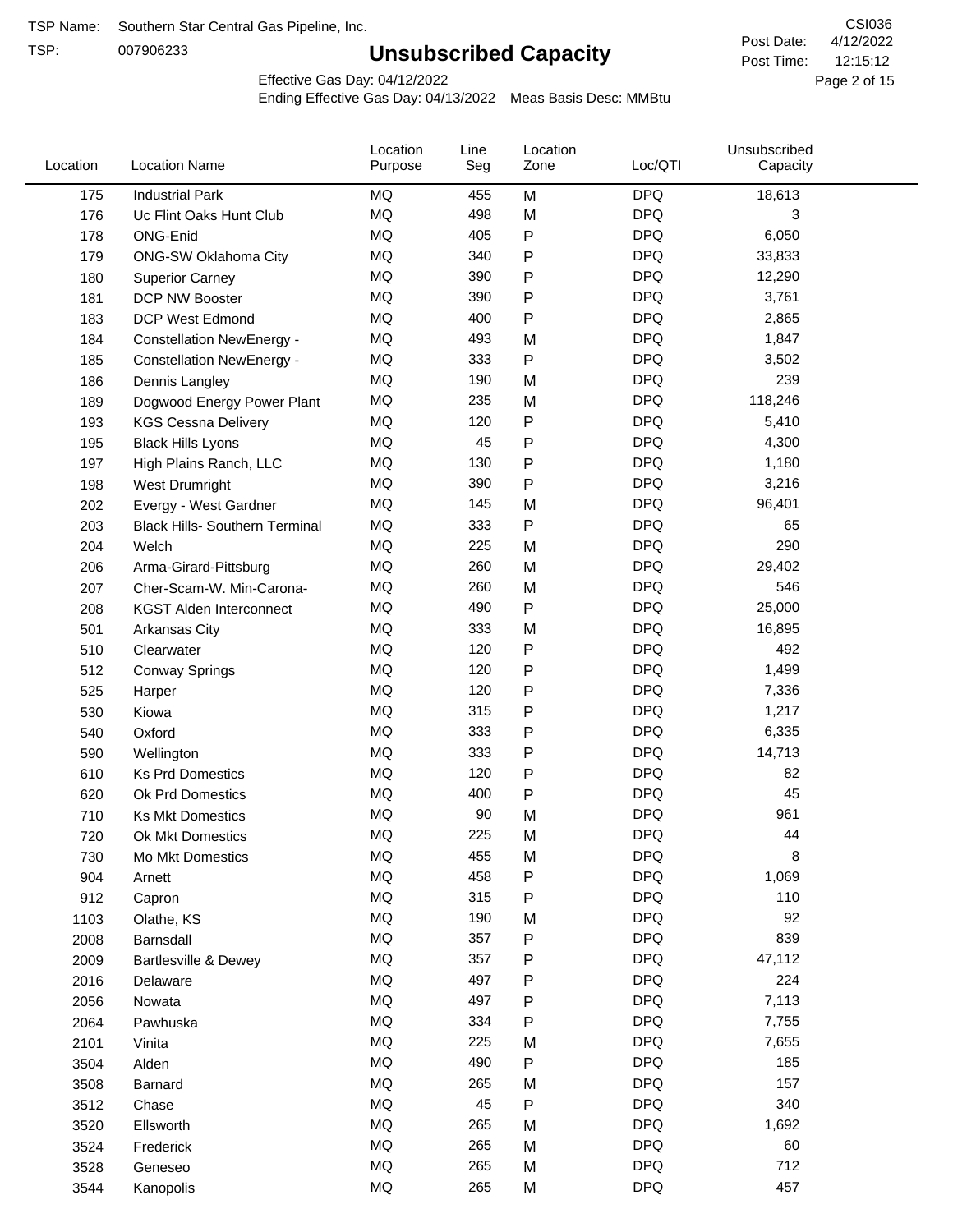TSP: 

# **Unsubscribed Capacity**

4/12/2022 Page 3 of 15 12:15:12 CSI036 Post Date: Post Time:

Effective Gas Day: 04/12/2022

| Location | <b>Location Name</b>      | Location<br>Purpose | Line<br>Seg | Location<br>Zone | Loc/QTI    | Unsubscribed<br>Capacity |  |
|----------|---------------------------|---------------------|-------------|------------------|------------|--------------------------|--|
| 3548     | Lincoln                   | <b>MQ</b>           | 265         | M                | <b>DPQ</b> | 4,528                    |  |
| 3551     | Lucas                     | MQ                  | 265         | M                | <b>DPQ</b> | 711                      |  |
| 3553     | Luray                     | <b>MQ</b>           | 265         | M                | <b>DPQ</b> | 77                       |  |
| 3555     | Minneapolis               | <b>MQ</b>           | 265         | M                | <b>DPQ</b> | 1,424                    |  |
| 3572     | Raymond                   | <b>MQ</b>           | 490         | $\mathsf{P}$     | <b>DPQ</b> | 75                       |  |
| 3576     | Sylvan Grove              | <b>MQ</b>           | 265         | M                | <b>DPQ</b> | 134                      |  |
| 3588     | Vesper                    | <b>MQ</b>           | 265         | M                | <b>DPQ</b> | 42                       |  |
| 3608     | <b>Beloit</b>             | MQ                  | 265         | M                | <b>DPQ</b> | 12,605                   |  |
| 3610     | <b>Burr Oak</b>           | <b>MQ</b>           | 265         | M                | <b>DPQ</b> | 168                      |  |
| 3612     | Cawker City               | <b>MQ</b>           | 265         | M                | <b>DPQ</b> | 625                      |  |
| 3616     | Downs                     | <b>MQ</b>           | 265         | M                | <b>DPQ</b> | 382                      |  |
| 3620     | Esbon                     | <b>MQ</b>           | 265         | M                | <b>DPQ</b> | 63                       |  |
| 3624     | Formosa                   | <b>MQ</b>           | 265         | M                | <b>DPQ</b> | 120                      |  |
| 3628     | Glen Elder                | <b>MQ</b>           | 265         | M                | <b>DPQ</b> | 125                      |  |
| 3640     | Jewell                    | <b>MQ</b>           | 265         | M                | <b>DPQ</b> | 66                       |  |
| 3648     | Lebanon                   | MQ                  | 265         | M                | <b>DPQ</b> | 178                      |  |
| 3652     | Mankato                   | MQ                  | 265         | M                | <b>DPQ</b> | 1,807                    |  |
| 3654     | Montrose                  | MQ                  | 265         | M                | <b>DPQ</b> | 192                      |  |
| 3660     | Osborne                   | MQ                  | 265         | M                | <b>DPQ</b> | 4,776                    |  |
| 3676     | Smith Center              | MQ                  | 265         | M                | <b>DPQ</b> | 1,401                    |  |
| 4812     | Carthage, Jasper, & Lamar | MQ                  | 450         | M                | <b>DPQ</b> | 5,570                    |  |
| 5002     | East Liberty Receipt      | M <sub>2</sub>      | 260         | M                | <b>RPQ</b> | 42,602                   |  |
| 6565     | Murray Gil Plant          | MQ                  | 120         | $\mathsf{P}$     | <b>DPQ</b> | 166,038                  |  |
| 6704     | Atlanta                   | <b>MQ</b>           | 333         | M                | <b>DPQ</b> | 107                      |  |
| 6706     | Augusta & Leon            | MQ                  | 295         | ${\sf P}$        | <b>DPQ</b> | 46,347                   |  |
| 6712     | Benton                    | MQ                  | 300         | M                | <b>DPQ</b> | 22                       |  |
| 6714     | <b>Burden</b>             | MQ                  | 333         | M                | <b>DPQ</b> | 137                      |  |
| 6716     | Cambridge                 | MQ                  | 333         | M                | <b>DPQ</b> | 83                       |  |
| 6720     | Dexter                    | MQ                  | 333         | M                | <b>DPQ</b> | 128                      |  |
| 6722     | Douglas                   | <b>MQ</b>           | 295         | ${\sf P}$        | <b>DPQ</b> | 4,069                    |  |
| 6724     | El Dorado                 | <b>MQ</b>           | 300         | M                | <b>DPQ</b> | 14,336                   |  |
| 6764     | Potwin                    | <b>MQ</b>           | 300         | M                | <b>DPQ</b> | 125                      |  |
| 6780     | Towanda                   | MQ                  | 300         | M                | <b>DPQ</b> | 6                        |  |
| 6828     | Grenola                   | MQ                  | 333         | M                | <b>DPQ</b> | 127                      |  |
| 6852     | Madison                   | MQ                  | 140         | M                | <b>DPQ</b> | 379                      |  |
| 6860     | Olpe                      | MQ                  | 140         | M                | <b>DPQ</b> | 129                      |  |
| 7158     | <b>OFS Maysville</b>      | M <sub>2</sub>      | 385         | ${\sf P}$        | <b>RPQ</b> | 2,486                    |  |
| 9012     | Circleville               | MQ                  | 90          | M                | <b>DPQ</b> | 133                      |  |
| 9020     | Everest                   | $\sf{MQ}$           | 90          | M                | <b>DPQ</b> | 167                      |  |
| 9024     | Fairview                  | MQ                  | 90          | M                | <b>DPQ</b> | 171                      |  |
| 9026     | <b>Falls City</b>         | MQ                  | 90          | M                | <b>DPQ</b> | 12,490                   |  |
| 9032     | Hamlin                    | MQ                  | 90          | M                | <b>DPQ</b> | 50                       |  |
| 9034     | Hiawatha                  | MQ                  | 90          | M                | <b>DPQ</b> | 2,895                    |  |
| 9036     | Holton                    | MQ                  | 90          | M                | <b>DPQ</b> | 4,675                    |  |
| 9038     | Horton                    | MQ                  | 90          | M                | <b>DPQ</b> | 1,821                    |  |
| 9040     | Huron                     | MQ                  | 90          | M                | <b>DPQ</b> | 30                       |  |
| 9042     | Highland & Robinson       | MQ                  | 90          | M                | <b>DPQ</b> | 844                      |  |
| 9052     | Morrill                   | $\sf{MQ}$           | 90          | M                | <b>DPQ</b> | 228                      |  |
| 9054     | Muscotah                  | $\sf{MQ}$           | 90          | M                | <b>DPQ</b> | 612                      |  |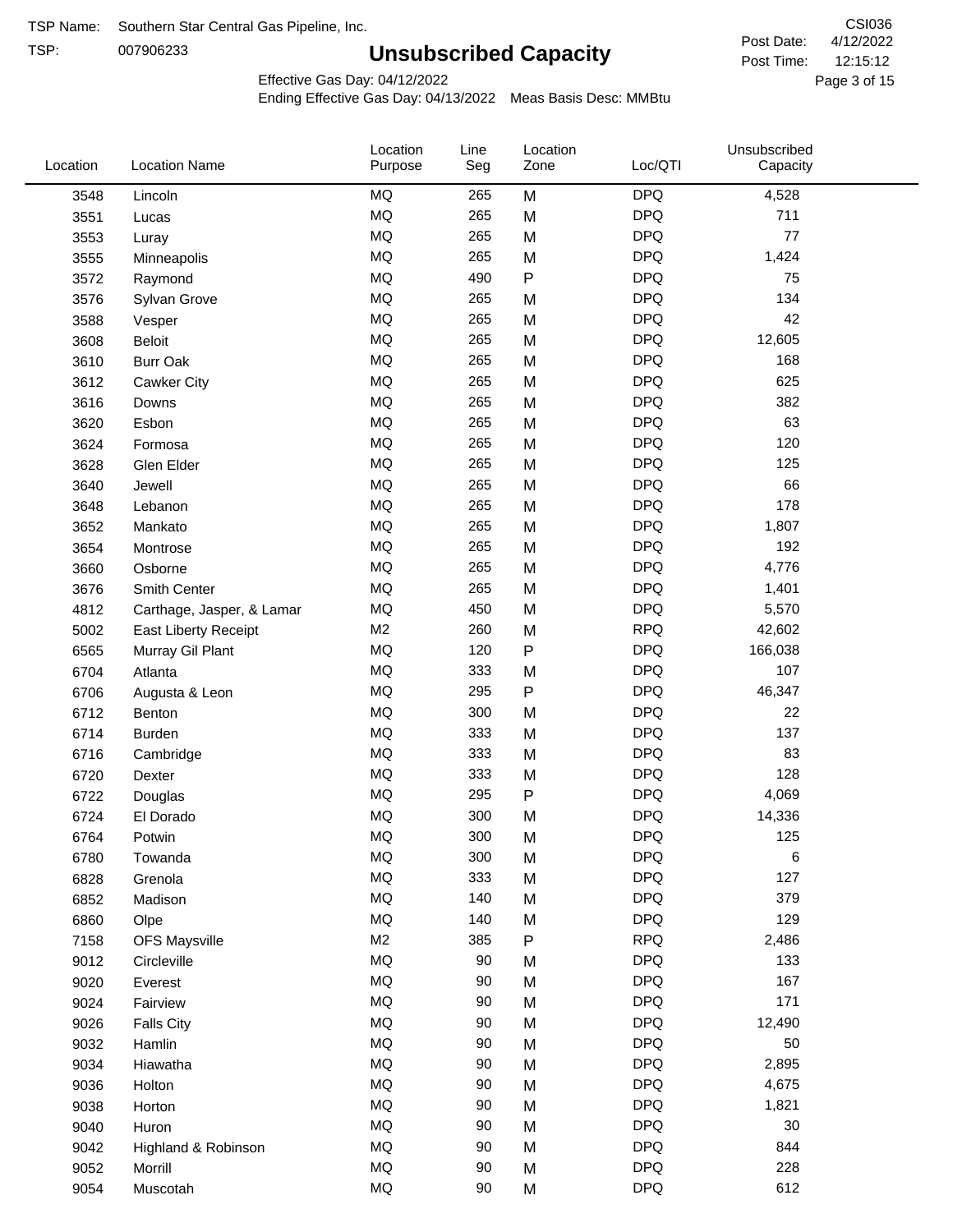TSP:

# **Unsubscribed Capacity**

4/12/2022 Page 4 of 15 12:15:12 CSI036 Post Date: Post Time:

Effective Gas Day: 04/12/2022

| Location | <b>Location Name</b>            | Location<br>Purpose | Line<br>Seg | Location<br>Zone | Loc/QTI    | Unsubscribed<br>Capacity |  |
|----------|---------------------------------|---------------------|-------------|------------------|------------|--------------------------|--|
| 9057     | Netawaka                        | <b>MQ</b>           | 90          | M                | <b>DPQ</b> | 48                       |  |
| 9059     | Nortonville & Winchester        | MQ                  | 180         | M                | <b>DPQ</b> | 12                       |  |
| 9064     | Oskaloosa                       | <b>MQ</b>           | 180         | M                | <b>DPQ</b> | 177                      |  |
| 9066     | Ozawkie                         | <b>MQ</b>           | 180         | M                | <b>DPQ</b> | 231                      |  |
| 9075     | Reserve                         | <b>MQ</b>           | 90          | M                | <b>DPQ</b> | 72                       |  |
| 9079     | Sabetha                         | <b>MQ</b>           | 90          | M                | <b>DPQ</b> | 11,276                   |  |
| 9091     | <b>Valley Falls</b>             | MQ                  | 180         | M                | <b>DPQ</b> | 1,271                    |  |
| 9093     | Wathena, Elwood & Troy          | MQ                  | 250         | M                | <b>DPQ</b> | 6,996                    |  |
| 9095     | Whiting                         | <b>MQ</b>           | 90          | M                | <b>DPQ</b> | 40                       |  |
| 9097     | Willis                          | <b>MQ</b>           | 90          | M                | <b>DPQ</b> | 208                      |  |
| 9657     | South Glavin, KS TB             | MQ                  | 145         | M                | <b>DPQ</b> | 36,000                   |  |
| 9835     | Hutchinson                      | <b>MQ</b>           | 490         | ${\sf P}$        | <b>DPQ</b> | 279                      |  |
| 10731    | Chelin Pld                      | M <sub>2</sub>      | 315         | P                | <b>RPQ</b> | 12,086                   |  |
| 10847    | Olathe, KS East TB              | <b>MQ</b>           | 145         | M                | <b>DPQ</b> | 1,000                    |  |
| 10997    | EGT Jane - Receipt              | M <sub>2</sub>      | 423         | M                | <b>RPQ</b> | 146,982                  |  |
| 11138    | Anr Brown Emergency             | M <sub>2</sub>      | 90          | M                | <b>RPQ</b> | 23,860                   |  |
| 11377    | Transwestern Canadian - Rec.    | M <sub>2</sub>      | 458         | $\mathsf{P}$     | <b>RPQ</b> | 56,705                   |  |
| 11435    | <b>OkTex Marsh Interconnect</b> | M <sub>2</sub>      | 458         | P                | <b>RPQ</b> | 47,447                   |  |
| 11704    | Alba-Purcell-Neck City          | <b>MQ</b>           | 450         | M                | <b>DPQ</b> | 77                       |  |
| 11709    | Carl Junction                   | <b>MQ</b>           | 260         | M                | <b>DPQ</b> | 3,766                    |  |
| 11712    | Carterville                     | MQ                  | 450         | M                | <b>DPQ</b> | 6,134                    |  |
| 11716    | Duenweg                         | <b>MQ</b>           | 450         | M                | <b>DPQ</b> | 1,984                    |  |
| 11740    | Joplin-Galloway                 | <b>MQ</b>           | 450         | M                | <b>DPQ</b> | 44,900                   |  |
| 11772    | <b>Reddings Mill</b>            | <b>MQ</b>           | 225         | M                | <b>DPQ</b> | 370                      |  |
| 11776    | Saginaw                         | <b>MQ</b>           | 450         | M                | <b>DPQ</b> | 82                       |  |
| 11778    | Smithfield                      | <b>MQ</b>           | 260         | M                | <b>DPQ</b> | 50                       |  |
| 11779    | <b>Stones Corner</b>            | <b>MQ</b>           | 450         | M                | <b>DPQ</b> | 67                       |  |
| 11792    | Webb City                       | <b>MQ</b>           | 450         | M                | <b>DPQ</b> | 3,052                    |  |
| 12723    | DCP - Kingfisher                | M <sub>2</sub>      | 400         | ${\sf P}$        | <b>RPQ</b> | 12,876                   |  |
| 12782    | Herndon Pld                     | M <sub>2</sub>      | 333         | M                | <b>RPQ</b> | 2,822                    |  |
| 13011    | <b>OGT Mutual</b>               | M <sub>2</sub>      | 458         | P                | <b>RPQ</b> | 102,797                  |  |
| 13144    | Own Resources - Waverly         | M <sub>2</sub>      | 490         | P                | <b>RPQ</b> | 29,475                   |  |
| 13194    | <b>Superior Carney Plant</b>    | M <sub>2</sub>      | 390         | P                | <b>RPQ</b> | 36,616                   |  |
| 13565    | St. Francis                     | M <sub>2</sub>      | 490         | P                | <b>RPQ</b> | 17,798                   |  |
| 13604    | Olathe, KS Naval Base TB        | MQ                  | 190         | M                | <b>DPQ</b> | 4,000                    |  |
| 13644    | Kansas City, Kansas             | MQ                  | 115         | M                | <b>DPQ</b> | 170,108                  |  |
| 13735    | State Line Pld                  | M <sub>2</sub>      | 490         | ${\sf P}$        | <b>RPQ</b> | 15,750                   |  |
| 13745    | Kansas City, MO                 | MQ                  | 195         | M                | <b>DPQ</b> | 165,756                  |  |
| 13746    | Grain Valley & Lake Lotawana    | MQ                  | 235         | M                | <b>DPQ</b> | 193,050                  |  |
| 13747    | Kentucky Avenue                 | MQ                  | 235         | M                | <b>DPQ</b> | 60,000                   |  |
| 13748    | 47th & 71st & Stateline         | MQ                  | 115         | M                | <b>DPQ</b> | 267,453                  |  |
| 13906    | Bonny Reservoir Pld             | M <sub>2</sub>      | 490         | ${\sf P}$        | <b>RPQ</b> | 44,606                   |  |
| 14027    | Mullendore Pld                  | M <sub>2</sub>      | 335         | P                | <b>RPQ</b> | 6,646                    |  |
| 14155    | Chase County Pld                | M <sub>2</sub>      | 140         | M                | <b>RPQ</b> | 3,841                    |  |
| 14377    | DCP Mustang Plt                 | M <sub>2</sub>      | 340         | P                | <b>RPQ</b> | 11,744                   |  |
| 14391    | <b>REP - North Williams</b>     | M <sub>2</sub>      | 495         | M                | <b>RPQ</b> | 32,434                   |  |
| 14513    | Cimarron Pipeline               | M <sub>2</sub>      | 315         | ${\sf P}$        | <b>RPQ</b> | 9,761                    |  |
| 14872    | Own Resources - Wray            | M <sub>2</sub>      | 490         | P                | <b>RPQ</b> | 16,513                   |  |
| 14965    | CIG Riner                       | M <sub>2</sub>      | 490         | P                | <b>RPQ</b> | 51,538                   |  |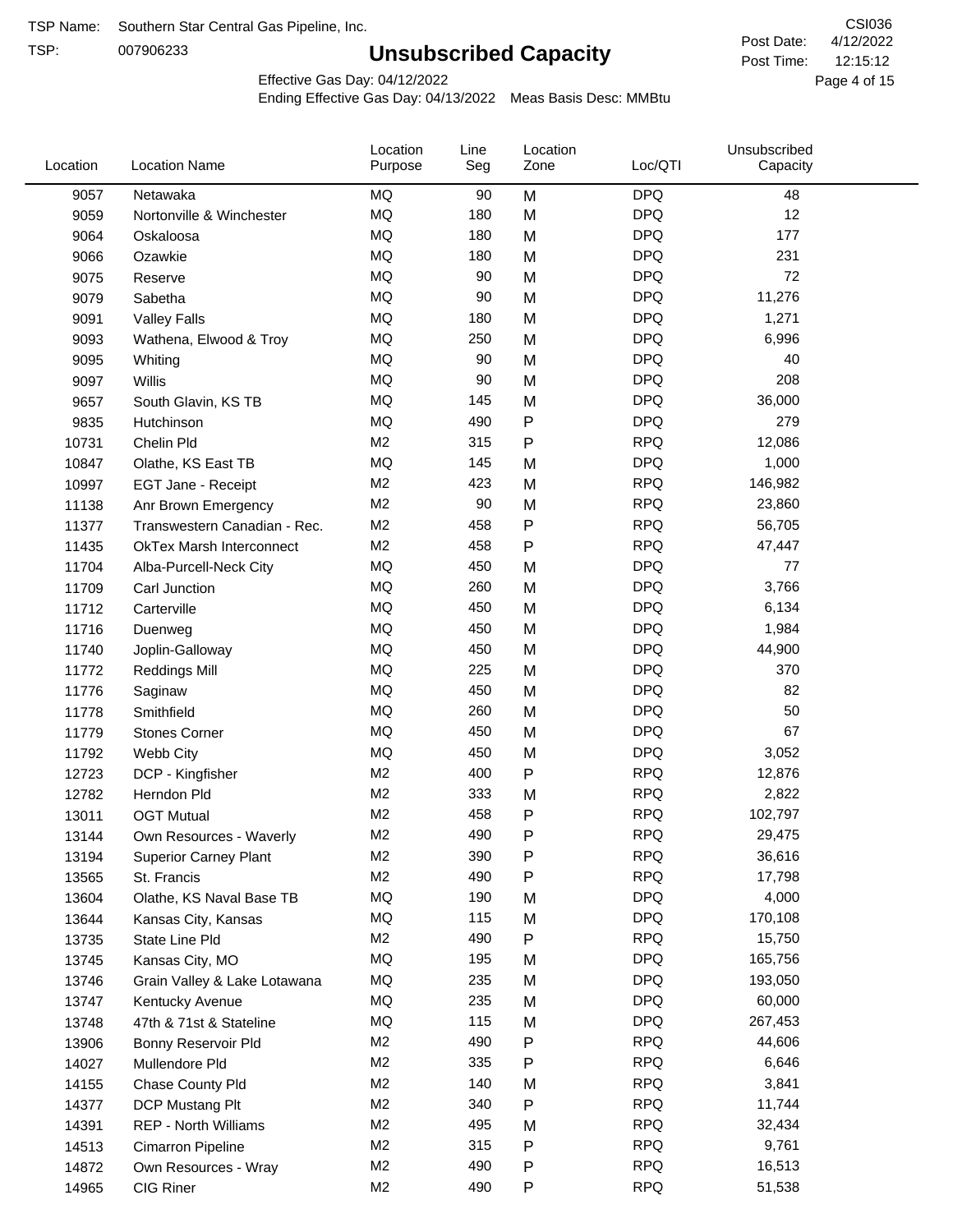TSP:

# **Unsubscribed Capacity**

4/12/2022 Page 5 of 15 12:15:12 CSI036 Post Date: Post Time:

Effective Gas Day: 04/12/2022

| P<br><b>RPQ</b><br>M2<br>130<br>56,934<br>14971<br><b>KGST Ark River</b><br>M <sub>2</sub><br>400<br>P<br><b>RPQ</b><br>46,050<br>15011<br><b>EOIT Noble</b><br><b>MQ</b><br><b>DPQ</b><br>235<br>M<br>26<br>15012<br>Cleveland Mo<br>MQ<br><b>DPQ</b><br>235<br>830<br>15020<br>M<br>East Lynne & Garden City<br><b>MQ</b><br><b>DPQ</b><br>76<br>235<br>M<br>15024<br>Freeman<br><b>MQ</b><br><b>DPQ</b><br>235<br>4,017<br>M<br>15032<br>Holden<br>MQ<br>235<br><b>DPQ</b><br>41<br>M<br>15044<br>Kingsville<br>MQ<br>288<br>235<br><b>DPQ</b><br>15050<br>Lone Jack<br>M<br><b>MQ</b><br>235<br><b>DPQ</b><br>15064<br>Peculiar<br>M<br>2,265<br><b>MQ</b><br><b>DPQ</b><br>235<br>M<br>4,776<br>15066<br>Pleasant Hill<br>M2<br>335<br>P<br><b>RPQ</b><br>2,730<br>15117<br>Hulah<br>M2<br>P<br><b>RPQ</b><br>385<br>91,338<br><b>EOIT McClain</b><br>15142<br>MQ<br>250<br><b>DPQ</b><br>1,372<br>15216<br>Dearborn MO<br>M<br>M <sub>2</sub><br>P<br><b>RPQ</b><br>340<br>23,446<br>15223<br>Nimrod<br>M <sub>2</sub><br><b>RPQ</b><br>P<br>49,874<br>490<br>15236<br>Questar Skull Creek<br><b>RPQ</b><br>M2<br>458<br>P<br>DCP - Cimarron Plant<br>117,425<br>15253<br><b>MQ</b><br><b>DPQ</b><br>250<br>92<br>15256<br>New Market & Trimble<br>M<br>M <sub>2</sub><br>P<br><b>RPQ</b><br>315<br>81,012<br><b>CIG Floris</b><br>15266<br>M <sub>2</sub><br><b>RPQ</b><br>458<br>P<br>48,284<br>15300<br><b>OFS</b> Stateline<br>P<br><b>RPQ</b><br>M2<br>490<br>13,960<br>15343<br>St. Francis Pld<br>M <sub>2</sub><br>315<br>P<br><b>RPQ</b><br>25,274<br>Golden Gas Pld<br>15405<br>P<br>M2<br>385<br><b>RPQ</b><br>53,846<br>15430<br>Velma Gas Plant<br>M <sub>2</sub><br><b>RPQ</b><br>130<br>P<br>Scout - Satanta<br>185,442<br>15433<br>M <sub>2</sub><br>P<br><b>RPQ</b><br>385<br>2,182<br>15857<br>DCP - Sholem<br><b>RPQ</b><br>M2<br>333<br>M<br>3,084<br>15907<br>Cowley Gas Systems, LLC<br><b>DPQ</b><br>MQ<br>145<br>24,000<br>M<br>16013<br>South Olathe TB<br>P<br><b>RPQ</b><br>M2<br>130<br>125,886<br>16289<br>Scout - Jayhawk<br><b>RPQ</b><br>M <sub>2</sub><br>490<br>P<br>223,278<br>16294<br>Wamsutter - Echo Springs<br>P<br>M <sub>2</sub><br>315<br><b>RPQ</b><br>225,257<br>16376<br>Salt Plains Storage<br>M <sub>2</sub><br>P<br><b>RPQ</b><br>86,510<br>315<br>16453<br><b>ETC Texas Pipeline Beaver</b><br>M <sub>2</sub><br>P<br><b>RPQ</b><br>497<br>16478<br>4,818<br>Envirotek Fuel Systems Inc<br><b>MQ</b><br>225<br><b>DPQ</b><br>81<br>16508<br>M<br><b>Blue Jacket</b><br>MQ<br>225<br><b>DPQ</b><br>6,869<br>M<br>16516<br>Commerce<br><b>DPQ</b><br>219<br>MQ<br>225<br>M<br>16532<br>Hockerville<br>M2<br>225<br>M<br><b>RPQ</b><br>29,362<br>16534<br>Quapaw<br>MQ<br>225<br><b>DPQ</b><br>28,664<br>16552<br>Miami<br>M<br>M2<br>P<br><b>RPQ</b><br>490<br>108,219<br>16562<br>Republican<br>MQ<br>225<br><b>DPQ</b><br>342<br>16568<br>M<br>Quapaw<br>M <sub>2</sub><br><b>RPQ</b><br>17,625<br>225<br>M<br>16582<br>EnergyVest - W Lenapah<br><b>RPQ</b><br>M <sub>2</sub><br>497<br>P<br>6,060<br>16583<br>Cranor Tap<br>M <sub>2</sub><br>458<br><b>RPQ</b><br>54,887<br>16584<br>Oneok Westex Hemphill<br>P<br><b>RPQ</b><br>M <sub>2</sub><br>235<br>15,186<br>M<br>16592<br><b>TIGT Sugar Creek</b><br>M <sub>2</sub><br>190<br><b>RPQ</b><br><b>TIGT Glavin</b><br>113,678<br>16593<br>M<br>P<br>M <sub>2</sub><br>357<br><b>RPQ</b><br>10,303<br>16604<br>Osage Hills<br>M <sub>2</sub><br>458<br><b>RPQ</b><br>P<br>39,194<br>16620<br>ETC Texas Pipeline Canadian<br><b>RPQ</b><br>M <sub>2</sub><br>458<br>P<br>61,340<br>16621<br><b>ETC Texas Pipeline Hemphill</b><br>M2<br><b>RPQ</b><br>117<br>13,610<br>16667<br>ECQ Pipeline - Powell<br>M<br>M <sub>2</sub><br>385<br>P<br><b>RPQ</b><br>5,174<br>16679<br>Fox Plant<br><b>RPQ</b><br>M <sub>2</sub><br>495<br>16746<br>M<br>4,505<br>Roxanna | Location | <b>Location Name</b> | Location<br>Purpose | Line<br>Seg | Location<br>Zone | Loc/QTI | Unsubscribed<br>Capacity |  |
|-----------------------------------------------------------------------------------------------------------------------------------------------------------------------------------------------------------------------------------------------------------------------------------------------------------------------------------------------------------------------------------------------------------------------------------------------------------------------------------------------------------------------------------------------------------------------------------------------------------------------------------------------------------------------------------------------------------------------------------------------------------------------------------------------------------------------------------------------------------------------------------------------------------------------------------------------------------------------------------------------------------------------------------------------------------------------------------------------------------------------------------------------------------------------------------------------------------------------------------------------------------------------------------------------------------------------------------------------------------------------------------------------------------------------------------------------------------------------------------------------------------------------------------------------------------------------------------------------------------------------------------------------------------------------------------------------------------------------------------------------------------------------------------------------------------------------------------------------------------------------------------------------------------------------------------------------------------------------------------------------------------------------------------------------------------------------------------------------------------------------------------------------------------------------------------------------------------------------------------------------------------------------------------------------------------------------------------------------------------------------------------------------------------------------------------------------------------------------------------------------------------------------------------------------------------------------------------------------------------------------------------------------------------------------------------------------------------------------------------------------------------------------------------------------------------------------------------------------------------------------------------------------------------------------------------------------------------------------------------------------------------------------------------------------------------------------------------------------------------------------------------------------------------------------------------------------------------------------------------------------------------------------------------------------------------------------------------------------------------------------------------------------------------------------------------------------------------------------------------------------------------------------------------------------------------------------------------------------------------------------------------------------------------------------------------------------------------------------------------------------------------------------------------------------------------------------------------------------------------------------------|----------|----------------------|---------------------|-------------|------------------|---------|--------------------------|--|
|                                                                                                                                                                                                                                                                                                                                                                                                                                                                                                                                                                                                                                                                                                                                                                                                                                                                                                                                                                                                                                                                                                                                                                                                                                                                                                                                                                                                                                                                                                                                                                                                                                                                                                                                                                                                                                                                                                                                                                                                                                                                                                                                                                                                                                                                                                                                                                                                                                                                                                                                                                                                                                                                                                                                                                                                                                                                                                                                                                                                                                                                                                                                                                                                                                                                                                                                                                                                                                                                                                                                                                                                                                                                                                                                                                                                                                                                             |          |                      |                     |             |                  |         |                          |  |
|                                                                                                                                                                                                                                                                                                                                                                                                                                                                                                                                                                                                                                                                                                                                                                                                                                                                                                                                                                                                                                                                                                                                                                                                                                                                                                                                                                                                                                                                                                                                                                                                                                                                                                                                                                                                                                                                                                                                                                                                                                                                                                                                                                                                                                                                                                                                                                                                                                                                                                                                                                                                                                                                                                                                                                                                                                                                                                                                                                                                                                                                                                                                                                                                                                                                                                                                                                                                                                                                                                                                                                                                                                                                                                                                                                                                                                                                             |          |                      |                     |             |                  |         |                          |  |
|                                                                                                                                                                                                                                                                                                                                                                                                                                                                                                                                                                                                                                                                                                                                                                                                                                                                                                                                                                                                                                                                                                                                                                                                                                                                                                                                                                                                                                                                                                                                                                                                                                                                                                                                                                                                                                                                                                                                                                                                                                                                                                                                                                                                                                                                                                                                                                                                                                                                                                                                                                                                                                                                                                                                                                                                                                                                                                                                                                                                                                                                                                                                                                                                                                                                                                                                                                                                                                                                                                                                                                                                                                                                                                                                                                                                                                                                             |          |                      |                     |             |                  |         |                          |  |
|                                                                                                                                                                                                                                                                                                                                                                                                                                                                                                                                                                                                                                                                                                                                                                                                                                                                                                                                                                                                                                                                                                                                                                                                                                                                                                                                                                                                                                                                                                                                                                                                                                                                                                                                                                                                                                                                                                                                                                                                                                                                                                                                                                                                                                                                                                                                                                                                                                                                                                                                                                                                                                                                                                                                                                                                                                                                                                                                                                                                                                                                                                                                                                                                                                                                                                                                                                                                                                                                                                                                                                                                                                                                                                                                                                                                                                                                             |          |                      |                     |             |                  |         |                          |  |
|                                                                                                                                                                                                                                                                                                                                                                                                                                                                                                                                                                                                                                                                                                                                                                                                                                                                                                                                                                                                                                                                                                                                                                                                                                                                                                                                                                                                                                                                                                                                                                                                                                                                                                                                                                                                                                                                                                                                                                                                                                                                                                                                                                                                                                                                                                                                                                                                                                                                                                                                                                                                                                                                                                                                                                                                                                                                                                                                                                                                                                                                                                                                                                                                                                                                                                                                                                                                                                                                                                                                                                                                                                                                                                                                                                                                                                                                             |          |                      |                     |             |                  |         |                          |  |
|                                                                                                                                                                                                                                                                                                                                                                                                                                                                                                                                                                                                                                                                                                                                                                                                                                                                                                                                                                                                                                                                                                                                                                                                                                                                                                                                                                                                                                                                                                                                                                                                                                                                                                                                                                                                                                                                                                                                                                                                                                                                                                                                                                                                                                                                                                                                                                                                                                                                                                                                                                                                                                                                                                                                                                                                                                                                                                                                                                                                                                                                                                                                                                                                                                                                                                                                                                                                                                                                                                                                                                                                                                                                                                                                                                                                                                                                             |          |                      |                     |             |                  |         |                          |  |
|                                                                                                                                                                                                                                                                                                                                                                                                                                                                                                                                                                                                                                                                                                                                                                                                                                                                                                                                                                                                                                                                                                                                                                                                                                                                                                                                                                                                                                                                                                                                                                                                                                                                                                                                                                                                                                                                                                                                                                                                                                                                                                                                                                                                                                                                                                                                                                                                                                                                                                                                                                                                                                                                                                                                                                                                                                                                                                                                                                                                                                                                                                                                                                                                                                                                                                                                                                                                                                                                                                                                                                                                                                                                                                                                                                                                                                                                             |          |                      |                     |             |                  |         |                          |  |
|                                                                                                                                                                                                                                                                                                                                                                                                                                                                                                                                                                                                                                                                                                                                                                                                                                                                                                                                                                                                                                                                                                                                                                                                                                                                                                                                                                                                                                                                                                                                                                                                                                                                                                                                                                                                                                                                                                                                                                                                                                                                                                                                                                                                                                                                                                                                                                                                                                                                                                                                                                                                                                                                                                                                                                                                                                                                                                                                                                                                                                                                                                                                                                                                                                                                                                                                                                                                                                                                                                                                                                                                                                                                                                                                                                                                                                                                             |          |                      |                     |             |                  |         |                          |  |
|                                                                                                                                                                                                                                                                                                                                                                                                                                                                                                                                                                                                                                                                                                                                                                                                                                                                                                                                                                                                                                                                                                                                                                                                                                                                                                                                                                                                                                                                                                                                                                                                                                                                                                                                                                                                                                                                                                                                                                                                                                                                                                                                                                                                                                                                                                                                                                                                                                                                                                                                                                                                                                                                                                                                                                                                                                                                                                                                                                                                                                                                                                                                                                                                                                                                                                                                                                                                                                                                                                                                                                                                                                                                                                                                                                                                                                                                             |          |                      |                     |             |                  |         |                          |  |
|                                                                                                                                                                                                                                                                                                                                                                                                                                                                                                                                                                                                                                                                                                                                                                                                                                                                                                                                                                                                                                                                                                                                                                                                                                                                                                                                                                                                                                                                                                                                                                                                                                                                                                                                                                                                                                                                                                                                                                                                                                                                                                                                                                                                                                                                                                                                                                                                                                                                                                                                                                                                                                                                                                                                                                                                                                                                                                                                                                                                                                                                                                                                                                                                                                                                                                                                                                                                                                                                                                                                                                                                                                                                                                                                                                                                                                                                             |          |                      |                     |             |                  |         |                          |  |
|                                                                                                                                                                                                                                                                                                                                                                                                                                                                                                                                                                                                                                                                                                                                                                                                                                                                                                                                                                                                                                                                                                                                                                                                                                                                                                                                                                                                                                                                                                                                                                                                                                                                                                                                                                                                                                                                                                                                                                                                                                                                                                                                                                                                                                                                                                                                                                                                                                                                                                                                                                                                                                                                                                                                                                                                                                                                                                                                                                                                                                                                                                                                                                                                                                                                                                                                                                                                                                                                                                                                                                                                                                                                                                                                                                                                                                                                             |          |                      |                     |             |                  |         |                          |  |
|                                                                                                                                                                                                                                                                                                                                                                                                                                                                                                                                                                                                                                                                                                                                                                                                                                                                                                                                                                                                                                                                                                                                                                                                                                                                                                                                                                                                                                                                                                                                                                                                                                                                                                                                                                                                                                                                                                                                                                                                                                                                                                                                                                                                                                                                                                                                                                                                                                                                                                                                                                                                                                                                                                                                                                                                                                                                                                                                                                                                                                                                                                                                                                                                                                                                                                                                                                                                                                                                                                                                                                                                                                                                                                                                                                                                                                                                             |          |                      |                     |             |                  |         |                          |  |
|                                                                                                                                                                                                                                                                                                                                                                                                                                                                                                                                                                                                                                                                                                                                                                                                                                                                                                                                                                                                                                                                                                                                                                                                                                                                                                                                                                                                                                                                                                                                                                                                                                                                                                                                                                                                                                                                                                                                                                                                                                                                                                                                                                                                                                                                                                                                                                                                                                                                                                                                                                                                                                                                                                                                                                                                                                                                                                                                                                                                                                                                                                                                                                                                                                                                                                                                                                                                                                                                                                                                                                                                                                                                                                                                                                                                                                                                             |          |                      |                     |             |                  |         |                          |  |
|                                                                                                                                                                                                                                                                                                                                                                                                                                                                                                                                                                                                                                                                                                                                                                                                                                                                                                                                                                                                                                                                                                                                                                                                                                                                                                                                                                                                                                                                                                                                                                                                                                                                                                                                                                                                                                                                                                                                                                                                                                                                                                                                                                                                                                                                                                                                                                                                                                                                                                                                                                                                                                                                                                                                                                                                                                                                                                                                                                                                                                                                                                                                                                                                                                                                                                                                                                                                                                                                                                                                                                                                                                                                                                                                                                                                                                                                             |          |                      |                     |             |                  |         |                          |  |
|                                                                                                                                                                                                                                                                                                                                                                                                                                                                                                                                                                                                                                                                                                                                                                                                                                                                                                                                                                                                                                                                                                                                                                                                                                                                                                                                                                                                                                                                                                                                                                                                                                                                                                                                                                                                                                                                                                                                                                                                                                                                                                                                                                                                                                                                                                                                                                                                                                                                                                                                                                                                                                                                                                                                                                                                                                                                                                                                                                                                                                                                                                                                                                                                                                                                                                                                                                                                                                                                                                                                                                                                                                                                                                                                                                                                                                                                             |          |                      |                     |             |                  |         |                          |  |
|                                                                                                                                                                                                                                                                                                                                                                                                                                                                                                                                                                                                                                                                                                                                                                                                                                                                                                                                                                                                                                                                                                                                                                                                                                                                                                                                                                                                                                                                                                                                                                                                                                                                                                                                                                                                                                                                                                                                                                                                                                                                                                                                                                                                                                                                                                                                                                                                                                                                                                                                                                                                                                                                                                                                                                                                                                                                                                                                                                                                                                                                                                                                                                                                                                                                                                                                                                                                                                                                                                                                                                                                                                                                                                                                                                                                                                                                             |          |                      |                     |             |                  |         |                          |  |
|                                                                                                                                                                                                                                                                                                                                                                                                                                                                                                                                                                                                                                                                                                                                                                                                                                                                                                                                                                                                                                                                                                                                                                                                                                                                                                                                                                                                                                                                                                                                                                                                                                                                                                                                                                                                                                                                                                                                                                                                                                                                                                                                                                                                                                                                                                                                                                                                                                                                                                                                                                                                                                                                                                                                                                                                                                                                                                                                                                                                                                                                                                                                                                                                                                                                                                                                                                                                                                                                                                                                                                                                                                                                                                                                                                                                                                                                             |          |                      |                     |             |                  |         |                          |  |
|                                                                                                                                                                                                                                                                                                                                                                                                                                                                                                                                                                                                                                                                                                                                                                                                                                                                                                                                                                                                                                                                                                                                                                                                                                                                                                                                                                                                                                                                                                                                                                                                                                                                                                                                                                                                                                                                                                                                                                                                                                                                                                                                                                                                                                                                                                                                                                                                                                                                                                                                                                                                                                                                                                                                                                                                                                                                                                                                                                                                                                                                                                                                                                                                                                                                                                                                                                                                                                                                                                                                                                                                                                                                                                                                                                                                                                                                             |          |                      |                     |             |                  |         |                          |  |
|                                                                                                                                                                                                                                                                                                                                                                                                                                                                                                                                                                                                                                                                                                                                                                                                                                                                                                                                                                                                                                                                                                                                                                                                                                                                                                                                                                                                                                                                                                                                                                                                                                                                                                                                                                                                                                                                                                                                                                                                                                                                                                                                                                                                                                                                                                                                                                                                                                                                                                                                                                                                                                                                                                                                                                                                                                                                                                                                                                                                                                                                                                                                                                                                                                                                                                                                                                                                                                                                                                                                                                                                                                                                                                                                                                                                                                                                             |          |                      |                     |             |                  |         |                          |  |
|                                                                                                                                                                                                                                                                                                                                                                                                                                                                                                                                                                                                                                                                                                                                                                                                                                                                                                                                                                                                                                                                                                                                                                                                                                                                                                                                                                                                                                                                                                                                                                                                                                                                                                                                                                                                                                                                                                                                                                                                                                                                                                                                                                                                                                                                                                                                                                                                                                                                                                                                                                                                                                                                                                                                                                                                                                                                                                                                                                                                                                                                                                                                                                                                                                                                                                                                                                                                                                                                                                                                                                                                                                                                                                                                                                                                                                                                             |          |                      |                     |             |                  |         |                          |  |
|                                                                                                                                                                                                                                                                                                                                                                                                                                                                                                                                                                                                                                                                                                                                                                                                                                                                                                                                                                                                                                                                                                                                                                                                                                                                                                                                                                                                                                                                                                                                                                                                                                                                                                                                                                                                                                                                                                                                                                                                                                                                                                                                                                                                                                                                                                                                                                                                                                                                                                                                                                                                                                                                                                                                                                                                                                                                                                                                                                                                                                                                                                                                                                                                                                                                                                                                                                                                                                                                                                                                                                                                                                                                                                                                                                                                                                                                             |          |                      |                     |             |                  |         |                          |  |
|                                                                                                                                                                                                                                                                                                                                                                                                                                                                                                                                                                                                                                                                                                                                                                                                                                                                                                                                                                                                                                                                                                                                                                                                                                                                                                                                                                                                                                                                                                                                                                                                                                                                                                                                                                                                                                                                                                                                                                                                                                                                                                                                                                                                                                                                                                                                                                                                                                                                                                                                                                                                                                                                                                                                                                                                                                                                                                                                                                                                                                                                                                                                                                                                                                                                                                                                                                                                                                                                                                                                                                                                                                                                                                                                                                                                                                                                             |          |                      |                     |             |                  |         |                          |  |
|                                                                                                                                                                                                                                                                                                                                                                                                                                                                                                                                                                                                                                                                                                                                                                                                                                                                                                                                                                                                                                                                                                                                                                                                                                                                                                                                                                                                                                                                                                                                                                                                                                                                                                                                                                                                                                                                                                                                                                                                                                                                                                                                                                                                                                                                                                                                                                                                                                                                                                                                                                                                                                                                                                                                                                                                                                                                                                                                                                                                                                                                                                                                                                                                                                                                                                                                                                                                                                                                                                                                                                                                                                                                                                                                                                                                                                                                             |          |                      |                     |             |                  |         |                          |  |
|                                                                                                                                                                                                                                                                                                                                                                                                                                                                                                                                                                                                                                                                                                                                                                                                                                                                                                                                                                                                                                                                                                                                                                                                                                                                                                                                                                                                                                                                                                                                                                                                                                                                                                                                                                                                                                                                                                                                                                                                                                                                                                                                                                                                                                                                                                                                                                                                                                                                                                                                                                                                                                                                                                                                                                                                                                                                                                                                                                                                                                                                                                                                                                                                                                                                                                                                                                                                                                                                                                                                                                                                                                                                                                                                                                                                                                                                             |          |                      |                     |             |                  |         |                          |  |
|                                                                                                                                                                                                                                                                                                                                                                                                                                                                                                                                                                                                                                                                                                                                                                                                                                                                                                                                                                                                                                                                                                                                                                                                                                                                                                                                                                                                                                                                                                                                                                                                                                                                                                                                                                                                                                                                                                                                                                                                                                                                                                                                                                                                                                                                                                                                                                                                                                                                                                                                                                                                                                                                                                                                                                                                                                                                                                                                                                                                                                                                                                                                                                                                                                                                                                                                                                                                                                                                                                                                                                                                                                                                                                                                                                                                                                                                             |          |                      |                     |             |                  |         |                          |  |
|                                                                                                                                                                                                                                                                                                                                                                                                                                                                                                                                                                                                                                                                                                                                                                                                                                                                                                                                                                                                                                                                                                                                                                                                                                                                                                                                                                                                                                                                                                                                                                                                                                                                                                                                                                                                                                                                                                                                                                                                                                                                                                                                                                                                                                                                                                                                                                                                                                                                                                                                                                                                                                                                                                                                                                                                                                                                                                                                                                                                                                                                                                                                                                                                                                                                                                                                                                                                                                                                                                                                                                                                                                                                                                                                                                                                                                                                             |          |                      |                     |             |                  |         |                          |  |
|                                                                                                                                                                                                                                                                                                                                                                                                                                                                                                                                                                                                                                                                                                                                                                                                                                                                                                                                                                                                                                                                                                                                                                                                                                                                                                                                                                                                                                                                                                                                                                                                                                                                                                                                                                                                                                                                                                                                                                                                                                                                                                                                                                                                                                                                                                                                                                                                                                                                                                                                                                                                                                                                                                                                                                                                                                                                                                                                                                                                                                                                                                                                                                                                                                                                                                                                                                                                                                                                                                                                                                                                                                                                                                                                                                                                                                                                             |          |                      |                     |             |                  |         |                          |  |
|                                                                                                                                                                                                                                                                                                                                                                                                                                                                                                                                                                                                                                                                                                                                                                                                                                                                                                                                                                                                                                                                                                                                                                                                                                                                                                                                                                                                                                                                                                                                                                                                                                                                                                                                                                                                                                                                                                                                                                                                                                                                                                                                                                                                                                                                                                                                                                                                                                                                                                                                                                                                                                                                                                                                                                                                                                                                                                                                                                                                                                                                                                                                                                                                                                                                                                                                                                                                                                                                                                                                                                                                                                                                                                                                                                                                                                                                             |          |                      |                     |             |                  |         |                          |  |
|                                                                                                                                                                                                                                                                                                                                                                                                                                                                                                                                                                                                                                                                                                                                                                                                                                                                                                                                                                                                                                                                                                                                                                                                                                                                                                                                                                                                                                                                                                                                                                                                                                                                                                                                                                                                                                                                                                                                                                                                                                                                                                                                                                                                                                                                                                                                                                                                                                                                                                                                                                                                                                                                                                                                                                                                                                                                                                                                                                                                                                                                                                                                                                                                                                                                                                                                                                                                                                                                                                                                                                                                                                                                                                                                                                                                                                                                             |          |                      |                     |             |                  |         |                          |  |
|                                                                                                                                                                                                                                                                                                                                                                                                                                                                                                                                                                                                                                                                                                                                                                                                                                                                                                                                                                                                                                                                                                                                                                                                                                                                                                                                                                                                                                                                                                                                                                                                                                                                                                                                                                                                                                                                                                                                                                                                                                                                                                                                                                                                                                                                                                                                                                                                                                                                                                                                                                                                                                                                                                                                                                                                                                                                                                                                                                                                                                                                                                                                                                                                                                                                                                                                                                                                                                                                                                                                                                                                                                                                                                                                                                                                                                                                             |          |                      |                     |             |                  |         |                          |  |
|                                                                                                                                                                                                                                                                                                                                                                                                                                                                                                                                                                                                                                                                                                                                                                                                                                                                                                                                                                                                                                                                                                                                                                                                                                                                                                                                                                                                                                                                                                                                                                                                                                                                                                                                                                                                                                                                                                                                                                                                                                                                                                                                                                                                                                                                                                                                                                                                                                                                                                                                                                                                                                                                                                                                                                                                                                                                                                                                                                                                                                                                                                                                                                                                                                                                                                                                                                                                                                                                                                                                                                                                                                                                                                                                                                                                                                                                             |          |                      |                     |             |                  |         |                          |  |
|                                                                                                                                                                                                                                                                                                                                                                                                                                                                                                                                                                                                                                                                                                                                                                                                                                                                                                                                                                                                                                                                                                                                                                                                                                                                                                                                                                                                                                                                                                                                                                                                                                                                                                                                                                                                                                                                                                                                                                                                                                                                                                                                                                                                                                                                                                                                                                                                                                                                                                                                                                                                                                                                                                                                                                                                                                                                                                                                                                                                                                                                                                                                                                                                                                                                                                                                                                                                                                                                                                                                                                                                                                                                                                                                                                                                                                                                             |          |                      |                     |             |                  |         |                          |  |
|                                                                                                                                                                                                                                                                                                                                                                                                                                                                                                                                                                                                                                                                                                                                                                                                                                                                                                                                                                                                                                                                                                                                                                                                                                                                                                                                                                                                                                                                                                                                                                                                                                                                                                                                                                                                                                                                                                                                                                                                                                                                                                                                                                                                                                                                                                                                                                                                                                                                                                                                                                                                                                                                                                                                                                                                                                                                                                                                                                                                                                                                                                                                                                                                                                                                                                                                                                                                                                                                                                                                                                                                                                                                                                                                                                                                                                                                             |          |                      |                     |             |                  |         |                          |  |
|                                                                                                                                                                                                                                                                                                                                                                                                                                                                                                                                                                                                                                                                                                                                                                                                                                                                                                                                                                                                                                                                                                                                                                                                                                                                                                                                                                                                                                                                                                                                                                                                                                                                                                                                                                                                                                                                                                                                                                                                                                                                                                                                                                                                                                                                                                                                                                                                                                                                                                                                                                                                                                                                                                                                                                                                                                                                                                                                                                                                                                                                                                                                                                                                                                                                                                                                                                                                                                                                                                                                                                                                                                                                                                                                                                                                                                                                             |          |                      |                     |             |                  |         |                          |  |
|                                                                                                                                                                                                                                                                                                                                                                                                                                                                                                                                                                                                                                                                                                                                                                                                                                                                                                                                                                                                                                                                                                                                                                                                                                                                                                                                                                                                                                                                                                                                                                                                                                                                                                                                                                                                                                                                                                                                                                                                                                                                                                                                                                                                                                                                                                                                                                                                                                                                                                                                                                                                                                                                                                                                                                                                                                                                                                                                                                                                                                                                                                                                                                                                                                                                                                                                                                                                                                                                                                                                                                                                                                                                                                                                                                                                                                                                             |          |                      |                     |             |                  |         |                          |  |
|                                                                                                                                                                                                                                                                                                                                                                                                                                                                                                                                                                                                                                                                                                                                                                                                                                                                                                                                                                                                                                                                                                                                                                                                                                                                                                                                                                                                                                                                                                                                                                                                                                                                                                                                                                                                                                                                                                                                                                                                                                                                                                                                                                                                                                                                                                                                                                                                                                                                                                                                                                                                                                                                                                                                                                                                                                                                                                                                                                                                                                                                                                                                                                                                                                                                                                                                                                                                                                                                                                                                                                                                                                                                                                                                                                                                                                                                             |          |                      |                     |             |                  |         |                          |  |
|                                                                                                                                                                                                                                                                                                                                                                                                                                                                                                                                                                                                                                                                                                                                                                                                                                                                                                                                                                                                                                                                                                                                                                                                                                                                                                                                                                                                                                                                                                                                                                                                                                                                                                                                                                                                                                                                                                                                                                                                                                                                                                                                                                                                                                                                                                                                                                                                                                                                                                                                                                                                                                                                                                                                                                                                                                                                                                                                                                                                                                                                                                                                                                                                                                                                                                                                                                                                                                                                                                                                                                                                                                                                                                                                                                                                                                                                             |          |                      |                     |             |                  |         |                          |  |
|                                                                                                                                                                                                                                                                                                                                                                                                                                                                                                                                                                                                                                                                                                                                                                                                                                                                                                                                                                                                                                                                                                                                                                                                                                                                                                                                                                                                                                                                                                                                                                                                                                                                                                                                                                                                                                                                                                                                                                                                                                                                                                                                                                                                                                                                                                                                                                                                                                                                                                                                                                                                                                                                                                                                                                                                                                                                                                                                                                                                                                                                                                                                                                                                                                                                                                                                                                                                                                                                                                                                                                                                                                                                                                                                                                                                                                                                             |          |                      |                     |             |                  |         |                          |  |
|                                                                                                                                                                                                                                                                                                                                                                                                                                                                                                                                                                                                                                                                                                                                                                                                                                                                                                                                                                                                                                                                                                                                                                                                                                                                                                                                                                                                                                                                                                                                                                                                                                                                                                                                                                                                                                                                                                                                                                                                                                                                                                                                                                                                                                                                                                                                                                                                                                                                                                                                                                                                                                                                                                                                                                                                                                                                                                                                                                                                                                                                                                                                                                                                                                                                                                                                                                                                                                                                                                                                                                                                                                                                                                                                                                                                                                                                             |          |                      |                     |             |                  |         |                          |  |
|                                                                                                                                                                                                                                                                                                                                                                                                                                                                                                                                                                                                                                                                                                                                                                                                                                                                                                                                                                                                                                                                                                                                                                                                                                                                                                                                                                                                                                                                                                                                                                                                                                                                                                                                                                                                                                                                                                                                                                                                                                                                                                                                                                                                                                                                                                                                                                                                                                                                                                                                                                                                                                                                                                                                                                                                                                                                                                                                                                                                                                                                                                                                                                                                                                                                                                                                                                                                                                                                                                                                                                                                                                                                                                                                                                                                                                                                             |          |                      |                     |             |                  |         |                          |  |
|                                                                                                                                                                                                                                                                                                                                                                                                                                                                                                                                                                                                                                                                                                                                                                                                                                                                                                                                                                                                                                                                                                                                                                                                                                                                                                                                                                                                                                                                                                                                                                                                                                                                                                                                                                                                                                                                                                                                                                                                                                                                                                                                                                                                                                                                                                                                                                                                                                                                                                                                                                                                                                                                                                                                                                                                                                                                                                                                                                                                                                                                                                                                                                                                                                                                                                                                                                                                                                                                                                                                                                                                                                                                                                                                                                                                                                                                             |          |                      |                     |             |                  |         |                          |  |
|                                                                                                                                                                                                                                                                                                                                                                                                                                                                                                                                                                                                                                                                                                                                                                                                                                                                                                                                                                                                                                                                                                                                                                                                                                                                                                                                                                                                                                                                                                                                                                                                                                                                                                                                                                                                                                                                                                                                                                                                                                                                                                                                                                                                                                                                                                                                                                                                                                                                                                                                                                                                                                                                                                                                                                                                                                                                                                                                                                                                                                                                                                                                                                                                                                                                                                                                                                                                                                                                                                                                                                                                                                                                                                                                                                                                                                                                             |          |                      |                     |             |                  |         |                          |  |
|                                                                                                                                                                                                                                                                                                                                                                                                                                                                                                                                                                                                                                                                                                                                                                                                                                                                                                                                                                                                                                                                                                                                                                                                                                                                                                                                                                                                                                                                                                                                                                                                                                                                                                                                                                                                                                                                                                                                                                                                                                                                                                                                                                                                                                                                                                                                                                                                                                                                                                                                                                                                                                                                                                                                                                                                                                                                                                                                                                                                                                                                                                                                                                                                                                                                                                                                                                                                                                                                                                                                                                                                                                                                                                                                                                                                                                                                             |          |                      |                     |             |                  |         |                          |  |
|                                                                                                                                                                                                                                                                                                                                                                                                                                                                                                                                                                                                                                                                                                                                                                                                                                                                                                                                                                                                                                                                                                                                                                                                                                                                                                                                                                                                                                                                                                                                                                                                                                                                                                                                                                                                                                                                                                                                                                                                                                                                                                                                                                                                                                                                                                                                                                                                                                                                                                                                                                                                                                                                                                                                                                                                                                                                                                                                                                                                                                                                                                                                                                                                                                                                                                                                                                                                                                                                                                                                                                                                                                                                                                                                                                                                                                                                             |          |                      |                     |             |                  |         |                          |  |
|                                                                                                                                                                                                                                                                                                                                                                                                                                                                                                                                                                                                                                                                                                                                                                                                                                                                                                                                                                                                                                                                                                                                                                                                                                                                                                                                                                                                                                                                                                                                                                                                                                                                                                                                                                                                                                                                                                                                                                                                                                                                                                                                                                                                                                                                                                                                                                                                                                                                                                                                                                                                                                                                                                                                                                                                                                                                                                                                                                                                                                                                                                                                                                                                                                                                                                                                                                                                                                                                                                                                                                                                                                                                                                                                                                                                                                                                             |          |                      |                     |             |                  |         |                          |  |
|                                                                                                                                                                                                                                                                                                                                                                                                                                                                                                                                                                                                                                                                                                                                                                                                                                                                                                                                                                                                                                                                                                                                                                                                                                                                                                                                                                                                                                                                                                                                                                                                                                                                                                                                                                                                                                                                                                                                                                                                                                                                                                                                                                                                                                                                                                                                                                                                                                                                                                                                                                                                                                                                                                                                                                                                                                                                                                                                                                                                                                                                                                                                                                                                                                                                                                                                                                                                                                                                                                                                                                                                                                                                                                                                                                                                                                                                             |          |                      |                     |             |                  |         |                          |  |
|                                                                                                                                                                                                                                                                                                                                                                                                                                                                                                                                                                                                                                                                                                                                                                                                                                                                                                                                                                                                                                                                                                                                                                                                                                                                                                                                                                                                                                                                                                                                                                                                                                                                                                                                                                                                                                                                                                                                                                                                                                                                                                                                                                                                                                                                                                                                                                                                                                                                                                                                                                                                                                                                                                                                                                                                                                                                                                                                                                                                                                                                                                                                                                                                                                                                                                                                                                                                                                                                                                                                                                                                                                                                                                                                                                                                                                                                             |          |                      |                     |             |                  |         |                          |  |
|                                                                                                                                                                                                                                                                                                                                                                                                                                                                                                                                                                                                                                                                                                                                                                                                                                                                                                                                                                                                                                                                                                                                                                                                                                                                                                                                                                                                                                                                                                                                                                                                                                                                                                                                                                                                                                                                                                                                                                                                                                                                                                                                                                                                                                                                                                                                                                                                                                                                                                                                                                                                                                                                                                                                                                                                                                                                                                                                                                                                                                                                                                                                                                                                                                                                                                                                                                                                                                                                                                                                                                                                                                                                                                                                                                                                                                                                             |          |                      |                     |             |                  |         |                          |  |
|                                                                                                                                                                                                                                                                                                                                                                                                                                                                                                                                                                                                                                                                                                                                                                                                                                                                                                                                                                                                                                                                                                                                                                                                                                                                                                                                                                                                                                                                                                                                                                                                                                                                                                                                                                                                                                                                                                                                                                                                                                                                                                                                                                                                                                                                                                                                                                                                                                                                                                                                                                                                                                                                                                                                                                                                                                                                                                                                                                                                                                                                                                                                                                                                                                                                                                                                                                                                                                                                                                                                                                                                                                                                                                                                                                                                                                                                             |          |                      |                     |             |                  |         |                          |  |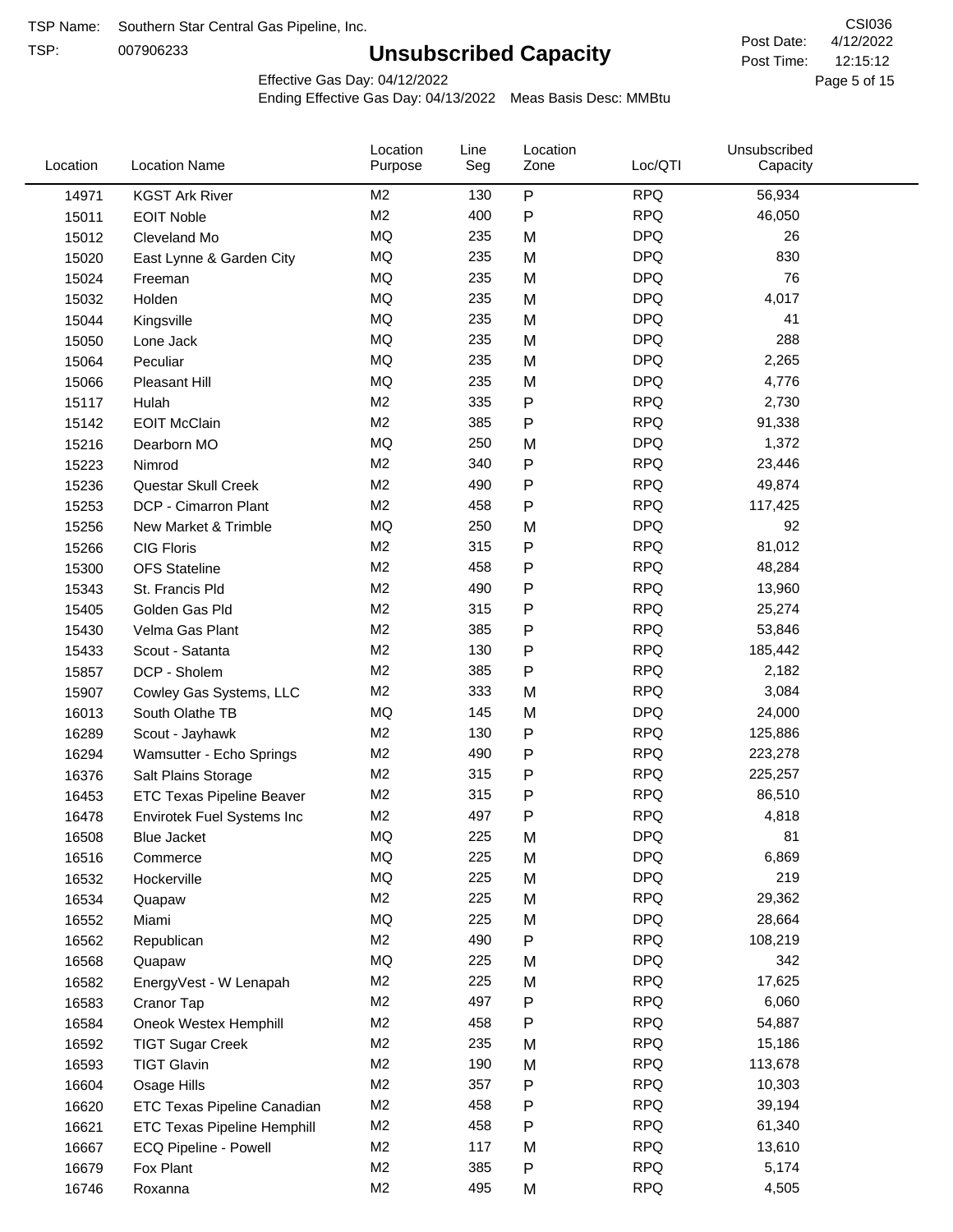TSP:

# **Unsubscribed Capacity**

4/12/2022 Page 6 of 15 12:15:12 CSI036 Post Date: Post Time:

Effective Gas Day: 04/12/2022

| <b>RPQ</b><br>RedBud-Thayer Tap<br>M<br>4,872<br>16747<br>M <sub>2</sub><br>495<br>M <sub>2</sub><br>333<br>P<br><b>RPQ</b><br>5,334<br>16750<br>Dilworth Rms<br>M <sub>2</sub><br><b>RPQ</b><br>66,400<br>495<br>M<br>16757<br>River Rock - Fireside<br>M <sub>2</sub><br>225<br><b>RPQ</b><br>17,605<br>16774<br>M<br>River Rock - E Lenapah<br>M <sub>2</sub><br>P<br><b>RPQ</b><br>130<br>73,872<br>16794<br><b>NNG Kiowa</b><br>M <sub>2</sub><br><b>RPQ</b><br>225<br>9,982<br>M<br>16798<br><b>Endeavor Energy Resources</b><br>M <sub>2</sub><br><b>RPQ</b><br>117<br>M<br>6,183<br>16802<br>Sunwest<br>M <sub>2</sub><br><b>RPQ</b><br>225<br>8,850<br>M<br>16806<br>Bluco- East Wann<br>M <sub>2</sub><br>490<br>P<br><b>RPQ</b><br>35,096<br>16807<br>Bitter Creek Eckley Pld-Yuma<br>M <sub>2</sub><br><b>RPQ</b><br>95<br>5,590<br>M<br>16812<br><b>RiverGas</b><br>M <sub>2</sub><br>P<br><b>RPQ</b><br>395,434<br>130<br>16813<br>Cheyenne Plains - Sand Dune<br>M <sub>2</sub><br><b>RPQ</b><br>495<br>M<br>7,179<br>16817<br><b>Midwest Energy</b><br>M <sub>2</sub><br><b>RPQ</b><br>225<br>9,535<br>16819<br>River Rock- Keeton<br>M<br>M <sub>2</sub><br><b>RPQ</b><br>458<br>Ρ<br>50,052<br>16820<br>Superior - Hemphill<br>M <sub>2</sub><br><b>RPQ</b><br>490<br>P<br>15,688<br>Yuma West<br>16821<br>M <sub>2</sub><br><b>RPQ</b><br>95<br>M<br>4,292<br>16822<br>Jayhawk PLD<br>M <sub>2</sub><br>497<br>P<br><b>RPQ</b><br>8,858<br>16824<br>Coon Creek<br>M <sub>2</sub><br>495<br><b>RPQ</b><br>8,573<br>M<br>16835<br>Shiloh<br><b>DPQ</b><br>MQ<br>235<br>86,400<br>16836<br>Evergy - South Harper<br>M<br>MQ<br>496<br>M<br><b>DPQ</b><br>1,397<br>16837<br><b>EKAE Ethanol Plant</b><br>MQ<br><b>DPQ</b><br>195<br>M<br>28,800<br>16840<br>Nearman Creek Power Plant<br><b>RPQ</b><br>M <sub>2</sub><br>260<br>M<br>8,000<br>16844<br><b>Montgomery County</b><br>M <sub>2</sub><br><b>RPQ</b><br>260<br>M<br>4,000<br>16848<br>Colt-Liberty<br><b>MQ</b><br><b>DPQ</b><br>120<br>P<br>2,880<br>16849<br>City of Mulvane Power Plant<br>P<br>M <sub>2</sub><br>490<br><b>RPQ</b><br>66,094<br>16850<br>Escalera - Cow Creek<br><b>RPQ</b><br>M <sub>2</sub><br>60,000<br>495<br>M<br>16852<br>Southeastern KS P/L Wilson<br><b>RPQ</b><br>M <sub>2</sub><br>400<br>Ρ<br>10,482<br>16857<br>Superior - Cashion<br><b>RPQ</b><br>M <sub>2</sub><br>390<br>Ρ<br>21,660<br>16862<br>Superior - Perkins<br><b>RPQ</b><br>M <sub>2</sub><br>260<br>8,000<br>M<br>16865<br>RedBud-Mound Valley<br>M <sub>2</sub><br><b>RPQ</b><br>130<br>Ρ<br>50,000<br>16871<br><b>TIGT Grant</b><br>M <sub>2</sub><br><b>RPQ</b><br>495<br>M<br>57,579<br>16872<br>River Rock - Jayhawk<br><b>RPQ</b><br>M <sub>2</sub><br>495<br>15,000<br>16873<br>M<br>Layne Energy Sycamore<br>MQ<br>455<br><b>DPQ</b><br>33,611<br>Crenshaw Road<br>M<br>16875<br><b>RPQ</b><br>M <sub>2</sub><br>260<br>8,000<br>16877<br>Acme Energy Services, Inc.<br>M<br>M <sub>2</sub><br>235<br><b>RPQ</b><br>1,000<br>M<br>16880<br>Cottonwood<br>M <sub>2</sub><br>495<br><b>RPQ</b><br>34,135<br>16883<br>Cherryvale Boorigie PLd<br>M<br><b>MQ</b><br><b>DPQ</b><br>390<br>Ρ<br>6,067<br>16884<br><b>Keystone Delivery</b><br>MQ<br><b>DPQ</b><br>95<br>6,078<br>M<br>16890<br>ADM/Deerfield<br>M <sub>2</sub><br>260<br><b>RPQ</b><br>8,300<br>16891<br>M<br><b>KP Liberty</b><br>M <sub>2</sub><br>117<br><b>RPQ</b><br>30,198<br>16897<br>REP - South Williams<br>M<br>M <sub>2</sub><br><b>RPQ</b><br>225<br>7,970<br>16905<br>NEOK Production Company,<br>M<br><b>RPQ</b><br>M <sub>2</sub><br>495<br>16908<br>54,600<br>River Rock - Ft. Scott<br>M<br>MQ<br>250<br><b>DPQ</b><br>34,400<br>16911<br>M<br>Evergy - Lake Road<br>M <sub>2</sub><br>315<br><b>RPQ</b><br>157,111<br>Ρ<br>16912<br>Targa - Waynoka<br>MQ<br>490<br><b>DPQ</b><br>3,500<br>Ρ<br>16916<br>Kansas Ethanol, LLC<br>MQ<br>225<br><b>DPQ</b><br>1,510<br>16917<br>Downstream Casino<br>M<br><b>DPQ</b><br>MQ<br>425<br>6,623<br>16918<br>Show Me Ethanol<br>M | Location | <b>Location Name</b> | Location<br>Purpose | Line<br>Seg | Location<br>Zone | Loc/QTI | Unsubscribed<br>Capacity |  |
|---------------------------------------------------------------------------------------------------------------------------------------------------------------------------------------------------------------------------------------------------------------------------------------------------------------------------------------------------------------------------------------------------------------------------------------------------------------------------------------------------------------------------------------------------------------------------------------------------------------------------------------------------------------------------------------------------------------------------------------------------------------------------------------------------------------------------------------------------------------------------------------------------------------------------------------------------------------------------------------------------------------------------------------------------------------------------------------------------------------------------------------------------------------------------------------------------------------------------------------------------------------------------------------------------------------------------------------------------------------------------------------------------------------------------------------------------------------------------------------------------------------------------------------------------------------------------------------------------------------------------------------------------------------------------------------------------------------------------------------------------------------------------------------------------------------------------------------------------------------------------------------------------------------------------------------------------------------------------------------------------------------------------------------------------------------------------------------------------------------------------------------------------------------------------------------------------------------------------------------------------------------------------------------------------------------------------------------------------------------------------------------------------------------------------------------------------------------------------------------------------------------------------------------------------------------------------------------------------------------------------------------------------------------------------------------------------------------------------------------------------------------------------------------------------------------------------------------------------------------------------------------------------------------------------------------------------------------------------------------------------------------------------------------------------------------------------------------------------------------------------------------------------------------------------------------------------------------------------------------------------------------------------------------------------------------------------------------------------------------------------------------------------------------------------------------------------------------------------------------------------------------------------------------------------------------------------------------------------------------------------------------------------------------------------------------------------------------------------------------------------------------------------------------------------------------------------------------------------------------------------------------------------------------------------------------------------------------------------------------------------------------------------------------|----------|----------------------|---------------------|-------------|------------------|---------|--------------------------|--|
|                                                                                                                                                                                                                                                                                                                                                                                                                                                                                                                                                                                                                                                                                                                                                                                                                                                                                                                                                                                                                                                                                                                                                                                                                                                                                                                                                                                                                                                                                                                                                                                                                                                                                                                                                                                                                                                                                                                                                                                                                                                                                                                                                                                                                                                                                                                                                                                                                                                                                                                                                                                                                                                                                                                                                                                                                                                                                                                                                                                                                                                                                                                                                                                                                                                                                                                                                                                                                                                                                                                                                                                                                                                                                                                                                                                                                                                                                                                                                                                                                                       |          |                      |                     |             |                  |         |                          |  |
|                                                                                                                                                                                                                                                                                                                                                                                                                                                                                                                                                                                                                                                                                                                                                                                                                                                                                                                                                                                                                                                                                                                                                                                                                                                                                                                                                                                                                                                                                                                                                                                                                                                                                                                                                                                                                                                                                                                                                                                                                                                                                                                                                                                                                                                                                                                                                                                                                                                                                                                                                                                                                                                                                                                                                                                                                                                                                                                                                                                                                                                                                                                                                                                                                                                                                                                                                                                                                                                                                                                                                                                                                                                                                                                                                                                                                                                                                                                                                                                                                                       |          |                      |                     |             |                  |         |                          |  |
|                                                                                                                                                                                                                                                                                                                                                                                                                                                                                                                                                                                                                                                                                                                                                                                                                                                                                                                                                                                                                                                                                                                                                                                                                                                                                                                                                                                                                                                                                                                                                                                                                                                                                                                                                                                                                                                                                                                                                                                                                                                                                                                                                                                                                                                                                                                                                                                                                                                                                                                                                                                                                                                                                                                                                                                                                                                                                                                                                                                                                                                                                                                                                                                                                                                                                                                                                                                                                                                                                                                                                                                                                                                                                                                                                                                                                                                                                                                                                                                                                                       |          |                      |                     |             |                  |         |                          |  |
|                                                                                                                                                                                                                                                                                                                                                                                                                                                                                                                                                                                                                                                                                                                                                                                                                                                                                                                                                                                                                                                                                                                                                                                                                                                                                                                                                                                                                                                                                                                                                                                                                                                                                                                                                                                                                                                                                                                                                                                                                                                                                                                                                                                                                                                                                                                                                                                                                                                                                                                                                                                                                                                                                                                                                                                                                                                                                                                                                                                                                                                                                                                                                                                                                                                                                                                                                                                                                                                                                                                                                                                                                                                                                                                                                                                                                                                                                                                                                                                                                                       |          |                      |                     |             |                  |         |                          |  |
|                                                                                                                                                                                                                                                                                                                                                                                                                                                                                                                                                                                                                                                                                                                                                                                                                                                                                                                                                                                                                                                                                                                                                                                                                                                                                                                                                                                                                                                                                                                                                                                                                                                                                                                                                                                                                                                                                                                                                                                                                                                                                                                                                                                                                                                                                                                                                                                                                                                                                                                                                                                                                                                                                                                                                                                                                                                                                                                                                                                                                                                                                                                                                                                                                                                                                                                                                                                                                                                                                                                                                                                                                                                                                                                                                                                                                                                                                                                                                                                                                                       |          |                      |                     |             |                  |         |                          |  |
|                                                                                                                                                                                                                                                                                                                                                                                                                                                                                                                                                                                                                                                                                                                                                                                                                                                                                                                                                                                                                                                                                                                                                                                                                                                                                                                                                                                                                                                                                                                                                                                                                                                                                                                                                                                                                                                                                                                                                                                                                                                                                                                                                                                                                                                                                                                                                                                                                                                                                                                                                                                                                                                                                                                                                                                                                                                                                                                                                                                                                                                                                                                                                                                                                                                                                                                                                                                                                                                                                                                                                                                                                                                                                                                                                                                                                                                                                                                                                                                                                                       |          |                      |                     |             |                  |         |                          |  |
|                                                                                                                                                                                                                                                                                                                                                                                                                                                                                                                                                                                                                                                                                                                                                                                                                                                                                                                                                                                                                                                                                                                                                                                                                                                                                                                                                                                                                                                                                                                                                                                                                                                                                                                                                                                                                                                                                                                                                                                                                                                                                                                                                                                                                                                                                                                                                                                                                                                                                                                                                                                                                                                                                                                                                                                                                                                                                                                                                                                                                                                                                                                                                                                                                                                                                                                                                                                                                                                                                                                                                                                                                                                                                                                                                                                                                                                                                                                                                                                                                                       |          |                      |                     |             |                  |         |                          |  |
|                                                                                                                                                                                                                                                                                                                                                                                                                                                                                                                                                                                                                                                                                                                                                                                                                                                                                                                                                                                                                                                                                                                                                                                                                                                                                                                                                                                                                                                                                                                                                                                                                                                                                                                                                                                                                                                                                                                                                                                                                                                                                                                                                                                                                                                                                                                                                                                                                                                                                                                                                                                                                                                                                                                                                                                                                                                                                                                                                                                                                                                                                                                                                                                                                                                                                                                                                                                                                                                                                                                                                                                                                                                                                                                                                                                                                                                                                                                                                                                                                                       |          |                      |                     |             |                  |         |                          |  |
|                                                                                                                                                                                                                                                                                                                                                                                                                                                                                                                                                                                                                                                                                                                                                                                                                                                                                                                                                                                                                                                                                                                                                                                                                                                                                                                                                                                                                                                                                                                                                                                                                                                                                                                                                                                                                                                                                                                                                                                                                                                                                                                                                                                                                                                                                                                                                                                                                                                                                                                                                                                                                                                                                                                                                                                                                                                                                                                                                                                                                                                                                                                                                                                                                                                                                                                                                                                                                                                                                                                                                                                                                                                                                                                                                                                                                                                                                                                                                                                                                                       |          |                      |                     |             |                  |         |                          |  |
|                                                                                                                                                                                                                                                                                                                                                                                                                                                                                                                                                                                                                                                                                                                                                                                                                                                                                                                                                                                                                                                                                                                                                                                                                                                                                                                                                                                                                                                                                                                                                                                                                                                                                                                                                                                                                                                                                                                                                                                                                                                                                                                                                                                                                                                                                                                                                                                                                                                                                                                                                                                                                                                                                                                                                                                                                                                                                                                                                                                                                                                                                                                                                                                                                                                                                                                                                                                                                                                                                                                                                                                                                                                                                                                                                                                                                                                                                                                                                                                                                                       |          |                      |                     |             |                  |         |                          |  |
|                                                                                                                                                                                                                                                                                                                                                                                                                                                                                                                                                                                                                                                                                                                                                                                                                                                                                                                                                                                                                                                                                                                                                                                                                                                                                                                                                                                                                                                                                                                                                                                                                                                                                                                                                                                                                                                                                                                                                                                                                                                                                                                                                                                                                                                                                                                                                                                                                                                                                                                                                                                                                                                                                                                                                                                                                                                                                                                                                                                                                                                                                                                                                                                                                                                                                                                                                                                                                                                                                                                                                                                                                                                                                                                                                                                                                                                                                                                                                                                                                                       |          |                      |                     |             |                  |         |                          |  |
|                                                                                                                                                                                                                                                                                                                                                                                                                                                                                                                                                                                                                                                                                                                                                                                                                                                                                                                                                                                                                                                                                                                                                                                                                                                                                                                                                                                                                                                                                                                                                                                                                                                                                                                                                                                                                                                                                                                                                                                                                                                                                                                                                                                                                                                                                                                                                                                                                                                                                                                                                                                                                                                                                                                                                                                                                                                                                                                                                                                                                                                                                                                                                                                                                                                                                                                                                                                                                                                                                                                                                                                                                                                                                                                                                                                                                                                                                                                                                                                                                                       |          |                      |                     |             |                  |         |                          |  |
|                                                                                                                                                                                                                                                                                                                                                                                                                                                                                                                                                                                                                                                                                                                                                                                                                                                                                                                                                                                                                                                                                                                                                                                                                                                                                                                                                                                                                                                                                                                                                                                                                                                                                                                                                                                                                                                                                                                                                                                                                                                                                                                                                                                                                                                                                                                                                                                                                                                                                                                                                                                                                                                                                                                                                                                                                                                                                                                                                                                                                                                                                                                                                                                                                                                                                                                                                                                                                                                                                                                                                                                                                                                                                                                                                                                                                                                                                                                                                                                                                                       |          |                      |                     |             |                  |         |                          |  |
|                                                                                                                                                                                                                                                                                                                                                                                                                                                                                                                                                                                                                                                                                                                                                                                                                                                                                                                                                                                                                                                                                                                                                                                                                                                                                                                                                                                                                                                                                                                                                                                                                                                                                                                                                                                                                                                                                                                                                                                                                                                                                                                                                                                                                                                                                                                                                                                                                                                                                                                                                                                                                                                                                                                                                                                                                                                                                                                                                                                                                                                                                                                                                                                                                                                                                                                                                                                                                                                                                                                                                                                                                                                                                                                                                                                                                                                                                                                                                                                                                                       |          |                      |                     |             |                  |         |                          |  |
|                                                                                                                                                                                                                                                                                                                                                                                                                                                                                                                                                                                                                                                                                                                                                                                                                                                                                                                                                                                                                                                                                                                                                                                                                                                                                                                                                                                                                                                                                                                                                                                                                                                                                                                                                                                                                                                                                                                                                                                                                                                                                                                                                                                                                                                                                                                                                                                                                                                                                                                                                                                                                                                                                                                                                                                                                                                                                                                                                                                                                                                                                                                                                                                                                                                                                                                                                                                                                                                                                                                                                                                                                                                                                                                                                                                                                                                                                                                                                                                                                                       |          |                      |                     |             |                  |         |                          |  |
|                                                                                                                                                                                                                                                                                                                                                                                                                                                                                                                                                                                                                                                                                                                                                                                                                                                                                                                                                                                                                                                                                                                                                                                                                                                                                                                                                                                                                                                                                                                                                                                                                                                                                                                                                                                                                                                                                                                                                                                                                                                                                                                                                                                                                                                                                                                                                                                                                                                                                                                                                                                                                                                                                                                                                                                                                                                                                                                                                                                                                                                                                                                                                                                                                                                                                                                                                                                                                                                                                                                                                                                                                                                                                                                                                                                                                                                                                                                                                                                                                                       |          |                      |                     |             |                  |         |                          |  |
|                                                                                                                                                                                                                                                                                                                                                                                                                                                                                                                                                                                                                                                                                                                                                                                                                                                                                                                                                                                                                                                                                                                                                                                                                                                                                                                                                                                                                                                                                                                                                                                                                                                                                                                                                                                                                                                                                                                                                                                                                                                                                                                                                                                                                                                                                                                                                                                                                                                                                                                                                                                                                                                                                                                                                                                                                                                                                                                                                                                                                                                                                                                                                                                                                                                                                                                                                                                                                                                                                                                                                                                                                                                                                                                                                                                                                                                                                                                                                                                                                                       |          |                      |                     |             |                  |         |                          |  |
|                                                                                                                                                                                                                                                                                                                                                                                                                                                                                                                                                                                                                                                                                                                                                                                                                                                                                                                                                                                                                                                                                                                                                                                                                                                                                                                                                                                                                                                                                                                                                                                                                                                                                                                                                                                                                                                                                                                                                                                                                                                                                                                                                                                                                                                                                                                                                                                                                                                                                                                                                                                                                                                                                                                                                                                                                                                                                                                                                                                                                                                                                                                                                                                                                                                                                                                                                                                                                                                                                                                                                                                                                                                                                                                                                                                                                                                                                                                                                                                                                                       |          |                      |                     |             |                  |         |                          |  |
|                                                                                                                                                                                                                                                                                                                                                                                                                                                                                                                                                                                                                                                                                                                                                                                                                                                                                                                                                                                                                                                                                                                                                                                                                                                                                                                                                                                                                                                                                                                                                                                                                                                                                                                                                                                                                                                                                                                                                                                                                                                                                                                                                                                                                                                                                                                                                                                                                                                                                                                                                                                                                                                                                                                                                                                                                                                                                                                                                                                                                                                                                                                                                                                                                                                                                                                                                                                                                                                                                                                                                                                                                                                                                                                                                                                                                                                                                                                                                                                                                                       |          |                      |                     |             |                  |         |                          |  |
|                                                                                                                                                                                                                                                                                                                                                                                                                                                                                                                                                                                                                                                                                                                                                                                                                                                                                                                                                                                                                                                                                                                                                                                                                                                                                                                                                                                                                                                                                                                                                                                                                                                                                                                                                                                                                                                                                                                                                                                                                                                                                                                                                                                                                                                                                                                                                                                                                                                                                                                                                                                                                                                                                                                                                                                                                                                                                                                                                                                                                                                                                                                                                                                                                                                                                                                                                                                                                                                                                                                                                                                                                                                                                                                                                                                                                                                                                                                                                                                                                                       |          |                      |                     |             |                  |         |                          |  |
|                                                                                                                                                                                                                                                                                                                                                                                                                                                                                                                                                                                                                                                                                                                                                                                                                                                                                                                                                                                                                                                                                                                                                                                                                                                                                                                                                                                                                                                                                                                                                                                                                                                                                                                                                                                                                                                                                                                                                                                                                                                                                                                                                                                                                                                                                                                                                                                                                                                                                                                                                                                                                                                                                                                                                                                                                                                                                                                                                                                                                                                                                                                                                                                                                                                                                                                                                                                                                                                                                                                                                                                                                                                                                                                                                                                                                                                                                                                                                                                                                                       |          |                      |                     |             |                  |         |                          |  |
|                                                                                                                                                                                                                                                                                                                                                                                                                                                                                                                                                                                                                                                                                                                                                                                                                                                                                                                                                                                                                                                                                                                                                                                                                                                                                                                                                                                                                                                                                                                                                                                                                                                                                                                                                                                                                                                                                                                                                                                                                                                                                                                                                                                                                                                                                                                                                                                                                                                                                                                                                                                                                                                                                                                                                                                                                                                                                                                                                                                                                                                                                                                                                                                                                                                                                                                                                                                                                                                                                                                                                                                                                                                                                                                                                                                                                                                                                                                                                                                                                                       |          |                      |                     |             |                  |         |                          |  |
|                                                                                                                                                                                                                                                                                                                                                                                                                                                                                                                                                                                                                                                                                                                                                                                                                                                                                                                                                                                                                                                                                                                                                                                                                                                                                                                                                                                                                                                                                                                                                                                                                                                                                                                                                                                                                                                                                                                                                                                                                                                                                                                                                                                                                                                                                                                                                                                                                                                                                                                                                                                                                                                                                                                                                                                                                                                                                                                                                                                                                                                                                                                                                                                                                                                                                                                                                                                                                                                                                                                                                                                                                                                                                                                                                                                                                                                                                                                                                                                                                                       |          |                      |                     |             |                  |         |                          |  |
|                                                                                                                                                                                                                                                                                                                                                                                                                                                                                                                                                                                                                                                                                                                                                                                                                                                                                                                                                                                                                                                                                                                                                                                                                                                                                                                                                                                                                                                                                                                                                                                                                                                                                                                                                                                                                                                                                                                                                                                                                                                                                                                                                                                                                                                                                                                                                                                                                                                                                                                                                                                                                                                                                                                                                                                                                                                                                                                                                                                                                                                                                                                                                                                                                                                                                                                                                                                                                                                                                                                                                                                                                                                                                                                                                                                                                                                                                                                                                                                                                                       |          |                      |                     |             |                  |         |                          |  |
|                                                                                                                                                                                                                                                                                                                                                                                                                                                                                                                                                                                                                                                                                                                                                                                                                                                                                                                                                                                                                                                                                                                                                                                                                                                                                                                                                                                                                                                                                                                                                                                                                                                                                                                                                                                                                                                                                                                                                                                                                                                                                                                                                                                                                                                                                                                                                                                                                                                                                                                                                                                                                                                                                                                                                                                                                                                                                                                                                                                                                                                                                                                                                                                                                                                                                                                                                                                                                                                                                                                                                                                                                                                                                                                                                                                                                                                                                                                                                                                                                                       |          |                      |                     |             |                  |         |                          |  |
|                                                                                                                                                                                                                                                                                                                                                                                                                                                                                                                                                                                                                                                                                                                                                                                                                                                                                                                                                                                                                                                                                                                                                                                                                                                                                                                                                                                                                                                                                                                                                                                                                                                                                                                                                                                                                                                                                                                                                                                                                                                                                                                                                                                                                                                                                                                                                                                                                                                                                                                                                                                                                                                                                                                                                                                                                                                                                                                                                                                                                                                                                                                                                                                                                                                                                                                                                                                                                                                                                                                                                                                                                                                                                                                                                                                                                                                                                                                                                                                                                                       |          |                      |                     |             |                  |         |                          |  |
|                                                                                                                                                                                                                                                                                                                                                                                                                                                                                                                                                                                                                                                                                                                                                                                                                                                                                                                                                                                                                                                                                                                                                                                                                                                                                                                                                                                                                                                                                                                                                                                                                                                                                                                                                                                                                                                                                                                                                                                                                                                                                                                                                                                                                                                                                                                                                                                                                                                                                                                                                                                                                                                                                                                                                                                                                                                                                                                                                                                                                                                                                                                                                                                                                                                                                                                                                                                                                                                                                                                                                                                                                                                                                                                                                                                                                                                                                                                                                                                                                                       |          |                      |                     |             |                  |         |                          |  |
|                                                                                                                                                                                                                                                                                                                                                                                                                                                                                                                                                                                                                                                                                                                                                                                                                                                                                                                                                                                                                                                                                                                                                                                                                                                                                                                                                                                                                                                                                                                                                                                                                                                                                                                                                                                                                                                                                                                                                                                                                                                                                                                                                                                                                                                                                                                                                                                                                                                                                                                                                                                                                                                                                                                                                                                                                                                                                                                                                                                                                                                                                                                                                                                                                                                                                                                                                                                                                                                                                                                                                                                                                                                                                                                                                                                                                                                                                                                                                                                                                                       |          |                      |                     |             |                  |         |                          |  |
|                                                                                                                                                                                                                                                                                                                                                                                                                                                                                                                                                                                                                                                                                                                                                                                                                                                                                                                                                                                                                                                                                                                                                                                                                                                                                                                                                                                                                                                                                                                                                                                                                                                                                                                                                                                                                                                                                                                                                                                                                                                                                                                                                                                                                                                                                                                                                                                                                                                                                                                                                                                                                                                                                                                                                                                                                                                                                                                                                                                                                                                                                                                                                                                                                                                                                                                                                                                                                                                                                                                                                                                                                                                                                                                                                                                                                                                                                                                                                                                                                                       |          |                      |                     |             |                  |         |                          |  |
|                                                                                                                                                                                                                                                                                                                                                                                                                                                                                                                                                                                                                                                                                                                                                                                                                                                                                                                                                                                                                                                                                                                                                                                                                                                                                                                                                                                                                                                                                                                                                                                                                                                                                                                                                                                                                                                                                                                                                                                                                                                                                                                                                                                                                                                                                                                                                                                                                                                                                                                                                                                                                                                                                                                                                                                                                                                                                                                                                                                                                                                                                                                                                                                                                                                                                                                                                                                                                                                                                                                                                                                                                                                                                                                                                                                                                                                                                                                                                                                                                                       |          |                      |                     |             |                  |         |                          |  |
|                                                                                                                                                                                                                                                                                                                                                                                                                                                                                                                                                                                                                                                                                                                                                                                                                                                                                                                                                                                                                                                                                                                                                                                                                                                                                                                                                                                                                                                                                                                                                                                                                                                                                                                                                                                                                                                                                                                                                                                                                                                                                                                                                                                                                                                                                                                                                                                                                                                                                                                                                                                                                                                                                                                                                                                                                                                                                                                                                                                                                                                                                                                                                                                                                                                                                                                                                                                                                                                                                                                                                                                                                                                                                                                                                                                                                                                                                                                                                                                                                                       |          |                      |                     |             |                  |         |                          |  |
|                                                                                                                                                                                                                                                                                                                                                                                                                                                                                                                                                                                                                                                                                                                                                                                                                                                                                                                                                                                                                                                                                                                                                                                                                                                                                                                                                                                                                                                                                                                                                                                                                                                                                                                                                                                                                                                                                                                                                                                                                                                                                                                                                                                                                                                                                                                                                                                                                                                                                                                                                                                                                                                                                                                                                                                                                                                                                                                                                                                                                                                                                                                                                                                                                                                                                                                                                                                                                                                                                                                                                                                                                                                                                                                                                                                                                                                                                                                                                                                                                                       |          |                      |                     |             |                  |         |                          |  |
|                                                                                                                                                                                                                                                                                                                                                                                                                                                                                                                                                                                                                                                                                                                                                                                                                                                                                                                                                                                                                                                                                                                                                                                                                                                                                                                                                                                                                                                                                                                                                                                                                                                                                                                                                                                                                                                                                                                                                                                                                                                                                                                                                                                                                                                                                                                                                                                                                                                                                                                                                                                                                                                                                                                                                                                                                                                                                                                                                                                                                                                                                                                                                                                                                                                                                                                                                                                                                                                                                                                                                                                                                                                                                                                                                                                                                                                                                                                                                                                                                                       |          |                      |                     |             |                  |         |                          |  |
|                                                                                                                                                                                                                                                                                                                                                                                                                                                                                                                                                                                                                                                                                                                                                                                                                                                                                                                                                                                                                                                                                                                                                                                                                                                                                                                                                                                                                                                                                                                                                                                                                                                                                                                                                                                                                                                                                                                                                                                                                                                                                                                                                                                                                                                                                                                                                                                                                                                                                                                                                                                                                                                                                                                                                                                                                                                                                                                                                                                                                                                                                                                                                                                                                                                                                                                                                                                                                                                                                                                                                                                                                                                                                                                                                                                                                                                                                                                                                                                                                                       |          |                      |                     |             |                  |         |                          |  |
|                                                                                                                                                                                                                                                                                                                                                                                                                                                                                                                                                                                                                                                                                                                                                                                                                                                                                                                                                                                                                                                                                                                                                                                                                                                                                                                                                                                                                                                                                                                                                                                                                                                                                                                                                                                                                                                                                                                                                                                                                                                                                                                                                                                                                                                                                                                                                                                                                                                                                                                                                                                                                                                                                                                                                                                                                                                                                                                                                                                                                                                                                                                                                                                                                                                                                                                                                                                                                                                                                                                                                                                                                                                                                                                                                                                                                                                                                                                                                                                                                                       |          |                      |                     |             |                  |         |                          |  |
|                                                                                                                                                                                                                                                                                                                                                                                                                                                                                                                                                                                                                                                                                                                                                                                                                                                                                                                                                                                                                                                                                                                                                                                                                                                                                                                                                                                                                                                                                                                                                                                                                                                                                                                                                                                                                                                                                                                                                                                                                                                                                                                                                                                                                                                                                                                                                                                                                                                                                                                                                                                                                                                                                                                                                                                                                                                                                                                                                                                                                                                                                                                                                                                                                                                                                                                                                                                                                                                                                                                                                                                                                                                                                                                                                                                                                                                                                                                                                                                                                                       |          |                      |                     |             |                  |         |                          |  |
|                                                                                                                                                                                                                                                                                                                                                                                                                                                                                                                                                                                                                                                                                                                                                                                                                                                                                                                                                                                                                                                                                                                                                                                                                                                                                                                                                                                                                                                                                                                                                                                                                                                                                                                                                                                                                                                                                                                                                                                                                                                                                                                                                                                                                                                                                                                                                                                                                                                                                                                                                                                                                                                                                                                                                                                                                                                                                                                                                                                                                                                                                                                                                                                                                                                                                                                                                                                                                                                                                                                                                                                                                                                                                                                                                                                                                                                                                                                                                                                                                                       |          |                      |                     |             |                  |         |                          |  |
|                                                                                                                                                                                                                                                                                                                                                                                                                                                                                                                                                                                                                                                                                                                                                                                                                                                                                                                                                                                                                                                                                                                                                                                                                                                                                                                                                                                                                                                                                                                                                                                                                                                                                                                                                                                                                                                                                                                                                                                                                                                                                                                                                                                                                                                                                                                                                                                                                                                                                                                                                                                                                                                                                                                                                                                                                                                                                                                                                                                                                                                                                                                                                                                                                                                                                                                                                                                                                                                                                                                                                                                                                                                                                                                                                                                                                                                                                                                                                                                                                                       |          |                      |                     |             |                  |         |                          |  |
|                                                                                                                                                                                                                                                                                                                                                                                                                                                                                                                                                                                                                                                                                                                                                                                                                                                                                                                                                                                                                                                                                                                                                                                                                                                                                                                                                                                                                                                                                                                                                                                                                                                                                                                                                                                                                                                                                                                                                                                                                                                                                                                                                                                                                                                                                                                                                                                                                                                                                                                                                                                                                                                                                                                                                                                                                                                                                                                                                                                                                                                                                                                                                                                                                                                                                                                                                                                                                                                                                                                                                                                                                                                                                                                                                                                                                                                                                                                                                                                                                                       |          |                      |                     |             |                  |         |                          |  |
|                                                                                                                                                                                                                                                                                                                                                                                                                                                                                                                                                                                                                                                                                                                                                                                                                                                                                                                                                                                                                                                                                                                                                                                                                                                                                                                                                                                                                                                                                                                                                                                                                                                                                                                                                                                                                                                                                                                                                                                                                                                                                                                                                                                                                                                                                                                                                                                                                                                                                                                                                                                                                                                                                                                                                                                                                                                                                                                                                                                                                                                                                                                                                                                                                                                                                                                                                                                                                                                                                                                                                                                                                                                                                                                                                                                                                                                                                                                                                                                                                                       |          |                      |                     |             |                  |         |                          |  |
|                                                                                                                                                                                                                                                                                                                                                                                                                                                                                                                                                                                                                                                                                                                                                                                                                                                                                                                                                                                                                                                                                                                                                                                                                                                                                                                                                                                                                                                                                                                                                                                                                                                                                                                                                                                                                                                                                                                                                                                                                                                                                                                                                                                                                                                                                                                                                                                                                                                                                                                                                                                                                                                                                                                                                                                                                                                                                                                                                                                                                                                                                                                                                                                                                                                                                                                                                                                                                                                                                                                                                                                                                                                                                                                                                                                                                                                                                                                                                                                                                                       |          |                      |                     |             |                  |         |                          |  |
|                                                                                                                                                                                                                                                                                                                                                                                                                                                                                                                                                                                                                                                                                                                                                                                                                                                                                                                                                                                                                                                                                                                                                                                                                                                                                                                                                                                                                                                                                                                                                                                                                                                                                                                                                                                                                                                                                                                                                                                                                                                                                                                                                                                                                                                                                                                                                                                                                                                                                                                                                                                                                                                                                                                                                                                                                                                                                                                                                                                                                                                                                                                                                                                                                                                                                                                                                                                                                                                                                                                                                                                                                                                                                                                                                                                                                                                                                                                                                                                                                                       |          |                      |                     |             |                  |         |                          |  |
|                                                                                                                                                                                                                                                                                                                                                                                                                                                                                                                                                                                                                                                                                                                                                                                                                                                                                                                                                                                                                                                                                                                                                                                                                                                                                                                                                                                                                                                                                                                                                                                                                                                                                                                                                                                                                                                                                                                                                                                                                                                                                                                                                                                                                                                                                                                                                                                                                                                                                                                                                                                                                                                                                                                                                                                                                                                                                                                                                                                                                                                                                                                                                                                                                                                                                                                                                                                                                                                                                                                                                                                                                                                                                                                                                                                                                                                                                                                                                                                                                                       |          |                      |                     |             |                  |         |                          |  |
|                                                                                                                                                                                                                                                                                                                                                                                                                                                                                                                                                                                                                                                                                                                                                                                                                                                                                                                                                                                                                                                                                                                                                                                                                                                                                                                                                                                                                                                                                                                                                                                                                                                                                                                                                                                                                                                                                                                                                                                                                                                                                                                                                                                                                                                                                                                                                                                                                                                                                                                                                                                                                                                                                                                                                                                                                                                                                                                                                                                                                                                                                                                                                                                                                                                                                                                                                                                                                                                                                                                                                                                                                                                                                                                                                                                                                                                                                                                                                                                                                                       |          |                      |                     |             |                  |         |                          |  |
|                                                                                                                                                                                                                                                                                                                                                                                                                                                                                                                                                                                                                                                                                                                                                                                                                                                                                                                                                                                                                                                                                                                                                                                                                                                                                                                                                                                                                                                                                                                                                                                                                                                                                                                                                                                                                                                                                                                                                                                                                                                                                                                                                                                                                                                                                                                                                                                                                                                                                                                                                                                                                                                                                                                                                                                                                                                                                                                                                                                                                                                                                                                                                                                                                                                                                                                                                                                                                                                                                                                                                                                                                                                                                                                                                                                                                                                                                                                                                                                                                                       |          |                      |                     |             |                  |         |                          |  |
|                                                                                                                                                                                                                                                                                                                                                                                                                                                                                                                                                                                                                                                                                                                                                                                                                                                                                                                                                                                                                                                                                                                                                                                                                                                                                                                                                                                                                                                                                                                                                                                                                                                                                                                                                                                                                                                                                                                                                                                                                                                                                                                                                                                                                                                                                                                                                                                                                                                                                                                                                                                                                                                                                                                                                                                                                                                                                                                                                                                                                                                                                                                                                                                                                                                                                                                                                                                                                                                                                                                                                                                                                                                                                                                                                                                                                                                                                                                                                                                                                                       |          |                      |                     |             |                  |         |                          |  |
|                                                                                                                                                                                                                                                                                                                                                                                                                                                                                                                                                                                                                                                                                                                                                                                                                                                                                                                                                                                                                                                                                                                                                                                                                                                                                                                                                                                                                                                                                                                                                                                                                                                                                                                                                                                                                                                                                                                                                                                                                                                                                                                                                                                                                                                                                                                                                                                                                                                                                                                                                                                                                                                                                                                                                                                                                                                                                                                                                                                                                                                                                                                                                                                                                                                                                                                                                                                                                                                                                                                                                                                                                                                                                                                                                                                                                                                                                                                                                                                                                                       |          |                      |                     |             |                  |         |                          |  |
| <b>RPQ</b><br>M <sub>2</sub><br>340<br>Ρ<br>6,846<br>16922<br><b>Timberline Energy</b>                                                                                                                                                                                                                                                                                                                                                                                                                                                                                                                                                                                                                                                                                                                                                                                                                                                                                                                                                                                                                                                                                                                                                                                                                                                                                                                                                                                                                                                                                                                                                                                                                                                                                                                                                                                                                                                                                                                                                                                                                                                                                                                                                                                                                                                                                                                                                                                                                                                                                                                                                                                                                                                                                                                                                                                                                                                                                                                                                                                                                                                                                                                                                                                                                                                                                                                                                                                                                                                                                                                                                                                                                                                                                                                                                                                                                                                                                                                                                |          |                      |                     |             |                  |         |                          |  |
| <b>DPQ</b><br>MQ<br>120<br>30,000<br><b>Mid-Continent Market</b><br>P<br>16923                                                                                                                                                                                                                                                                                                                                                                                                                                                                                                                                                                                                                                                                                                                                                                                                                                                                                                                                                                                                                                                                                                                                                                                                                                                                                                                                                                                                                                                                                                                                                                                                                                                                                                                                                                                                                                                                                                                                                                                                                                                                                                                                                                                                                                                                                                                                                                                                                                                                                                                                                                                                                                                                                                                                                                                                                                                                                                                                                                                                                                                                                                                                                                                                                                                                                                                                                                                                                                                                                                                                                                                                                                                                                                                                                                                                                                                                                                                                                        |          |                      |                     |             |                  |         |                          |  |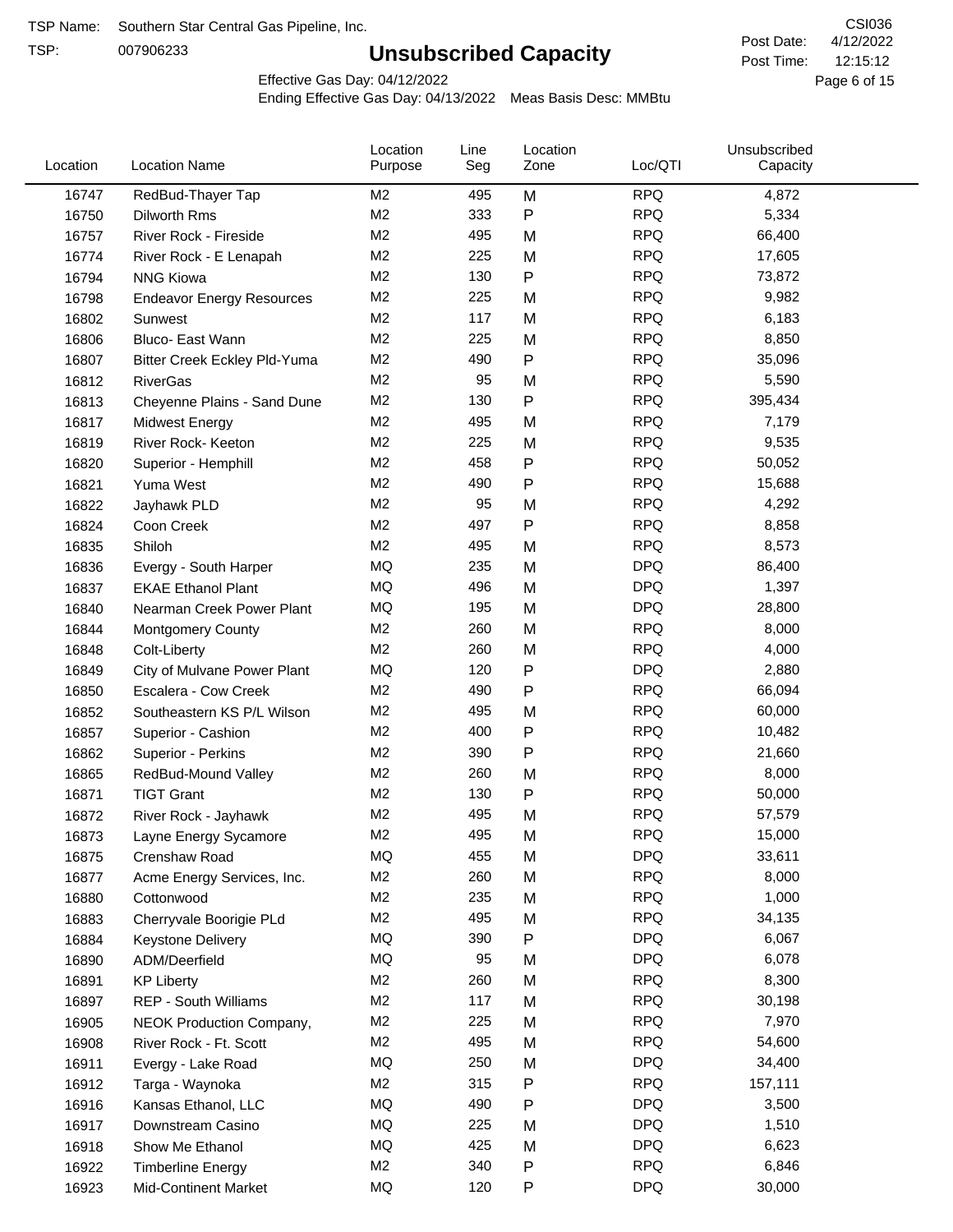TSP:

# **Unsubscribed Capacity**

4/12/2022 Page 7 of 15 12:15:12 CSI036 Post Date: Post Time:

Effective Gas Day: 04/12/2022

| Location | <b>Location Name</b>                     | Location<br>Purpose | Line<br>Seg | Location<br>Zone | Loc/QTI    | Unsubscribed<br>Capacity |
|----------|------------------------------------------|---------------------|-------------|------------------|------------|--------------------------|
| 16931    | Midwest Energy - Goodman                 | MQ                  | 490         | $\mathsf{P}$     | <b>DPQ</b> | 8,000                    |
| 16933    | Westar Emporia Energy                    | MQ                  | 140         | M                | <b>DPQ</b> | 106,202                  |
| 16935    | River Rock - Graybill                    | M <sub>2</sub>      | 260         | M                | <b>RPQ</b> | 23,168                   |
| 16941    | REP - Independence CDP                   | M <sub>2</sub>      | 117         | M                | <b>RPQ</b> | 29,270                   |
| 16942    | <b>Big Timber</b>                        | M <sub>2</sub>      | 490         | ${\sf P}$        | <b>RPQ</b> | 49,356                   |
| 16945    | <b>ETC Texas Pipeline Antelope</b>       | M <sub>2</sub>      | 458         | $\mathsf{P}$     | <b>RPQ</b> | 110,000                  |
| 16949    | Summit Branson                           | MQ                  | 455         | M                | <b>DPQ</b> | 62,208                   |
| 16952    | <b>Overland Park</b>                     | MQ                  | 115         | M                | <b>DPQ</b> | 77,485                   |
| 16953    | Merriam                                  | <b>MQ</b>           | 115         | M                | <b>DPQ</b> | 123,624                  |
| 16955    | Mustang Gas Products, LLC                | M <sub>2</sub>      | 405         | ${\sf P}$        | <b>RPQ</b> | 25,550                   |
| 16956    | Superior - Ford                          | M <sub>2</sub>      | 130         | P                | <b>RPQ</b> | 17,375                   |
| 16962    | Summit Sedalia                           | MQ                  | 235         | M                | <b>DPQ</b> | 0                        |
| 16967    | Noble Energy - Lilli                     | M <sub>2</sub>      | 490         | P                | <b>RPQ</b> | 40,863                   |
| 16972    | <b>ONG Norman</b>                        | <b>MQ</b>           | 385         | P                | <b>DPQ</b> | 40                       |
| 16975    | Superior - Spring Creek                  | M <sub>2</sub>      | 315         | $\mathsf{P}$     | <b>RPQ</b> | 7,680                    |
| 16976    | <b>Bettis Asphalt &amp; Construction</b> | MQ                  | 180         | M                | <b>DPQ</b> | 3,216                    |
| 16977    | <b>KGS Kansas Star Casino</b>            | MQ                  | 333         | P                | <b>DPQ</b> | 144                      |
| 16980    | <b>Black Hills Colwich</b>               | MQ                  | 120         | P                | <b>DPQ</b> | 9,995                    |
| 16981    | Superior - Bellmon                       | M <sub>2</sub>      | 380         | P                | <b>RPQ</b> | 63,800                   |
| 16983    | DCP Midstream - Ellis                    | MQ                  | 458         | P                | <b>DPQ</b> | 6,702                    |
| 16988    | Atmos Energy - W. Lawrence               | MQ                  | 180         | M                | <b>DPQ</b> | 127                      |
| 16991    | Williams Midstream North Alva            | MQ                  | 315         | P                | <b>DPQ</b> | 1,992                    |
| 16992    | <b>ONG Ottawa</b>                        | MQ                  | 225         | M                | <b>DPQ</b> | 0                        |
| 16993    | Farmer's Gas                             | MQ                  | 130         | P                | <b>DPQ</b> | 9,000                    |
| 16996    | Scout Sublette Delivery                  | MQ                  | 130         | P                | <b>DPQ</b> | 100                      |
| 16997    | Devon Energy Medford Station             | M <sub>2</sub>      | 315         | $\mathsf{P}$     | <b>RPQ</b> | 30,000                   |
| 16998    | Cheyenne Light, Fuel and                 | MQ                  | 490         | P                | <b>DPQ</b> | 90,800                   |
| 16999    | ETC - Crescent                           | M <sub>2</sub>      | 400         | ${\sf P}$        | <b>RPQ</b> | 35,000                   |
| 17000    | Bourbon County, KS -                     | MQ                  | 95          | M                | <b>DPQ</b> | 1                        |
| 17003    | Sunflower Electric Rubart                | MQ                  | 130         | ${\sf P}$        | <b>DPQ</b> | 48,808                   |
| 17004    | <b>NGPL Beaver</b>                       | MQ                  | 315         | P                | <b>DPQ</b> | 175,000                  |
| 17005    | ETC - Rose Valley (Delivery)             | MQ                  | 315         | Ρ                | <b>DPQ</b> | 5,000                    |
| 17006    | ETC - Rose Valley                        | M2                  | 315         | P                | <b>RPQ</b> | 195,226                  |
| 17008    | OMPA Lamb                                | MQ                  | 335         | ${\sf P}$        | <b>DPQ</b> | 51,383                   |
| 17009    | <b>Grasslands Energy Centennial</b>      | M <sub>2</sub>      | 490         | P                | <b>RPQ</b> | 25,000                   |
| 17010    | Noble Keota Receipt                      | M <sub>2</sub>      | 490         | P                | <b>RPQ</b> | 52,200                   |
| 17011    | Noble Keota Delivery                     | MQ                  | 490         | P                | <b>DPQ</b> | 52,200                   |
| 17013    | Enlink - Battle Ridge                    | M <sub>2</sub>      | 390         | P                | <b>RPQ</b> | 31,824                   |
| 17021    | <b>TIGT Yuma</b>                         | M <sub>2</sub>      | 490         | $\mathsf{P}$     | <b>RPQ</b> | 24,562                   |
| 17033    | Kickapoo Nation School                   | MQ                  | 90          | M                | <b>DPQ</b> | 300                      |
| 17034    | ENVIA Energy Oklahoma City,              | MQ                  | 400         | ${\sf P}$        | <b>DPQ</b> | 3,888                    |
| 17035    | Ameren Columbia                          | MQ                  | 235         | M                | <b>DPQ</b> | 35,512                   |
| 17036    | <b>Coffeyville Resources</b>             | MQ                  | 260         | M                | <b>DPQ</b> | 39,992                   |
| 17050    | Atmos - Forest View                      | MQ                  | 190         | M                | <b>DPQ</b> | 4,058                    |
| 17052    | ONG NW Oklahoma City                     | MQ                  | 340         | P                | <b>DPQ</b> | 39,000                   |
| 17054    | <b>ONG Guthrie</b>                       | MQ                  | 400         | P                | <b>DPQ</b> | 4,799                    |
| 17055    | ETC Texas Pipeline Nash                  | MQ                  | 458         | P                | <b>DPQ</b> | 1,500                    |
| 17056    | Blue Mountain - Chisholm Trail           | M <sub>2</sub>      | 340         | P                | <b>RPQ</b> | 72,000                   |
| 17057    | City of Tonkawa                          | MQ                  | 380         | P                | <b>DPQ</b> | 3,000                    |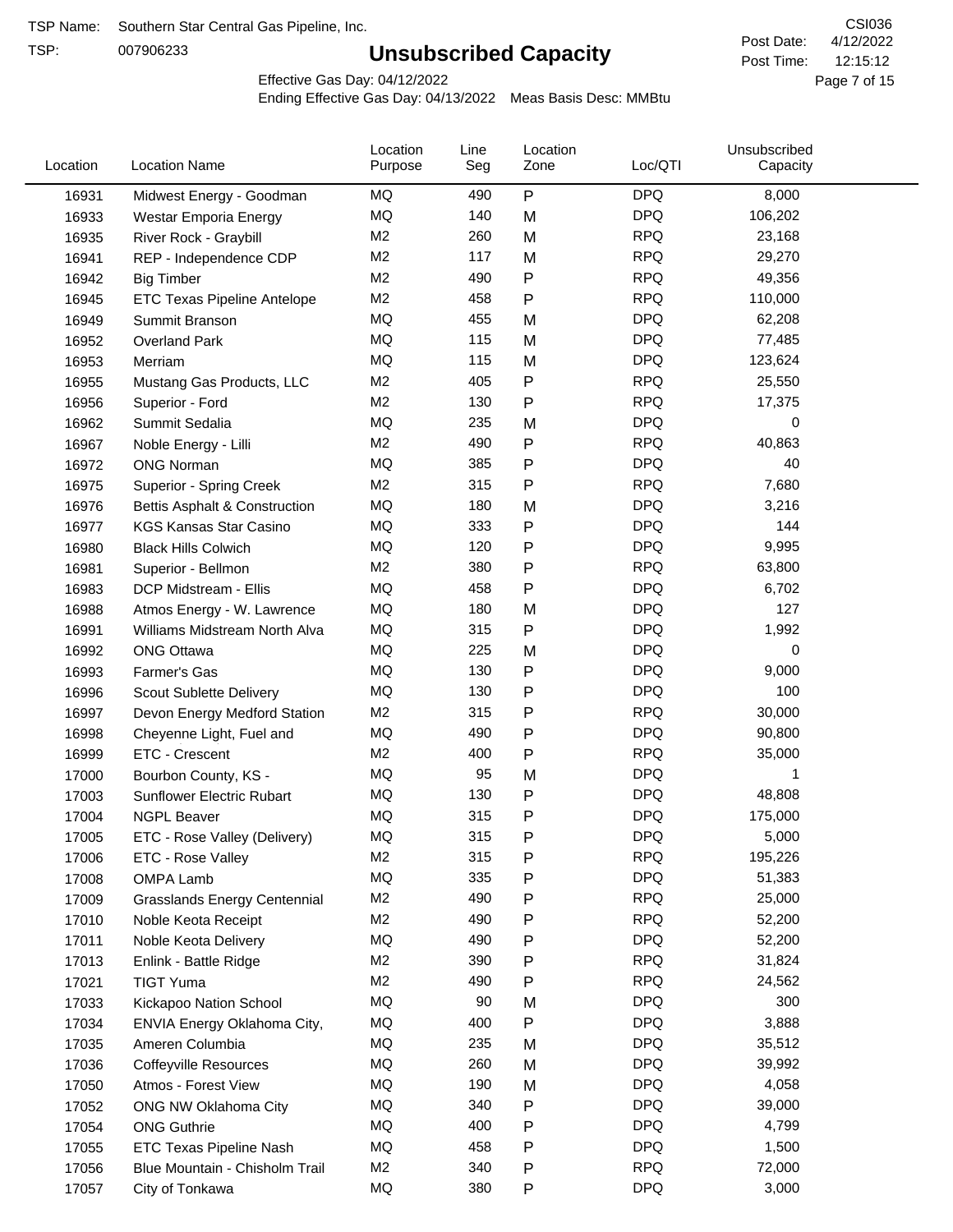TSP:

# **Unsubscribed Capacity**

4/12/2022 Page 8 of 15 12:15:12 CSI036 Post Date: Post Time:

Effective Gas Day: 04/12/2022

| Location | <b>Location Name</b>           | Location<br>Purpose | Line<br>Seg | Location<br>Zone | Loc/QTI    | Unsubscribed<br>Capacity |  |
|----------|--------------------------------|---------------------|-------------|------------------|------------|--------------------------|--|
| 17058    | RPP - Hamm Landfill            | M <sub>2</sub>      | 195         | M                | <b>RPQ</b> | 2,500                    |  |
| 17060    | Atmos-Elk City                 | <b>MQ</b>           | 87          | M                | <b>DPQ</b> | 216                      |  |
| 17064    | Koch - Enid                    | MQ                  | 405         | P                | <b>DPQ</b> | $\mathbf 0$              |  |
| 17065    | Canyon - Redcliff (Receipt)    | M <sub>2</sub>      | 458         | P                | <b>RPQ</b> | 180,000                  |  |
| 17066    | Canyon - Redcliff (Delivery)   | <b>MQ</b>           | 458         | Ρ                | <b>DPQ</b> | 6,175                    |  |
| 17067    | Blue Mountain - Chisholm Trail | M <sub>2</sub>      | 340         | P                | <b>RPQ</b> | 70,000                   |  |
| 17068    | <b>EOIT Alfalfa</b>            | M <sub>2</sub>      | 458         | Ρ                | <b>RPQ</b> | 200,000                  |  |
| 17069    | <b>NGPL Carter</b>             | MQ                  | 385         | Ρ                | <b>DPQ</b> | 65,000                   |  |
| 17080    | <b>ONEOK Bakken Pipeline</b>   | <b>MQ</b>           | 490         | P                | <b>DPQ</b> | 360                      |  |
| 17086    | NGPL - Mutual                  | MQ                  | 458         | Ρ                | <b>DPQ</b> | 150,000                  |  |
| 17087    | REX-St.Joe                     | M <sub>2</sub>      | 250         | M                | <b>RPQ</b> | 78,606                   |  |
| 17091    | OGT - Maysville                | M <sub>2</sub>      | 385         | Ρ                | <b>RPQ</b> | 110,000                  |  |
| 17096    | Northern Natural-Kiowa         | <b>MQ</b>           | 130         | Ρ                | <b>DPQ</b> | 100,000                  |  |
| 17104    | Black Hills - Plevna, KS TB    | <b>MQ</b>           | 130         | P                | <b>DPQ</b> | 480                      |  |
| 17105    | WIC - Cheyenne Hub             | M <sub>2</sub>      | 490         | Ρ                | <b>RPQ</b> | 144,000                  |  |
| 17113    | NGPL - Ford County Receipt     | M <sub>2</sub>      | 130         | P                | <b>RPQ</b> | 190,400                  |  |
| 17119    | Waste Mgmt RNG Receipt         | M <sub>2</sub>      | 400         | Ρ                | <b>RPQ</b> | 2,976                    |  |
| 17404    | Anderson                       | <b>MQ</b>           | 423         | M                | <b>DPQ</b> | 1,130                    |  |
| 17406    | Ash Grove, Walnut Grove & Wil  | <b>MQ</b>           | 455         | M                | <b>DPQ</b> | 2,595                    |  |
| 17408    | Aurora                         | MQ                  | 455         | M                | <b>DPQ</b> | 850                      |  |
| 17410    | <b>Billings Mo</b>             | MQ                  | 455         | M                | <b>DPQ</b> | 2,918                    |  |
| 17414    | Clever Mo                      | MQ                  | 455         | M                | <b>DPQ</b> | 738                      |  |
| 17416    | Crane Mo                       | <b>MQ</b>           | 455         | M                | <b>DPQ</b> | 2,944                    |  |
| 17418    | Diamond                        | MQ                  | 455         | M                | <b>DPQ</b> | 546                      |  |
| 17426    | Freistatt                      | MQ                  | 455         | M                | <b>DPQ</b> | 256                      |  |
| 17430    | Goodman                        | MQ                  | 423         | M                | <b>DPQ</b> | 625                      |  |
| 17448    | Lanagan                        | <b>MQ</b>           | 423         | M                | <b>DPQ</b> | 337                      |  |
| 17452    | Marionville                    | MQ                  | 455         | M                | <b>DPQ</b> | 1,119                    |  |
| 17454    | Monett                         | MQ                  | 455         | M                | <b>DPQ</b> | 25,276                   |  |
| 17456    | Mt Vernon & Verona             | MQ                  | 455         | M                | <b>DPQ</b> | 4,407                    |  |
| 17458    | Neosho                         | MQ                  | 455         | M                | <b>DPQ</b> | 8,597                    |  |
| 17460    | Noel & North Noel              | MQ                  | 423         | M                | <b>DPQ</b> | 19,472                   |  |
| 17462    | Nixa & Ozark                   | MQ                  | 455         | M                | <b>DPQ</b> | 5,340                    |  |
| 17464    | Pierce City                    | MQ                  | 455         | M                | <b>DPQ</b> | 3,281                    |  |
| 17466    | Pineville                      | MQ                  | 423         | M                | <b>DPQ</b> | 302                      |  |
| 17472    | Republic                       | MQ                  | 455         | M                | <b>DPQ</b> | 883                      |  |
| 17476    | Sarcoxie                       | MQ                  | 455         | M                | <b>DPQ</b> | 2,828                    |  |
| 17478    | Seneca                         | MQ                  | 225         | M                | <b>DPQ</b> | 9,873                    |  |
| 17492    | Wentworth                      | MQ                  | 455         | M                | <b>DPQ</b> | 193                      |  |
| 18328    | Goessel                        | MQ                  | 140         | M                | <b>DPQ</b> | 62                       |  |
| 18356    | Newton                         | MQ                  | 120         | Ρ                | <b>DPQ</b> | 21,538                   |  |
| 19000    | Scout Jayhawk Delivery         | MQ                  | 130         | Ρ                | <b>DPQ</b> | 185,442                  |  |
| 19548    | Lyndon                         | MQ                  | 140         | M                | <b>DPQ</b> | 655                      |  |
| 19552    | Melvern                        | MQ                  | 493         | M                | <b>DPQ</b> | 42                       |  |
| 19554    | Michigan Valley                | MQ                  | 140         | M                | <b>DPQ</b> | 339                      |  |
| 19564    | Pomona                         | MQ                  | 140         | M                | <b>DPQ</b> | 1,579                    |  |
| 19568    | Quenemo                        | MQ                  | 140         | M                | <b>DPQ</b> | 255                      |  |
| 19576    | Scranton                       | MQ                  | 140         | M                | <b>DPQ</b> | 632                      |  |
| 19608    | Baldwin                        | MQ                  | 180         | M                | <b>DPQ</b> | 2,754                    |  |
|          |                                |                     |             |                  |            |                          |  |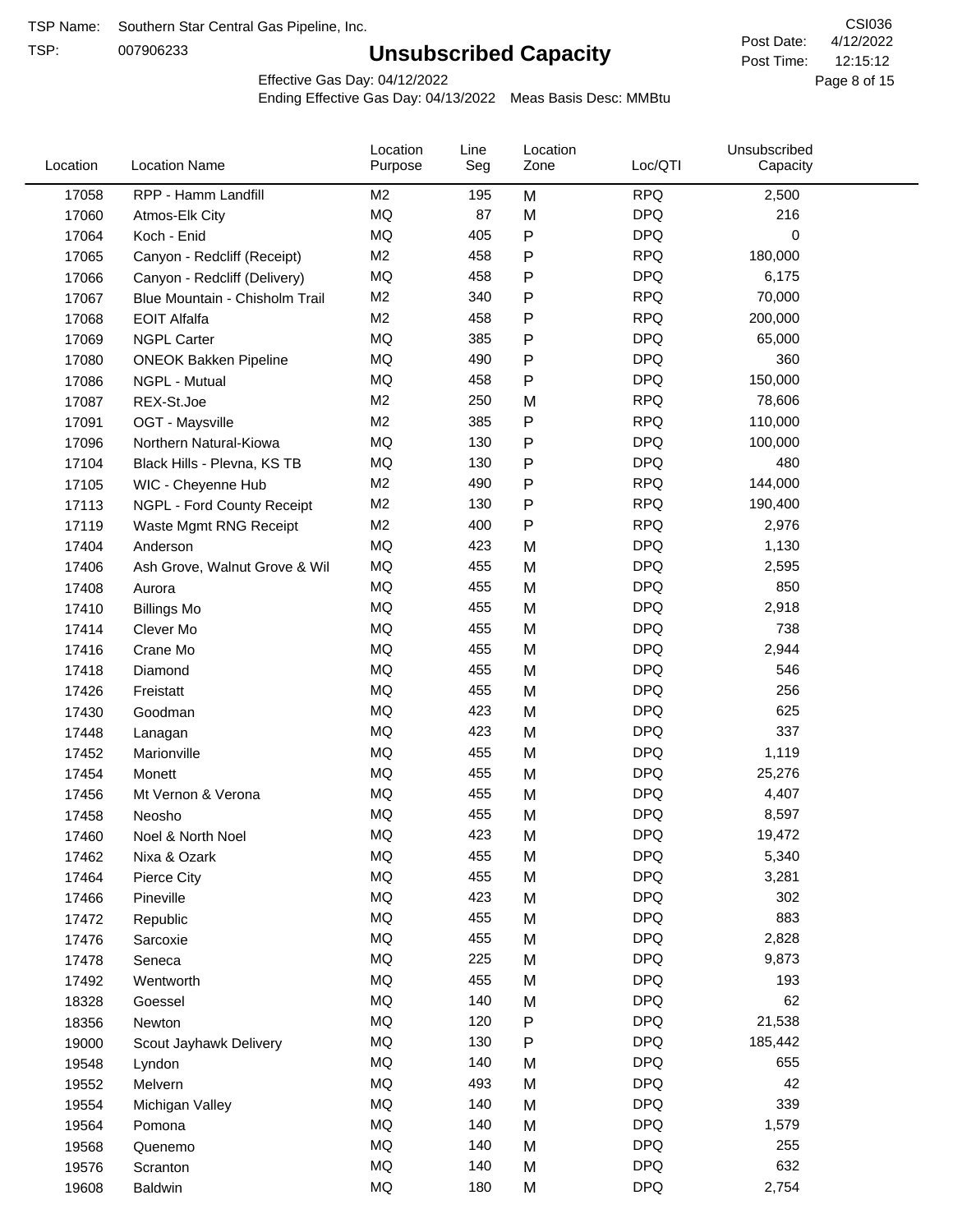TSP:

# **Unsubscribed Capacity**

4/12/2022 Page 9 of 15 12:15:12 CSI036 Post Date: Post Time:

Effective Gas Day: 04/12/2022

| <b>DPQ</b><br><b>MQ</b><br>14<br>190<br>M<br>19620<br>Edgerton<br>MQ<br><b>DPQ</b><br>190<br>2,755<br>M<br>19628<br>Gardner<br>MQ<br>180<br><b>DPQ</b><br>109<br>M<br>19648<br>Lecompton<br><b>MQ</b><br><b>DPQ</b><br>37<br>190<br>19650<br>M<br>Le Loup<br><b>DPQ</b><br>MQ<br>493<br>M<br>6,129<br>19660<br>Ottawa<br><b>MQ</b><br><b>DPQ</b><br>407<br>180<br>19664<br>M<br>Perry<br>MQ<br><b>DPQ</b><br>130<br>496<br>M<br>19666<br>Princeton<br>MQ<br><b>DPQ</b><br>374<br>496<br>19672<br>M<br>Richmond<br><b>DPQ</b><br>MQ<br>27<br>19676<br>496<br>M<br>Scipio<br>MQ<br>235<br>M<br><b>DPQ</b><br>291<br>19678<br>Somerset & Rural<br>MQ<br><b>DPQ</b><br>195<br>M<br>7,420<br>19684<br>Tonganoxie<br>MQ<br><b>DPQ</b><br>190<br>M<br>2,007<br>19690<br>Wellsville<br><b>MQ</b><br>95<br><b>DPQ</b><br>360<br>20709<br>M<br><b>Bronson Etc</b><br><b>DPQ</b><br><b>MQ</b><br>495<br>26<br>M<br>20712<br>Carlyle<br><b>MQ</b><br><b>DPQ</b><br>586<br>495<br>M<br>20714<br>Cherryvale<br><b>DPQ</b><br><b>MQ</b><br>M<br>50<br>2,347<br>20716<br>Colony<br>MQ<br><b>DPQ</b><br>495<br>54<br>20720<br>M<br>Dennis<br>MQ<br><b>DPQ</b><br>409<br>495<br>M<br>20725<br>Erie<br>MQ<br><b>DPQ</b><br>495<br>M<br>1,457<br>20730<br>Gas City & La Harpe<br>MQ<br><b>DPQ</b><br>495<br>M<br>19,497<br>20764<br>Parsons<br><b>MQ</b><br><b>DPQ</b><br>495<br>18<br>20766<br>Petrolia<br>M<br><b>MQ</b><br><b>DPQ</b><br>84<br>220<br>M<br>20768<br>Piqua<br><b>DPQ</b><br><b>MQ</b><br>45<br>495<br>20775<br>M<br>South Mound<br><b>MQ</b><br><b>DPQ</b><br>88<br>495<br>M<br>20785<br>Thayer<br>MQ<br>95<br>M<br><b>DPQ</b><br>658<br>20788<br>Walnut & St Paul<br>MQ<br><b>DPQ</b><br>495<br>1,122<br>20792<br>M<br>Welda<br>MQ<br><b>DPQ</b><br>225<br>M<br>1,830<br>21008<br><b>Baxter Springs</b><br>MQ<br><b>DPQ</b><br>260<br>2,639<br>21015<br>Columbus<br>M<br>MQ<br><b>DPQ</b><br>156<br>260<br>M<br>21018<br>Crestline<br><b>MQ</b><br><b>DPQ</b><br>95<br>31,139<br>Fort Scott<br>M<br>21021<br><b>MQ</b><br>260<br><b>DPQ</b><br>M<br>3,023<br>21024<br>Galena & Empire City<br><b>DPQ</b><br><b>MQ</b><br>225<br>52<br>21048<br>M<br>Lowell<br>MQ<br>260<br><b>DPQ</b><br>148<br>M<br>21055<br>N Riverton<br>$\sf{MQ}$<br><b>DPQ</b><br>260<br>2,588<br>M<br>21060<br>Oswego<br>MQ<br><b>DPQ</b><br>473<br>225<br>M<br>21080<br>Treece<br>MQ<br>250<br><b>DPQ</b><br>88,184<br>23576<br>St Joseph<br>M<br>MQ<br><b>DPQ</b><br>207<br>180<br>M<br>24228<br>Grantville<br>MQ<br><b>DPQ</b><br>177<br>180<br>24252<br>M<br>Meriden<br>$\sf{MQ}$<br><b>DPQ</b><br>696<br>180<br>M<br>24276<br>Shawnee Heights<br>$\sf{MQ}$<br><b>DPQ</b><br>180<br>152,652<br>24280<br>M<br>Topeka<br>MQ<br><b>DPQ</b><br>425<br>95<br>26304<br>Alma<br>M<br>MQ<br><b>DPQ</b><br>163<br>425<br>26308<br>M<br>Blackburn<br>MQ<br><b>DPQ</b><br>425<br>2,523<br>26312<br>Carrollton<br>M<br>$\sf{MQ}$<br><b>DPQ</b><br>425<br>M<br>1,576<br>26314<br>Concordia<br>$\sf{MQ}$<br><b>DPQ</b><br>425<br>11<br>26316<br>Corder<br>M<br>MQ<br><b>DPQ</b><br>206<br>425<br>26325<br>M<br>Emma<br>MQ<br><b>DPQ</b><br>425<br>28,860<br>26332<br>M<br>Higginsville<br>$\sf{MQ}$<br><b>DPQ</b><br>235<br>M<br>16,700<br>26344<br>Knobnoster<br>$\sf{MQ}$<br><b>DPQ</b><br>111<br>235<br>26348<br>M<br>La Monte | Location | <b>Location Name</b> | Location<br>Purpose | Line<br>Seg | Location<br>Zone | Loc/QTI | Unsubscribed<br>Capacity |  |
|----------------------------------------------------------------------------------------------------------------------------------------------------------------------------------------------------------------------------------------------------------------------------------------------------------------------------------------------------------------------------------------------------------------------------------------------------------------------------------------------------------------------------------------------------------------------------------------------------------------------------------------------------------------------------------------------------------------------------------------------------------------------------------------------------------------------------------------------------------------------------------------------------------------------------------------------------------------------------------------------------------------------------------------------------------------------------------------------------------------------------------------------------------------------------------------------------------------------------------------------------------------------------------------------------------------------------------------------------------------------------------------------------------------------------------------------------------------------------------------------------------------------------------------------------------------------------------------------------------------------------------------------------------------------------------------------------------------------------------------------------------------------------------------------------------------------------------------------------------------------------------------------------------------------------------------------------------------------------------------------------------------------------------------------------------------------------------------------------------------------------------------------------------------------------------------------------------------------------------------------------------------------------------------------------------------------------------------------------------------------------------------------------------------------------------------------------------------------------------------------------------------------------------------------------------------------------------------------------------------------------------------------------------------------------------------------------------------------------------------------------------------------------------------------------------------------------------------------------------------------------------------------------------------------------------------------------------------------------------------------------------------------------------------------------------------------------------------------------------------------------------------------------------------------------------------------------------------------------------------------------------------------------------------------|----------|----------------------|---------------------|-------------|------------------|---------|--------------------------|--|
|                                                                                                                                                                                                                                                                                                                                                                                                                                                                                                                                                                                                                                                                                                                                                                                                                                                                                                                                                                                                                                                                                                                                                                                                                                                                                                                                                                                                                                                                                                                                                                                                                                                                                                                                                                                                                                                                                                                                                                                                                                                                                                                                                                                                                                                                                                                                                                                                                                                                                                                                                                                                                                                                                                                                                                                                                                                                                                                                                                                                                                                                                                                                                                                                                                                                                              |          |                      |                     |             |                  |         |                          |  |
|                                                                                                                                                                                                                                                                                                                                                                                                                                                                                                                                                                                                                                                                                                                                                                                                                                                                                                                                                                                                                                                                                                                                                                                                                                                                                                                                                                                                                                                                                                                                                                                                                                                                                                                                                                                                                                                                                                                                                                                                                                                                                                                                                                                                                                                                                                                                                                                                                                                                                                                                                                                                                                                                                                                                                                                                                                                                                                                                                                                                                                                                                                                                                                                                                                                                                              |          |                      |                     |             |                  |         |                          |  |
|                                                                                                                                                                                                                                                                                                                                                                                                                                                                                                                                                                                                                                                                                                                                                                                                                                                                                                                                                                                                                                                                                                                                                                                                                                                                                                                                                                                                                                                                                                                                                                                                                                                                                                                                                                                                                                                                                                                                                                                                                                                                                                                                                                                                                                                                                                                                                                                                                                                                                                                                                                                                                                                                                                                                                                                                                                                                                                                                                                                                                                                                                                                                                                                                                                                                                              |          |                      |                     |             |                  |         |                          |  |
|                                                                                                                                                                                                                                                                                                                                                                                                                                                                                                                                                                                                                                                                                                                                                                                                                                                                                                                                                                                                                                                                                                                                                                                                                                                                                                                                                                                                                                                                                                                                                                                                                                                                                                                                                                                                                                                                                                                                                                                                                                                                                                                                                                                                                                                                                                                                                                                                                                                                                                                                                                                                                                                                                                                                                                                                                                                                                                                                                                                                                                                                                                                                                                                                                                                                                              |          |                      |                     |             |                  |         |                          |  |
|                                                                                                                                                                                                                                                                                                                                                                                                                                                                                                                                                                                                                                                                                                                                                                                                                                                                                                                                                                                                                                                                                                                                                                                                                                                                                                                                                                                                                                                                                                                                                                                                                                                                                                                                                                                                                                                                                                                                                                                                                                                                                                                                                                                                                                                                                                                                                                                                                                                                                                                                                                                                                                                                                                                                                                                                                                                                                                                                                                                                                                                                                                                                                                                                                                                                                              |          |                      |                     |             |                  |         |                          |  |
|                                                                                                                                                                                                                                                                                                                                                                                                                                                                                                                                                                                                                                                                                                                                                                                                                                                                                                                                                                                                                                                                                                                                                                                                                                                                                                                                                                                                                                                                                                                                                                                                                                                                                                                                                                                                                                                                                                                                                                                                                                                                                                                                                                                                                                                                                                                                                                                                                                                                                                                                                                                                                                                                                                                                                                                                                                                                                                                                                                                                                                                                                                                                                                                                                                                                                              |          |                      |                     |             |                  |         |                          |  |
|                                                                                                                                                                                                                                                                                                                                                                                                                                                                                                                                                                                                                                                                                                                                                                                                                                                                                                                                                                                                                                                                                                                                                                                                                                                                                                                                                                                                                                                                                                                                                                                                                                                                                                                                                                                                                                                                                                                                                                                                                                                                                                                                                                                                                                                                                                                                                                                                                                                                                                                                                                                                                                                                                                                                                                                                                                                                                                                                                                                                                                                                                                                                                                                                                                                                                              |          |                      |                     |             |                  |         |                          |  |
|                                                                                                                                                                                                                                                                                                                                                                                                                                                                                                                                                                                                                                                                                                                                                                                                                                                                                                                                                                                                                                                                                                                                                                                                                                                                                                                                                                                                                                                                                                                                                                                                                                                                                                                                                                                                                                                                                                                                                                                                                                                                                                                                                                                                                                                                                                                                                                                                                                                                                                                                                                                                                                                                                                                                                                                                                                                                                                                                                                                                                                                                                                                                                                                                                                                                                              |          |                      |                     |             |                  |         |                          |  |
|                                                                                                                                                                                                                                                                                                                                                                                                                                                                                                                                                                                                                                                                                                                                                                                                                                                                                                                                                                                                                                                                                                                                                                                                                                                                                                                                                                                                                                                                                                                                                                                                                                                                                                                                                                                                                                                                                                                                                                                                                                                                                                                                                                                                                                                                                                                                                                                                                                                                                                                                                                                                                                                                                                                                                                                                                                                                                                                                                                                                                                                                                                                                                                                                                                                                                              |          |                      |                     |             |                  |         |                          |  |
|                                                                                                                                                                                                                                                                                                                                                                                                                                                                                                                                                                                                                                                                                                                                                                                                                                                                                                                                                                                                                                                                                                                                                                                                                                                                                                                                                                                                                                                                                                                                                                                                                                                                                                                                                                                                                                                                                                                                                                                                                                                                                                                                                                                                                                                                                                                                                                                                                                                                                                                                                                                                                                                                                                                                                                                                                                                                                                                                                                                                                                                                                                                                                                                                                                                                                              |          |                      |                     |             |                  |         |                          |  |
|                                                                                                                                                                                                                                                                                                                                                                                                                                                                                                                                                                                                                                                                                                                                                                                                                                                                                                                                                                                                                                                                                                                                                                                                                                                                                                                                                                                                                                                                                                                                                                                                                                                                                                                                                                                                                                                                                                                                                                                                                                                                                                                                                                                                                                                                                                                                                                                                                                                                                                                                                                                                                                                                                                                                                                                                                                                                                                                                                                                                                                                                                                                                                                                                                                                                                              |          |                      |                     |             |                  |         |                          |  |
|                                                                                                                                                                                                                                                                                                                                                                                                                                                                                                                                                                                                                                                                                                                                                                                                                                                                                                                                                                                                                                                                                                                                                                                                                                                                                                                                                                                                                                                                                                                                                                                                                                                                                                                                                                                                                                                                                                                                                                                                                                                                                                                                                                                                                                                                                                                                                                                                                                                                                                                                                                                                                                                                                                                                                                                                                                                                                                                                                                                                                                                                                                                                                                                                                                                                                              |          |                      |                     |             |                  |         |                          |  |
|                                                                                                                                                                                                                                                                                                                                                                                                                                                                                                                                                                                                                                                                                                                                                                                                                                                                                                                                                                                                                                                                                                                                                                                                                                                                                                                                                                                                                                                                                                                                                                                                                                                                                                                                                                                                                                                                                                                                                                                                                                                                                                                                                                                                                                                                                                                                                                                                                                                                                                                                                                                                                                                                                                                                                                                                                                                                                                                                                                                                                                                                                                                                                                                                                                                                                              |          |                      |                     |             |                  |         |                          |  |
|                                                                                                                                                                                                                                                                                                                                                                                                                                                                                                                                                                                                                                                                                                                                                                                                                                                                                                                                                                                                                                                                                                                                                                                                                                                                                                                                                                                                                                                                                                                                                                                                                                                                                                                                                                                                                                                                                                                                                                                                                                                                                                                                                                                                                                                                                                                                                                                                                                                                                                                                                                                                                                                                                                                                                                                                                                                                                                                                                                                                                                                                                                                                                                                                                                                                                              |          |                      |                     |             |                  |         |                          |  |
|                                                                                                                                                                                                                                                                                                                                                                                                                                                                                                                                                                                                                                                                                                                                                                                                                                                                                                                                                                                                                                                                                                                                                                                                                                                                                                                                                                                                                                                                                                                                                                                                                                                                                                                                                                                                                                                                                                                                                                                                                                                                                                                                                                                                                                                                                                                                                                                                                                                                                                                                                                                                                                                                                                                                                                                                                                                                                                                                                                                                                                                                                                                                                                                                                                                                                              |          |                      |                     |             |                  |         |                          |  |
|                                                                                                                                                                                                                                                                                                                                                                                                                                                                                                                                                                                                                                                                                                                                                                                                                                                                                                                                                                                                                                                                                                                                                                                                                                                                                                                                                                                                                                                                                                                                                                                                                                                                                                                                                                                                                                                                                                                                                                                                                                                                                                                                                                                                                                                                                                                                                                                                                                                                                                                                                                                                                                                                                                                                                                                                                                                                                                                                                                                                                                                                                                                                                                                                                                                                                              |          |                      |                     |             |                  |         |                          |  |
|                                                                                                                                                                                                                                                                                                                                                                                                                                                                                                                                                                                                                                                                                                                                                                                                                                                                                                                                                                                                                                                                                                                                                                                                                                                                                                                                                                                                                                                                                                                                                                                                                                                                                                                                                                                                                                                                                                                                                                                                                                                                                                                                                                                                                                                                                                                                                                                                                                                                                                                                                                                                                                                                                                                                                                                                                                                                                                                                                                                                                                                                                                                                                                                                                                                                                              |          |                      |                     |             |                  |         |                          |  |
|                                                                                                                                                                                                                                                                                                                                                                                                                                                                                                                                                                                                                                                                                                                                                                                                                                                                                                                                                                                                                                                                                                                                                                                                                                                                                                                                                                                                                                                                                                                                                                                                                                                                                                                                                                                                                                                                                                                                                                                                                                                                                                                                                                                                                                                                                                                                                                                                                                                                                                                                                                                                                                                                                                                                                                                                                                                                                                                                                                                                                                                                                                                                                                                                                                                                                              |          |                      |                     |             |                  |         |                          |  |
|                                                                                                                                                                                                                                                                                                                                                                                                                                                                                                                                                                                                                                                                                                                                                                                                                                                                                                                                                                                                                                                                                                                                                                                                                                                                                                                                                                                                                                                                                                                                                                                                                                                                                                                                                                                                                                                                                                                                                                                                                                                                                                                                                                                                                                                                                                                                                                                                                                                                                                                                                                                                                                                                                                                                                                                                                                                                                                                                                                                                                                                                                                                                                                                                                                                                                              |          |                      |                     |             |                  |         |                          |  |
|                                                                                                                                                                                                                                                                                                                                                                                                                                                                                                                                                                                                                                                                                                                                                                                                                                                                                                                                                                                                                                                                                                                                                                                                                                                                                                                                                                                                                                                                                                                                                                                                                                                                                                                                                                                                                                                                                                                                                                                                                                                                                                                                                                                                                                                                                                                                                                                                                                                                                                                                                                                                                                                                                                                                                                                                                                                                                                                                                                                                                                                                                                                                                                                                                                                                                              |          |                      |                     |             |                  |         |                          |  |
|                                                                                                                                                                                                                                                                                                                                                                                                                                                                                                                                                                                                                                                                                                                                                                                                                                                                                                                                                                                                                                                                                                                                                                                                                                                                                                                                                                                                                                                                                                                                                                                                                                                                                                                                                                                                                                                                                                                                                                                                                                                                                                                                                                                                                                                                                                                                                                                                                                                                                                                                                                                                                                                                                                                                                                                                                                                                                                                                                                                                                                                                                                                                                                                                                                                                                              |          |                      |                     |             |                  |         |                          |  |
|                                                                                                                                                                                                                                                                                                                                                                                                                                                                                                                                                                                                                                                                                                                                                                                                                                                                                                                                                                                                                                                                                                                                                                                                                                                                                                                                                                                                                                                                                                                                                                                                                                                                                                                                                                                                                                                                                                                                                                                                                                                                                                                                                                                                                                                                                                                                                                                                                                                                                                                                                                                                                                                                                                                                                                                                                                                                                                                                                                                                                                                                                                                                                                                                                                                                                              |          |                      |                     |             |                  |         |                          |  |
|                                                                                                                                                                                                                                                                                                                                                                                                                                                                                                                                                                                                                                                                                                                                                                                                                                                                                                                                                                                                                                                                                                                                                                                                                                                                                                                                                                                                                                                                                                                                                                                                                                                                                                                                                                                                                                                                                                                                                                                                                                                                                                                                                                                                                                                                                                                                                                                                                                                                                                                                                                                                                                                                                                                                                                                                                                                                                                                                                                                                                                                                                                                                                                                                                                                                                              |          |                      |                     |             |                  |         |                          |  |
|                                                                                                                                                                                                                                                                                                                                                                                                                                                                                                                                                                                                                                                                                                                                                                                                                                                                                                                                                                                                                                                                                                                                                                                                                                                                                                                                                                                                                                                                                                                                                                                                                                                                                                                                                                                                                                                                                                                                                                                                                                                                                                                                                                                                                                                                                                                                                                                                                                                                                                                                                                                                                                                                                                                                                                                                                                                                                                                                                                                                                                                                                                                                                                                                                                                                                              |          |                      |                     |             |                  |         |                          |  |
|                                                                                                                                                                                                                                                                                                                                                                                                                                                                                                                                                                                                                                                                                                                                                                                                                                                                                                                                                                                                                                                                                                                                                                                                                                                                                                                                                                                                                                                                                                                                                                                                                                                                                                                                                                                                                                                                                                                                                                                                                                                                                                                                                                                                                                                                                                                                                                                                                                                                                                                                                                                                                                                                                                                                                                                                                                                                                                                                                                                                                                                                                                                                                                                                                                                                                              |          |                      |                     |             |                  |         |                          |  |
|                                                                                                                                                                                                                                                                                                                                                                                                                                                                                                                                                                                                                                                                                                                                                                                                                                                                                                                                                                                                                                                                                                                                                                                                                                                                                                                                                                                                                                                                                                                                                                                                                                                                                                                                                                                                                                                                                                                                                                                                                                                                                                                                                                                                                                                                                                                                                                                                                                                                                                                                                                                                                                                                                                                                                                                                                                                                                                                                                                                                                                                                                                                                                                                                                                                                                              |          |                      |                     |             |                  |         |                          |  |
|                                                                                                                                                                                                                                                                                                                                                                                                                                                                                                                                                                                                                                                                                                                                                                                                                                                                                                                                                                                                                                                                                                                                                                                                                                                                                                                                                                                                                                                                                                                                                                                                                                                                                                                                                                                                                                                                                                                                                                                                                                                                                                                                                                                                                                                                                                                                                                                                                                                                                                                                                                                                                                                                                                                                                                                                                                                                                                                                                                                                                                                                                                                                                                                                                                                                                              |          |                      |                     |             |                  |         |                          |  |
|                                                                                                                                                                                                                                                                                                                                                                                                                                                                                                                                                                                                                                                                                                                                                                                                                                                                                                                                                                                                                                                                                                                                                                                                                                                                                                                                                                                                                                                                                                                                                                                                                                                                                                                                                                                                                                                                                                                                                                                                                                                                                                                                                                                                                                                                                                                                                                                                                                                                                                                                                                                                                                                                                                                                                                                                                                                                                                                                                                                                                                                                                                                                                                                                                                                                                              |          |                      |                     |             |                  |         |                          |  |
|                                                                                                                                                                                                                                                                                                                                                                                                                                                                                                                                                                                                                                                                                                                                                                                                                                                                                                                                                                                                                                                                                                                                                                                                                                                                                                                                                                                                                                                                                                                                                                                                                                                                                                                                                                                                                                                                                                                                                                                                                                                                                                                                                                                                                                                                                                                                                                                                                                                                                                                                                                                                                                                                                                                                                                                                                                                                                                                                                                                                                                                                                                                                                                                                                                                                                              |          |                      |                     |             |                  |         |                          |  |
|                                                                                                                                                                                                                                                                                                                                                                                                                                                                                                                                                                                                                                                                                                                                                                                                                                                                                                                                                                                                                                                                                                                                                                                                                                                                                                                                                                                                                                                                                                                                                                                                                                                                                                                                                                                                                                                                                                                                                                                                                                                                                                                                                                                                                                                                                                                                                                                                                                                                                                                                                                                                                                                                                                                                                                                                                                                                                                                                                                                                                                                                                                                                                                                                                                                                                              |          |                      |                     |             |                  |         |                          |  |
|                                                                                                                                                                                                                                                                                                                                                                                                                                                                                                                                                                                                                                                                                                                                                                                                                                                                                                                                                                                                                                                                                                                                                                                                                                                                                                                                                                                                                                                                                                                                                                                                                                                                                                                                                                                                                                                                                                                                                                                                                                                                                                                                                                                                                                                                                                                                                                                                                                                                                                                                                                                                                                                                                                                                                                                                                                                                                                                                                                                                                                                                                                                                                                                                                                                                                              |          |                      |                     |             |                  |         |                          |  |
|                                                                                                                                                                                                                                                                                                                                                                                                                                                                                                                                                                                                                                                                                                                                                                                                                                                                                                                                                                                                                                                                                                                                                                                                                                                                                                                                                                                                                                                                                                                                                                                                                                                                                                                                                                                                                                                                                                                                                                                                                                                                                                                                                                                                                                                                                                                                                                                                                                                                                                                                                                                                                                                                                                                                                                                                                                                                                                                                                                                                                                                                                                                                                                                                                                                                                              |          |                      |                     |             |                  |         |                          |  |
|                                                                                                                                                                                                                                                                                                                                                                                                                                                                                                                                                                                                                                                                                                                                                                                                                                                                                                                                                                                                                                                                                                                                                                                                                                                                                                                                                                                                                                                                                                                                                                                                                                                                                                                                                                                                                                                                                                                                                                                                                                                                                                                                                                                                                                                                                                                                                                                                                                                                                                                                                                                                                                                                                                                                                                                                                                                                                                                                                                                                                                                                                                                                                                                                                                                                                              |          |                      |                     |             |                  |         |                          |  |
|                                                                                                                                                                                                                                                                                                                                                                                                                                                                                                                                                                                                                                                                                                                                                                                                                                                                                                                                                                                                                                                                                                                                                                                                                                                                                                                                                                                                                                                                                                                                                                                                                                                                                                                                                                                                                                                                                                                                                                                                                                                                                                                                                                                                                                                                                                                                                                                                                                                                                                                                                                                                                                                                                                                                                                                                                                                                                                                                                                                                                                                                                                                                                                                                                                                                                              |          |                      |                     |             |                  |         |                          |  |
|                                                                                                                                                                                                                                                                                                                                                                                                                                                                                                                                                                                                                                                                                                                                                                                                                                                                                                                                                                                                                                                                                                                                                                                                                                                                                                                                                                                                                                                                                                                                                                                                                                                                                                                                                                                                                                                                                                                                                                                                                                                                                                                                                                                                                                                                                                                                                                                                                                                                                                                                                                                                                                                                                                                                                                                                                                                                                                                                                                                                                                                                                                                                                                                                                                                                                              |          |                      |                     |             |                  |         |                          |  |
|                                                                                                                                                                                                                                                                                                                                                                                                                                                                                                                                                                                                                                                                                                                                                                                                                                                                                                                                                                                                                                                                                                                                                                                                                                                                                                                                                                                                                                                                                                                                                                                                                                                                                                                                                                                                                                                                                                                                                                                                                                                                                                                                                                                                                                                                                                                                                                                                                                                                                                                                                                                                                                                                                                                                                                                                                                                                                                                                                                                                                                                                                                                                                                                                                                                                                              |          |                      |                     |             |                  |         |                          |  |
|                                                                                                                                                                                                                                                                                                                                                                                                                                                                                                                                                                                                                                                                                                                                                                                                                                                                                                                                                                                                                                                                                                                                                                                                                                                                                                                                                                                                                                                                                                                                                                                                                                                                                                                                                                                                                                                                                                                                                                                                                                                                                                                                                                                                                                                                                                                                                                                                                                                                                                                                                                                                                                                                                                                                                                                                                                                                                                                                                                                                                                                                                                                                                                                                                                                                                              |          |                      |                     |             |                  |         |                          |  |
|                                                                                                                                                                                                                                                                                                                                                                                                                                                                                                                                                                                                                                                                                                                                                                                                                                                                                                                                                                                                                                                                                                                                                                                                                                                                                                                                                                                                                                                                                                                                                                                                                                                                                                                                                                                                                                                                                                                                                                                                                                                                                                                                                                                                                                                                                                                                                                                                                                                                                                                                                                                                                                                                                                                                                                                                                                                                                                                                                                                                                                                                                                                                                                                                                                                                                              |          |                      |                     |             |                  |         |                          |  |
|                                                                                                                                                                                                                                                                                                                                                                                                                                                                                                                                                                                                                                                                                                                                                                                                                                                                                                                                                                                                                                                                                                                                                                                                                                                                                                                                                                                                                                                                                                                                                                                                                                                                                                                                                                                                                                                                                                                                                                                                                                                                                                                                                                                                                                                                                                                                                                                                                                                                                                                                                                                                                                                                                                                                                                                                                                                                                                                                                                                                                                                                                                                                                                                                                                                                                              |          |                      |                     |             |                  |         |                          |  |
|                                                                                                                                                                                                                                                                                                                                                                                                                                                                                                                                                                                                                                                                                                                                                                                                                                                                                                                                                                                                                                                                                                                                                                                                                                                                                                                                                                                                                                                                                                                                                                                                                                                                                                                                                                                                                                                                                                                                                                                                                                                                                                                                                                                                                                                                                                                                                                                                                                                                                                                                                                                                                                                                                                                                                                                                                                                                                                                                                                                                                                                                                                                                                                                                                                                                                              |          |                      |                     |             |                  |         |                          |  |
|                                                                                                                                                                                                                                                                                                                                                                                                                                                                                                                                                                                                                                                                                                                                                                                                                                                                                                                                                                                                                                                                                                                                                                                                                                                                                                                                                                                                                                                                                                                                                                                                                                                                                                                                                                                                                                                                                                                                                                                                                                                                                                                                                                                                                                                                                                                                                                                                                                                                                                                                                                                                                                                                                                                                                                                                                                                                                                                                                                                                                                                                                                                                                                                                                                                                                              |          |                      |                     |             |                  |         |                          |  |
|                                                                                                                                                                                                                                                                                                                                                                                                                                                                                                                                                                                                                                                                                                                                                                                                                                                                                                                                                                                                                                                                                                                                                                                                                                                                                                                                                                                                                                                                                                                                                                                                                                                                                                                                                                                                                                                                                                                                                                                                                                                                                                                                                                                                                                                                                                                                                                                                                                                                                                                                                                                                                                                                                                                                                                                                                                                                                                                                                                                                                                                                                                                                                                                                                                                                                              |          |                      |                     |             |                  |         |                          |  |
|                                                                                                                                                                                                                                                                                                                                                                                                                                                                                                                                                                                                                                                                                                                                                                                                                                                                                                                                                                                                                                                                                                                                                                                                                                                                                                                                                                                                                                                                                                                                                                                                                                                                                                                                                                                                                                                                                                                                                                                                                                                                                                                                                                                                                                                                                                                                                                                                                                                                                                                                                                                                                                                                                                                                                                                                                                                                                                                                                                                                                                                                                                                                                                                                                                                                                              |          |                      |                     |             |                  |         |                          |  |
|                                                                                                                                                                                                                                                                                                                                                                                                                                                                                                                                                                                                                                                                                                                                                                                                                                                                                                                                                                                                                                                                                                                                                                                                                                                                                                                                                                                                                                                                                                                                                                                                                                                                                                                                                                                                                                                                                                                                                                                                                                                                                                                                                                                                                                                                                                                                                                                                                                                                                                                                                                                                                                                                                                                                                                                                                                                                                                                                                                                                                                                                                                                                                                                                                                                                                              |          |                      |                     |             |                  |         |                          |  |
|                                                                                                                                                                                                                                                                                                                                                                                                                                                                                                                                                                                                                                                                                                                                                                                                                                                                                                                                                                                                                                                                                                                                                                                                                                                                                                                                                                                                                                                                                                                                                                                                                                                                                                                                                                                                                                                                                                                                                                                                                                                                                                                                                                                                                                                                                                                                                                                                                                                                                                                                                                                                                                                                                                                                                                                                                                                                                                                                                                                                                                                                                                                                                                                                                                                                                              |          |                      |                     |             |                  |         |                          |  |
|                                                                                                                                                                                                                                                                                                                                                                                                                                                                                                                                                                                                                                                                                                                                                                                                                                                                                                                                                                                                                                                                                                                                                                                                                                                                                                                                                                                                                                                                                                                                                                                                                                                                                                                                                                                                                                                                                                                                                                                                                                                                                                                                                                                                                                                                                                                                                                                                                                                                                                                                                                                                                                                                                                                                                                                                                                                                                                                                                                                                                                                                                                                                                                                                                                                                                              |          |                      |                     |             |                  |         |                          |  |
|                                                                                                                                                                                                                                                                                                                                                                                                                                                                                                                                                                                                                                                                                                                                                                                                                                                                                                                                                                                                                                                                                                                                                                                                                                                                                                                                                                                                                                                                                                                                                                                                                                                                                                                                                                                                                                                                                                                                                                                                                                                                                                                                                                                                                                                                                                                                                                                                                                                                                                                                                                                                                                                                                                                                                                                                                                                                                                                                                                                                                                                                                                                                                                                                                                                                                              |          |                      |                     |             |                  |         |                          |  |
|                                                                                                                                                                                                                                                                                                                                                                                                                                                                                                                                                                                                                                                                                                                                                                                                                                                                                                                                                                                                                                                                                                                                                                                                                                                                                                                                                                                                                                                                                                                                                                                                                                                                                                                                                                                                                                                                                                                                                                                                                                                                                                                                                                                                                                                                                                                                                                                                                                                                                                                                                                                                                                                                                                                                                                                                                                                                                                                                                                                                                                                                                                                                                                                                                                                                                              |          |                      |                     |             |                  |         |                          |  |
|                                                                                                                                                                                                                                                                                                                                                                                                                                                                                                                                                                                                                                                                                                                                                                                                                                                                                                                                                                                                                                                                                                                                                                                                                                                                                                                                                                                                                                                                                                                                                                                                                                                                                                                                                                                                                                                                                                                                                                                                                                                                                                                                                                                                                                                                                                                                                                                                                                                                                                                                                                                                                                                                                                                                                                                                                                                                                                                                                                                                                                                                                                                                                                                                                                                                                              |          |                      |                     |             |                  |         |                          |  |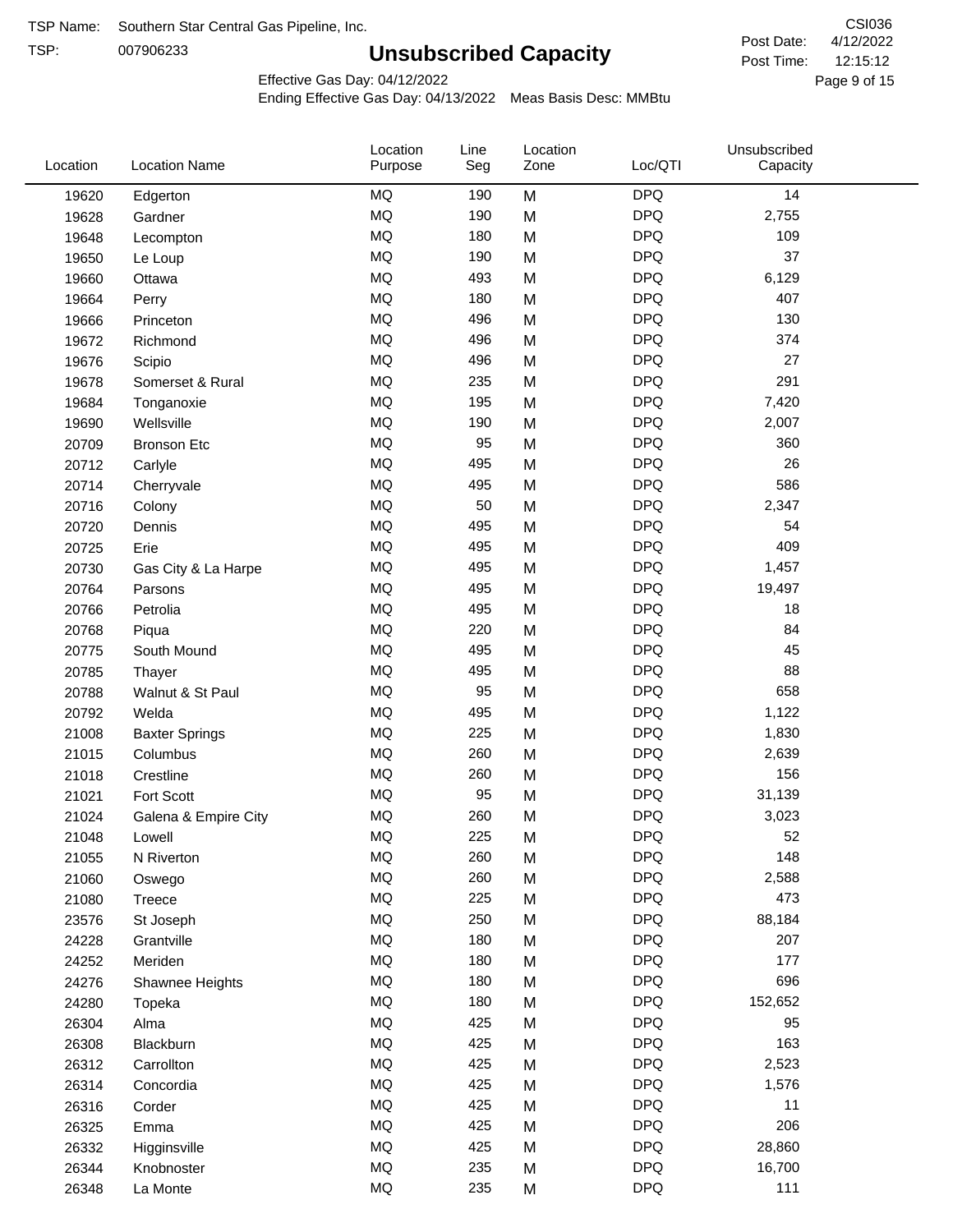TSP:

# **Unsubscribed Capacity**

4/12/2022 Page 10 of 15 12:15:12 CSI036 Post Date: Post Time:

Effective Gas Day: 04/12/2022

| Location | <b>Location Name</b>          | Location<br>Purpose | Line<br>Seg | Location<br>Zone | Loc/QTI    | Unsubscribed<br>Capacity |  |
|----------|-------------------------------|---------------------|-------------|------------------|------------|--------------------------|--|
| 26352    | Mt Leonard                    | <b>MQ</b>           | 425         | M                | <b>DPQ</b> | 167                      |  |
| 26356    | Norborne                      | MQ                  | 425         | M                | <b>DPQ</b> | 1,901                    |  |
| 26376    | Slater                        | MQ                  | 425         | M                | <b>DPQ</b> | 471                      |  |
| 26378    | <b>Sweet Springs</b>          | MQ                  | 425         | M                | <b>DPQ</b> | 584                      |  |
| 26392    | Warrensburg                   | MQ                  | 235         | M                | <b>DPQ</b> | 10,551                   |  |
| 26394    | Waverly                       | <b>MQ</b>           | 425         | M                | <b>DPQ</b> | 378                      |  |
| 27015    | <b>Belle Plaine</b>           | <b>MQ</b>           | 333         | ${\sf P}$        | <b>DPQ</b> | 150                      |  |
| 27020    | <b>Bentley</b>                | <b>MQ</b>           | 120         | ${\sf P}$        | <b>DPQ</b> | 217                      |  |
| 27035    | Derby                         | MQ                  | 120         | P                | <b>DPQ</b> | 7,759                    |  |
| 27040    | Andover                       | MQ                  | 300         | M                | <b>DPQ</b> | 166                      |  |
| 27050    | Haysville                     | MQ                  | 120         | ${\sf P}$        | <b>DPQ</b> | 9,455                    |  |
| 27060    | Mulvane                       | MQ                  | 120         | ${\sf P}$        | <b>DPQ</b> | 9,778                    |  |
| 27065    | Rose Hill                     | MQ                  | 295         | ${\sf P}$        | <b>DPQ</b> | 5,386                    |  |
| 27070    | Sedgwick                      | <b>MQ</b>           | 120         | P                | <b>DPQ</b> | 7,149                    |  |
| 27080    | Udall                         | <b>MQ</b>           | 333         | ${\sf P}$        | <b>DPQ</b> | 538                      |  |
| 27085    | <b>Valley Center</b>          | MQ                  | 120         | ${\sf P}$        | <b>DPQ</b> | 51,875                   |  |
| 27092    | Wichita                       | MQ                  | 120         | ${\sf P}$        | <b>DPQ</b> | 259,947                  |  |
| 29001    | Atchison                      | <b>MQ</b>           | 90          | M                | <b>DPQ</b> | 20,786                   |  |
| 29002    | Emporia                       | <b>MQ</b>           | 140         | M                | <b>DPQ</b> | 15,524                   |  |
| 29003    | Leavenworth                   | MQ                  | 195         | M                | <b>DPQ</b> | 14,939                   |  |
| 29005    | Effingham                     | MQ                  | 90          | M                | <b>DPQ</b> | 269                      |  |
| 30804    | Abbyville                     | <b>MQ</b>           | 130         | $\sf P$          | <b>DPQ</b> | 195                      |  |
| 34612    | Altamont                      | <b>MQ</b>           | 260         | M                | <b>DPQ</b> | 119                      |  |
| 35013    | Americus                      | <b>MQ</b>           | 140         | M                | <b>DPQ</b> | 31                       |  |
| 35515    | <b>ANR Alden</b>              | MQ                  | 490         | ${\sf P}$        | <b>DPQ</b> | 135,571                  |  |
| 36918    | Argonia                       | MQ                  | 120         | ${\sf P}$        | <b>DPQ</b> | 15                       |  |
| 37100    | Wynona                        | <b>MQ</b>           | 334         | ${\sf P}$        | <b>DPQ</b> | 287                      |  |
| 37118    | Hominy                        | <b>MQ</b>           | 357         | P                | <b>DPQ</b> | 91                       |  |
| 37172    | <b>Black Hills Hutchinson</b> | MQ                  | 130         | ${\sf P}$        | <b>DPQ</b> | 15,360                   |  |
| 37175    | EGT Jane - Delivery           | MQ                  | 423         | M                | <b>DPQ</b> | 216,201                  |  |
| 38021    | Auburn                        | MQ                  | 180         | M                | <b>DPQ</b> | 756                      |  |
| 38522    | <b>Avant Utilities</b>        | MQ                  | 357         | P                | <b>DPQ</b> | 157                      |  |
| 41709    | <b>Billings</b>               | MQ                  | 380         | ${\sf P}$        | <b>DPQ</b> | 2,032                    |  |
| 42915    | Springfield                   | $\sf{MQ}$           | 455         | M                | <b>DPQ</b> | 698,615                  |  |
| 44021    | Burlingame                    | $\sf{MQ}$           | 140         | M                | <b>DPQ</b> | 1,686                    |  |
| 44121    | Alfalfa City Ok               | MQ                  | 315         | ${\sf P}$        | <b>DPQ</b> | 394                      |  |
| 45301    | Cassoday                      | MQ                  | 140         | M                | <b>DPQ</b> | 0                        |  |
| 46608    | Chanute                       | MQ                  | 495         | M                | <b>DPQ</b> | 51,665                   |  |
| 46809    | Florence                      | MQ                  | 140         | M                | <b>DPQ</b> | 1,001                    |  |
| 47412    | Cleveland                     | $\sf{MQ}$           | 357         | ${\sf P}$        | <b>DPQ</b> | 1,569                    |  |
| 47641    | CIG Riner                     | MQ                  | 490         | ${\sf P}$        | <b>DPQ</b> | 62,965                   |  |
| 48015    | Bourbon County, KS            | MQ                  | 95          | M                | <b>DPQ</b> | 4,627                    |  |
| 48301    | Copan                         | MQ                  | 497         | ${\sf P}$        | <b>DPQ</b> | 358                      |  |
| 55502    | Danville                      | $\sf{MQ}$           | 120         | P                | <b>DPQ</b> | 166                      |  |
| 56601    | Denison                       | MQ                  | 90          | M                | <b>DPQ</b> | 79                       |  |
| 58518    | Drumright                     | MQ                  | 390         | ${\sf P}$        | <b>DPQ</b> | 4,485                    |  |
| 60706    | Peckham                       | MQ                  | 117         | M                | <b>DPQ</b> | 67                       |  |
| 62810    | Black Hills - Enterprise TB   | $\sf{MQ}$           | 130         | P                | <b>DPQ</b> | 990                      |  |
| 63919    | Eskridge                      | $\sf{MQ}$           | 140         | M                | <b>DPQ</b> | 820                      |  |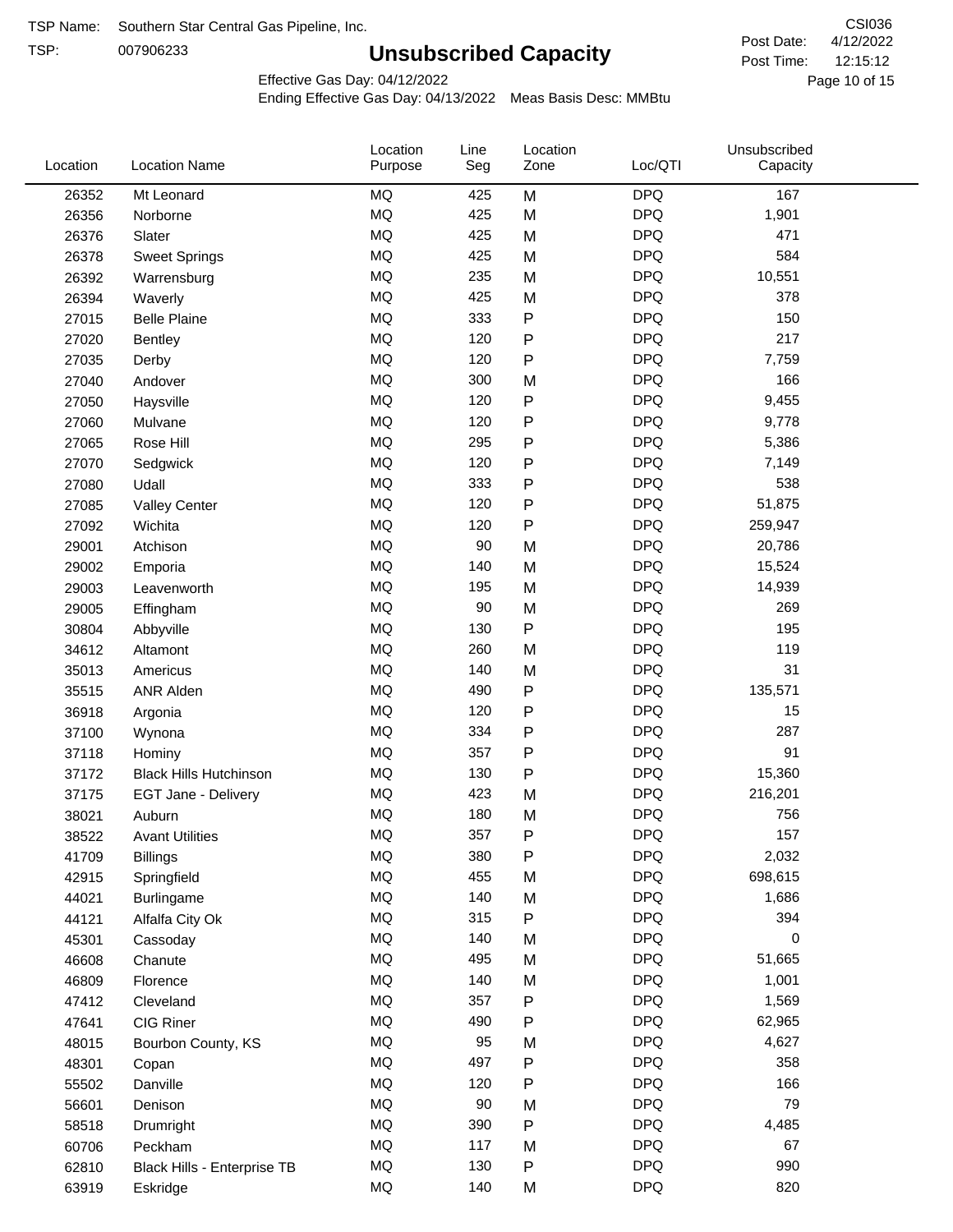TSP:

# **Unsubscribed Capacity**

4/12/2022 Page 11 of 15 12:15:12 CSI036 Post Date: Post Time:

Unsubscribed

Effective Gas Day: 04/12/2022

Location

Ending Effective Gas Day: 04/13/2022 Meas Basis Desc: MMBtu

Line

Location

| Location | <b>Location Name</b>         | Purpose   | Seg | Zone | Loc/QTI    | Capacity |  |
|----------|------------------------------|-----------|-----|------|------------|----------|--|
| 68015    | Ford                         | MQ        | 130 | P    | <b>DPQ</b> | 424      |  |
| 68518    | Freedom                      | MQ        | 315 | P    | <b>DPQ</b> | 12       |  |
| 70408    | Garnett KS                   | MQ        | 496 | M    | <b>DPQ</b> | 15,099   |  |
| 70610    | Gate                         | <b>MQ</b> | 315 | P    | <b>DPQ</b> | 63       |  |
| 74416    | Pocasset                     | <b>MQ</b> | 340 | P    | <b>DPQ</b> | 96       |  |
| 77118    | Granby                       | MQ        | 455 | M    | <b>DPQ</b> | 816      |  |
| 77308    | <b>Bonner Springs Ks</b>     | MQ        | 190 | M    | <b>DPQ</b> | 7,104    |  |
| 77512    | Eureka, Toronto & Neal       | MQ        | 140 | M    | <b>DPQ</b> | 2,306    |  |
| 77705    | Anthony                      | MQ        | 120 | P    | <b>DPQ</b> | 26,858   |  |
| 80312    | Hamilton Ks                  | MQ        | 140 | M    | <b>DPQ</b> | 445      |  |
| 80515    | Atmos - Strong Cty &         | MQ        | 140 | M    | <b>DPQ</b> | 27       |  |
| 83418    | Howard Ks                    | <b>MQ</b> | 498 | M    | <b>DPQ</b> | 3,629    |  |
| 84021    | Humboldt Ks                  | MQ        | 495 | M    | <b>DPQ</b> | 4,390    |  |
| 86717    | Iola Ks                      | <b>MQ</b> | 495 | M    | <b>DPQ</b> | 10,749   |  |
| 96108    | Black Hills - Lawrence       | MQ        | 180 | M    | <b>DPQ</b> | 45,466   |  |
| 96912    | Kechi Ks                     | MQ        | 120 | P    | <b>DPQ</b> | 150      |  |
| 97112    | Copeland                     | MQ        | 130 | P    | <b>DPQ</b> | 15,628   |  |
| 102512   | Lebo                         | MQ        | 493 | M    | <b>DPQ</b> | 273      |  |
| 103101   | Lenapah                      | MQ        | 225 | M    | <b>DPQ</b> | 249      |  |
| 104615   | Liberal                      | MQ        | 260 | M    | <b>DPQ</b> | 204      |  |
| 108119   | Ochelata                     | MQ        | 357 | P    | <b>DPQ</b> | 168      |  |
| 108221   | Washington                   | MQ        | 497 | P    | <b>DPQ</b> | 395      |  |
| 110412   | McLouth                      | MQ        | 170 | M    | <b>DPQ</b> | 113      |  |
| 110908   | Mannford                     | MQ        | 357 | Ρ    | <b>DPQ</b> | 456      |  |
| 113612   | Webb City, OK TB             | MQ        | 335 | Ρ    | <b>DPQ</b> | 317      |  |
| 113713   | Osage City Ok                | MQ        | 357 | Ρ    | <b>DPQ</b> | 239      |  |
| 113812   | Clinton & Leeton             | MQ        | 235 | M    | <b>DPQ</b> | 21,928   |  |
| 113852   | Marshall                     | <b>MQ</b> | 425 | M    | <b>DPQ</b> | 14,581   |  |
| 113856   | Nevada                       | MQ        | 95  | M    | <b>DPQ</b> | 9,333    |  |
| 113864   | <b>Platte City</b>           | MQ        | 250 | M    | <b>DPQ</b> | 2,890    |  |
| 113872   | Lexington-Richmond-Henrietta | MQ        | 425 | M    | <b>DPQ</b> | 3,022    |  |
| 113876   | Sedalia                      | MQ        | 235 | M    | <b>DPQ</b> | 26,188   |  |
| 113880   | <b>Tracy</b>                 | $\sf{MQ}$ | 250 | M    | <b>DPQ</b> | 135      |  |
| 113892   | Weston                       | MQ        | 250 | M    | <b>DPQ</b> | 1,140    |  |
| 118121   | Mulberry                     | MQ        | 260 | M    | <b>DPQ</b> | 239      |  |
| 118321   | Mulhall                      | MQ        | 400 | P    | <b>DPQ</b> | 150      |  |
| 120000   | Spire                        | MQ        | 235 | M    | <b>DPQ</b> | 13,115   |  |
| 121110   | Neodesha                     | MQ        | 495 | M    | <b>DPQ</b> | 6,410    |  |
| 121315   | Neosho Rapids                | MQ        | 493 | M    | <b>DPQ</b> | 289      |  |
| 121415   | <b>NGPL Barton</b>           | MQ        | 490 | Ρ    | <b>DPQ</b> | 184,224  |  |
| 121515   | <b>NGPL Ford</b>             | MQ        | 130 | Ρ    | <b>DPQ</b> | 269,500  |  |
| 122715   | Afton-Fairland-Grove-Jay     | MQ        | 225 | M    | <b>DPQ</b> | 6,793    |  |
| 122915   | Norwich                      | MQ        | 120 | Ρ    | <b>DPQ</b> | 124      |  |
| 125315   | Oilton                       | MQ        | 357 | Ρ    | <b>DPQ</b> | 1,130    |  |
| 129311   | <b>ONG Harper County</b>     | MQ        | 315 | Ρ    | <b>DPQ</b> | 7,083    |  |
| 129712   | Olivet                       | MQ        | 493 | M    | <b>DPQ</b> | 24       |  |
| 130001   | Orlando                      | MQ        | 400 | P    | <b>DPQ</b> | 219      |  |
| 132018   | Oronogo                      | MQ        | 450 | M    | <b>DPQ</b> | 256      |  |
| 132519   | Osage City Ks                | MQ        | 140 | M    | <b>DPQ</b> | 3,551    |  |
|          |                              |           |     |      |            |          |  |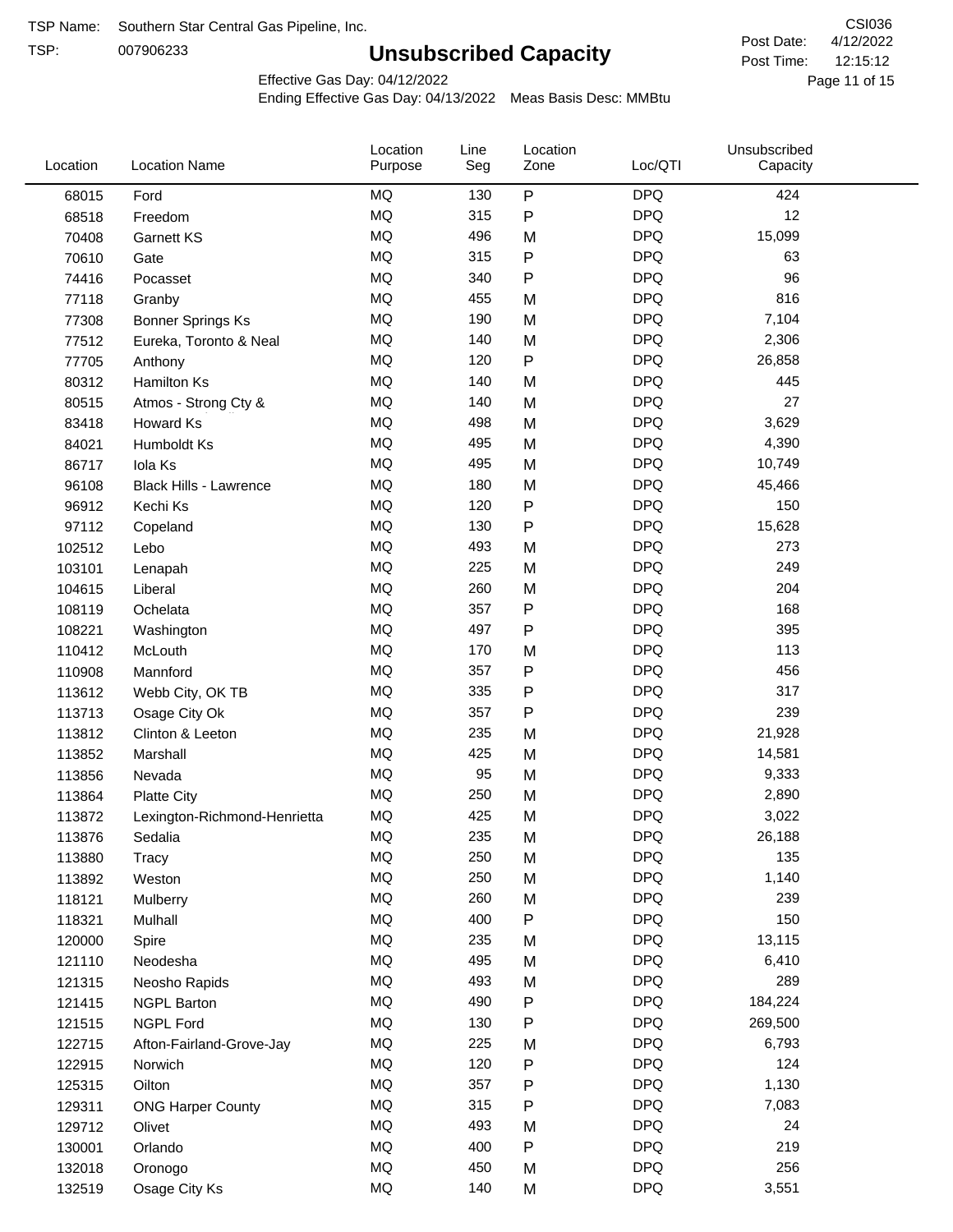TSP:

# **Unsubscribed Capacity**

4/12/2022 Page 12 of 15 12:15:12 CSI036 Post Date: Post Time:

Effective Gas Day: 04/12/2022

| Location | <b>Location Name</b>             | Location<br>Purpose | Line<br>Seg | Location<br>Zone | Loc/QTI    | Unsubscribed<br>Capacity |  |
|----------|----------------------------------|---------------------|-------------|------------------|------------|--------------------------|--|
| 135533   | PEPL Princeton                   | <b>MQ</b>           | 496         | M                | <b>DPQ</b> | 106,178                  |  |
| 135808   | Partridge                        | MQ                  | 130         | P                | <b>DPQ</b> | 134                      |  |
| 136701   | <b>Black Hills Reno</b>          | MQ                  | 130         | P                | <b>DPQ</b> | 12,912                   |  |
| 137550   | <b>Black Hills South Wichita</b> | <b>MQ</b>           | 120         | P                | <b>DPQ</b> | 18,975                   |  |
| 139712   | Plattsburg                       | <b>MQ</b>           | 250         | M                | <b>DPQ</b> | 1,764                    |  |
| 145950   | Merino                           | <b>MQ</b>           | 490         | P                | <b>DPQ</b> | 156                      |  |
| 150418   | Ramona                           | MQ                  | 357         | Ρ                | <b>DPQ</b> | 396                      |  |
| 151525   | Reading                          | <b>MQ</b>           | 140         | M                | <b>DPQ</b> | 20                       |  |
| 154501   | Nelagoney                        | MQ                  | 334         | $\mathsf{P}$     | <b>DPQ</b> | 179                      |  |
| 157025   | Severy                           | <b>MQ</b>           | 498         | M                | <b>DPQ</b> | 142                      |  |
| 163100   | Superior                         | <b>MQ</b>           | 265         | M                | <b>DPQ</b> | 336                      |  |
| 164725   | Sylvia                           | <b>MQ</b>           | 130         | P                | <b>DPQ</b> | 141                      |  |
| 168112   | Transwestern Canadian - Del.     | <b>MQ</b>           | 458         | P                | <b>DPQ</b> | 230,000                  |  |
| 168612   | Chetopa & Rural                  | MQ                  | 260         | M                | <b>DPQ</b> | 678                      |  |
| 168620   | Edna & Bartlett                  | MQ                  | 260         | M                | <b>DPQ</b> | 248                      |  |
| 172812   | Conner Area                      | MQ                  | 195         | M                | <b>DPQ</b> | 139                      |  |
| 172820   | Easton & Lowemont                | MQ                  | 195         | M                | <b>DPQ</b> | 223                      |  |
| 172822   | Savonburg & Elsmore              | MQ                  | 95          | M                | <b>DPQ</b> | 600                      |  |
| 172828   | <b>Fall River</b>                | <b>MQ</b>           | 498         | M                | <b>DPQ</b> | 378                      |  |
| 172832   | Galesburg                        | <b>MQ</b>           | 495         | M                | <b>DPQ</b> | 191                      |  |
| 172834   | Atmos Energy - Olathe            | <b>MQ</b>           | 190         | M                | <b>DPQ</b> | 23,240                   |  |
| 172836   | Havana                           | <b>MQ</b>           | 117         | M                | <b>DPQ</b> | 54                       |  |
| 172838   | Hillsdale                        | <b>MQ</b>           | 235         | M                | <b>DPQ</b> | 202                      |  |
| 172844   | Jarbalo                          | <b>MQ</b>           | 170         | M                | <b>DPQ</b> | 146                      |  |
| 172848   | Kickapoo                         | <b>MQ</b>           | 250         | M                | <b>DPQ</b> | 241                      |  |
| 172855   | Liberty                          | <b>MQ</b>           | 260         | M                | <b>DPQ</b> | 2,880                    |  |
| 172857   | Linwood                          | <b>MQ</b>           | 195         | M                | <b>DPQ</b> | 330                      |  |
| 172860   | Mc Cune                          | MQ                  | 260         | M                | <b>DPQ</b> | 242                      |  |
| 172862   | Moorehead                        | <b>MQ</b>           | 495         | M                | <b>DPQ</b> | 32                       |  |
| 172864   | Moorehead Rural                  | <b>MQ</b>           | 495         | M                | <b>DPQ</b> | 1,014                    |  |
| 172866   | Mound Valley                     | <b>MQ</b>           | 260         | M                | <b>DPQ</b> | 101                      |  |
| 172870   | Niotaze                          | MQ                  | 117         | M                | <b>DPQ</b> | 351                      |  |
| 172880   | <b>Pleasant Valley</b>           | MQ                  | 180         | M                | <b>DPQ</b> | 24                       |  |
| 172885   | Reno Area                        | MQ                  | 195         | M                | <b>DPQ</b> | 36                       |  |
| 172892   | Wyandotte                        | MQ                  | 190         | M                | <b>DPQ</b> | 10,018                   |  |
| 172944   | Coffeyville Area                 | <b>MQ</b>           | 260         | M                | <b>DPQ</b> | 138,016                  |  |
| 173214   | Uniontown                        | MQ                  | 95          | M                | <b>DPQ</b> | 276                      |  |
| 176819   | Viola                            | MQ                  | 120         | Ρ                | <b>DPQ</b> | 120                      |  |
| 180311   | Wakita                           | MQ                  | 315         | Ρ                | <b>DPQ</b> | 74                       |  |
| 181013   | Walton                           | MQ                  | 140         | M                | <b>DPQ</b> | 138                      |  |
| 181715   | Wann                             | MQ                  | 225         | M                | <b>DPQ</b> | 65                       |  |
| 223001   | Atchison Eng Defense Ind Plt     | MQ                  | 90          | M                | <b>DPQ</b> | 137                      |  |
| 224501   | <b>ICI Chemical Plant</b>        | $\sf{MQ}$           | 450         | M                | <b>DPQ</b> | 1,880                    |  |
| 225001   | Augusta Sewage Plant             | MQ                  | 295         | P                | <b>DPQ</b> | 63                       |  |
| 243501   | <b>Beech Aircraft Plant</b>      | MQ                  | 120         | Ρ                | <b>DPQ</b> | 5,725                    |  |
| 253001   | Roenbaugh Lease Irrigation       | MQ                  | 130         | Ρ                | <b>DPQ</b> | 107                      |  |
| 266001   | Boeing No 2 Plant                | MQ                  | 120         | P                | <b>DPQ</b> | 16,419                   |  |
| 274001   | Pleasant Valley Irr.             | MQ                  | 130         | P                | <b>DPQ</b> | 233                      |  |
| 285501   | <b>Buildex Haydite Plant</b>     | MQ                  | 250         | M                | <b>DPQ</b> | 8,075                    |  |
|          |                                  |                     |             |                  |            |                          |  |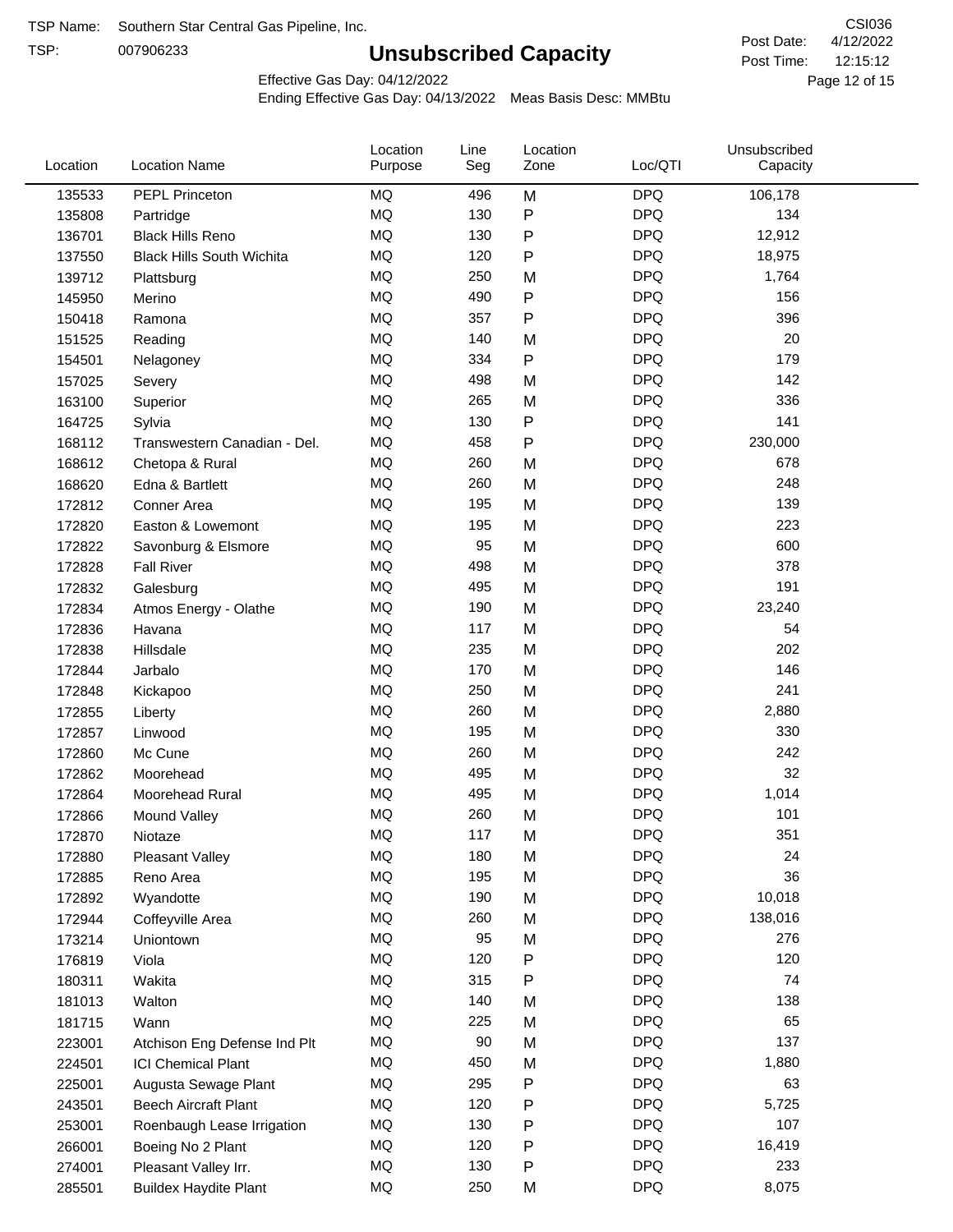TSP:

# **Unsubscribed Capacity**

4/12/2022 Page 13 of 15 12:15:12 CSI036 Post Date: Post Time:

Effective Gas Day: 04/12/2022

| Location | <b>Location Name</b>             | Location<br>Purpose | Line<br>Seg | Location<br>Zone | Loc/QTI    | Unsubscribed<br>Capacity |  |
|----------|----------------------------------|---------------------|-------------|------------------|------------|--------------------------|--|
| 290301   | So Ks & Ok Rr Depot Store &      | MQ                  | 177         | M                | <b>DPQ</b> | 2                        |  |
| 297501   | Cargill Salt                     | MQ                  | 315         | P                | <b>DPQ</b> | 639                      |  |
| 298001   | Carlson Prodts Mfg Plant         | MQ                  | 120         | P                | <b>DPQ</b> | 185                      |  |
| 303701   | Central Plain Feedyard           | MQ                  | 315         | P                | <b>DPQ</b> | 151                      |  |
| 310001   | Church SW Irrigation             | MQ                  | 130         | P                | <b>DPQ</b> | 60                       |  |
| 329401   | Phillips 66 Ponca City Refinery  | MQ                  | 335         | $\mathsf{P}$     | <b>DPQ</b> | 10,000                   |  |
| 332501   | Lawrence Plt Atmos               | MQ                  | 195         | M                | <b>DPQ</b> | 64,427                   |  |
| 334101   | Copeland RE Irrigation           | MQ                  | 130         | P                | <b>DPQ</b> | 60                       |  |
| 354001   | Derstein Irrigation              | MQ                  | 130         | P                | <b>DPQ</b> | 60                       |  |
| 355001   | Detrixhe S Irrigation            | MQ                  | 458         | P                | <b>DPQ</b> | 66                       |  |
| 363001   | Wilroads Irrigation              | MQ                  | 130         | P                | <b>DPQ</b> | 534                      |  |
| 378501   | <b>Empire Riverton</b>           | MQ                  | 260         | M                | <b>DPQ</b> | 32,727                   |  |
| 378502   | <b>Empire Energy Center</b>      | MQ                  | 455         | M                | <b>DPQ</b> | 99,068                   |  |
| 378503   | <b>Empire Stateline South</b>    | MQ                  | 260         | M                | <b>DPQ</b> | 35,000                   |  |
| 378504   | <b>Empire Stateline North</b>    | MQ                  | 260         | M                | <b>DPQ</b> | 61,589                   |  |
| 383501   | <b>FMC Chemical Plant</b>        | MQ                  | 195         | M                | <b>DPQ</b> | 4,709                    |  |
| 385001   | Farley Machine Shop              | MQ                  | 45          | $\mathsf{P}$     | <b>DPQ</b> | 61                       |  |
| 387001   | <b>PCS Phosphate</b>             | MQ                  | 260         | M                | <b>DPQ</b> | 1,255                    |  |
| 388001   | Dodge City Plt Koch Nitrogen     | MQ                  | 130         | P                | <b>DPQ</b> | 53,235                   |  |
| 411501   | Gaines FD Burkett Lease          | MQ                  | 140         | M                | <b>DPQ</b> | 262                      |  |
| 428601   | Glacier Mckee-Miller-Thrall-Ma   | MQ                  | 140         | M                | <b>DPQ</b> | 126                      |  |
| 433001   | Goodyear Topeka Tire Plant       | MQ                  | 180         | M                | <b>DPQ</b> | 5,724                    |  |
| 435501   | <b>Gospel Church Building</b>    | MQ                  | 195         | M                | <b>DPQ</b> | 2                        |  |
| 441300   | Kansas Hugoton                   | 7S                  | 130         | $\mathsf{P}$     | SGQ        | 54,555                   |  |
| 442350   | Sedalia @ Ottawa                 | 7S                  | 235         | M                | SGQ        | 904                      |  |
| 442351   | Little Mo                        | 7S                  | 235         | M                | SGQ        | 0                        |  |
| 443150   | <b>Straight Blackwell</b>        | 7S                  | 315         | P                | SGQ        | 0                        |  |
| 443151   | Waynoka Lateral                  | 7S                  | 315         | P                | SGQ        | 102,337                  |  |
| 443152   | Straight Blackwell @ Beaver      | 7S                  | 315         | P                | SGQ        | 47,725                   |  |
| 443800   | <b>Edmond Blackwell</b>          | 7S                  | 380         | P                | SGQ        | 839                      |  |
| 443851   | <b>LS385 Delivery Constraint</b> | 7S                  | 385         | Ρ                | SGQ        | 134,541                  |  |
| 444001   | West Edmond                      | 7S                  | 400         | P                | SGQ        | 2,440                    |  |
| 444003   | South Maysville Delivery         | 7S                  | 400         | P                | SGQ        | 105,412                  |  |
| 444550   | Saginaw CS Area Deliveries       | 7S                  | 455         | M                | SGQ        | 71,239                   |  |
| 444580   | Canadian Blackwell               | 7S                  | 458         | P                | SGQ        | 0                        |  |
| 444581   | Canadian Blackwell @             | 7S                  | 458         | P                | SGQ        | 118,611                  |  |
| 444582   | Canadian Blackwell @ Mutual      | 7S                  | 458         | P                | SGQ        | 0                        |  |
| 444901   | <b>Rawlins Hesston Delivery</b>  | 7S                  | 490         | P                | SGQ        | 121,424                  |  |
| 444902   | <b>Riner Delivery</b>            | 7S                  | 490         | P                | SGQ        | 184,693                  |  |
| 445538   | Montezuma CS                     | MV                  | 130         | P                | <b>MLQ</b> | 56,201                   |  |
| 445569   | <b>Riner CS</b>                  | MV                  | 490         | P                | <b>MLQ</b> | 1,000                    |  |
| 445577   | Levant CS                        | MV                  | 490         | P                | <b>MLQ</b> | 1,384                    |  |
| 449003   | Edmond CS w/o OK                 | MV                  | 400         | P                | <b>MLQ</b> | 1,763                    |  |
| 462001   | <b>Heartland Cement Plant</b>    | MQ                  | 495         | M                | <b>DPQ</b> | 1,046                    |  |
| 465001   | Herzog Cont                      | MQ                  | 250         | M                | <b>DPQ</b> | 3,000                    |  |
| 495501   | Kanopolis Salt Plt Independent   | MQ                  | 265         | M                | <b>DPQ</b> | 61                       |  |
| 519501   | Richie/Ripley                    | MQ                  | 120         | $\mathsf{P}$     | <b>DPQ</b> | 448                      |  |
| 522502   | Lawrence Power Plt               | MQ                  | 180         | M                | <b>DPQ</b> | 138,069                  |  |
| 526001   | Ks Pen Boiler                    | MQ                  | 195         | M                | <b>DPQ</b> | 805                      |  |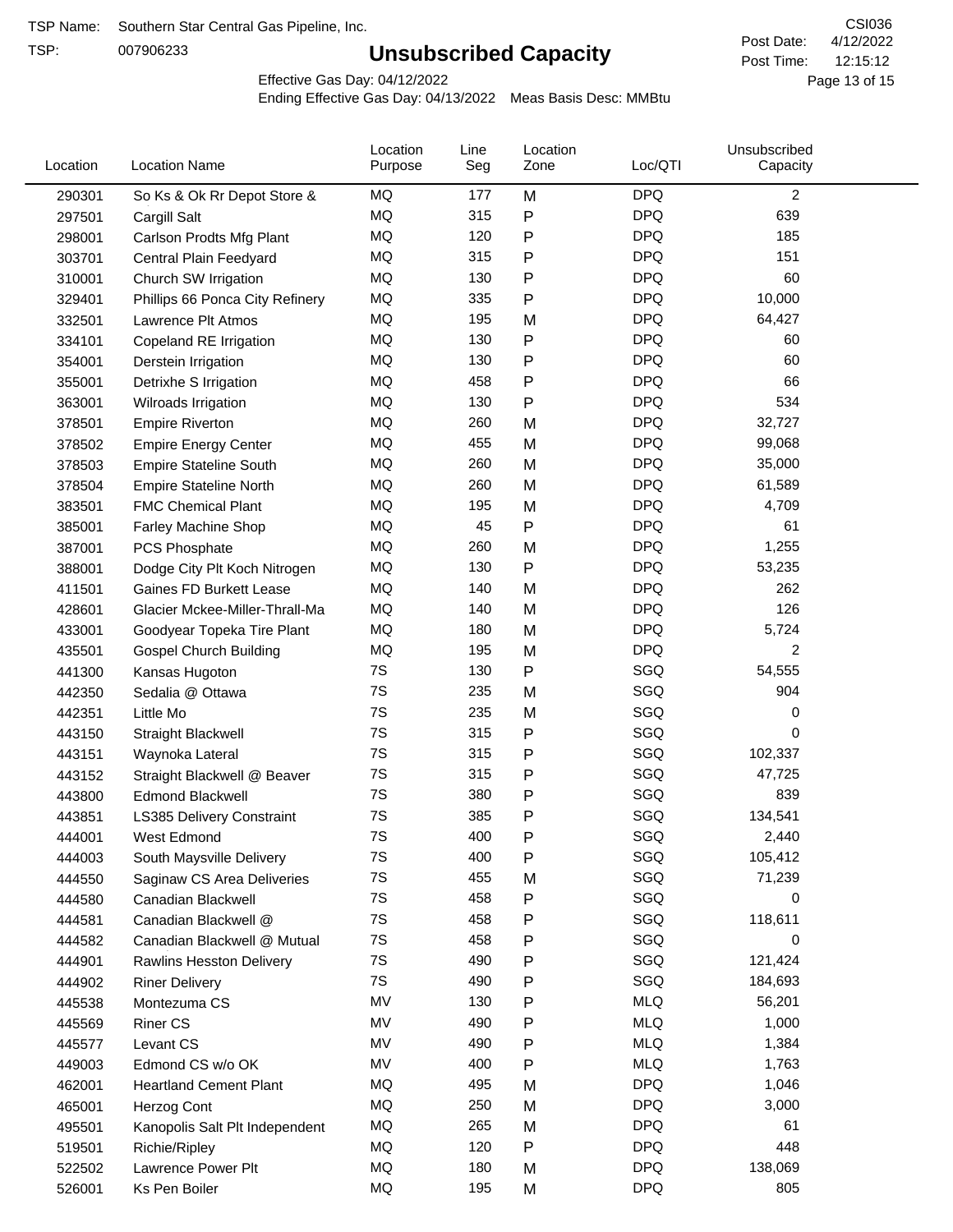TSP:

# **Unsubscribed Capacity**

4/12/2022 Page 14 of 15 12:15:12 CSI036 Post Date: Post Time:

Effective Gas Day: 04/12/2022

| Location | <b>Location Name</b>                     | Location<br>Purpose | Line<br>Seg | Location<br>Zone | Loc/QTI    | Unsubscribed<br>Capacity |  |
|----------|------------------------------------------|---------------------|-------------|------------------|------------|--------------------------|--|
| 526201   | Ks Pen Kitchen                           | MQ                  | 195         | M                | <b>DPQ</b> | 626                      |  |
| 527502   | <b>Black Hills- Lawrence Service</b>     | MQ                  | 195         | M                | <b>DPQ</b> | 46                       |  |
| 527701   | <b>Black Hills- Matfield Green</b>       | <b>MQ</b>           | 140         | M                | <b>DPQ</b> | 61                       |  |
| 527702   | <b>Black Hills- Towanda Service</b>      | MQ                  | 300         | M                | <b>DPQ</b> | 48                       |  |
| 527704   | <b>Black Hills-Wellington</b>            | MQ                  | 333         | P                | <b>DPQ</b> | 48                       |  |
| 527705   | <b>Black Hills- Belle Plaine Service</b> | MQ                  | 333         | P                | <b>DPQ</b> | 84                       |  |
| 527706   | <b>Black Hills- S Wichita</b>            | <b>MQ</b>           | 120         | P                | <b>DPQ</b> | 5                        |  |
| 541001   | Kimmi Lumber Sawmill                     | MQ                  | 90          | M                | <b>DPQ</b> | 137                      |  |
| 544101   | Knight Feedlot                           | MQ                  | 265         | M                | <b>DPQ</b> | 138                      |  |
| 545801   | Jayhawk Chemical Plant                   | MQ                  | 260         | M                | <b>DPQ</b> | 2,313                    |  |
| 560001   | Leavenworth Co Shop Heating              | MQ                  | 195         | M                | <b>DPQ</b> | 10                       |  |
| 571001   | <b>Bunge Milling Grain Dryer</b>         | MQ                  | 90          | M                | <b>DPQ</b> | 2,354                    |  |
| 588701   | Lyons Wtr Pump Station                   | MQ                  | 45          | P                | <b>DPQ</b> | 61                       |  |
| 592501   | <b>MEC Machine Shop</b>                  | MQ                  | 177         | M                | <b>DPQ</b> | 186                      |  |
| 620001   | Langdon Pump Station                     | MQ                  | 130         | P                | <b>DPQ</b> | 1,000                    |  |
| 630204   | Ralph Green Powerplant                   | MQ                  | 235         | M                | <b>DPQ</b> | 19,500                   |  |
| 633001   | Mo State School Higginsville             | MQ                  | 425         | M                | <b>DPQ</b> | 164                      |  |
| 640001   | Monarch Humboldt Cem Plt                 | MQ                  | 495         | M                | <b>DPQ</b> | 8,127                    |  |
| 654101   | Mull Farms Irrigation                    | MQ                  | 130         | P                | <b>DPQ</b> | 186                      |  |
| 707001   | Oxford Alfala Dehy Plant                 | MQ                  | 333         | Ρ                | <b>DPQ</b> | 647                      |  |
| 709501   | <b>ONEOK Hutchinson Frac Plt</b>         | MQ                  | 130         | P                | <b>DPQ</b> | 11,186                   |  |
| 719001   | Petrolite Wax Refinery                   | MQ                  | 357         | Ρ                | <b>DPQ</b> | 4,930                    |  |
| 720001   | Woolaroc Lodge Phillips F                | MQ                  | 357         | P                | <b>DPQ</b> | 168                      |  |
| 725001   | Harrisonville Prod Phillips Pp           | MQ                  | 235         | M                | <b>DPQ</b> | 1,414                    |  |
| 725602   | Wichita Pump Sta Phillips Ppl            | MQ                  | 120         | P                | <b>DPQ</b> | 641                      |  |
| 731001   | Pines Int'l Dehy Plant                   | <b>MQ</b>           | 195         | M                | <b>DPQ</b> | 273                      |  |
| 739001   | Danny D. & Susan J. Post                 | MQ                  | 130         | Ρ                | <b>DPQ</b> | 60                       |  |
| 753501   | Quivira Country Club House               | MQ                  | 190         | M                | <b>DPQ</b> | 121                      |  |
| 753701   | <b>ONEOK Medford</b>                     | MQ                  | 458         | P                | <b>DPQ</b> | 44,700                   |  |
| 813001   | Wineteer School 260                      | MQ                  | 295         | P                | <b>DPQ</b> | 203                      |  |
| 813401   | Grant School 497                         | MQ                  | 195         | M                | <b>DPQ</b> | 45                       |  |
| 815401   | Minneha Grade School 259                 | MQ                  | 120         | P                | <b>DPQ</b> | 185                      |  |
| 846001   | Smith D Irrigation                       | MQ                  | 265         | M                | <b>DPQ</b> | 61                       |  |
| 850001   | Snook M Irrigation                       | MQ                  | 130         | P                | <b>DPQ</b> | 44                       |  |
| 865001   | Southwest Elect Mfg Plant                | MQ                  | 400         | P                | <b>DPQ</b> | 394                      |  |
| 875001   | Stahl Spec Aluminum Alloy                | MQ                  | 235         | M                | <b>DPQ</b> | 4,936                    |  |
| 877001   | St Dept Boys Indust School               | MQ                  | 180         | M                | <b>DPQ</b> | 407                      |  |
| 910001   | <b>Total Ark City Oil Refinery</b>       | MQ                  | 333         | M                | <b>DPQ</b> | 203                      |  |
| 926501   | Urschel DR Irrigation                    | MQ                  | 458         | P                | <b>DPQ</b> | 256                      |  |
| 928001   | Mcconnell Air Force Base                 | MQ                  | 295         | P                | <b>DPQ</b> | 7,803                    |  |
| 929201   | Ft. Leavenworth Army Base                | MQ                  | 250         | M                | <b>DPQ</b> | 18,888                   |  |
| 932001   | Leavenworth Penitentiary                 | MQ                  | 250         | M                | <b>DPQ</b> | 3,206                    |  |
| 934201   | Va Admin Center                          | MQ                  | 195         | M                | <b>DPQ</b> | 6,827                    |  |
| 962001   | Sunflower Electric - Judson              | MQ                  | 130         | P                | <b>DPQ</b> | 70,924                   |  |
| 990001   | Yost LM Irrigation                       | MQ                  | 265         | M                | <b>DPQ</b> | 61                       |  |
| 999000   | PMI - Prod to Mkt Interface              | MQ                  | 909         | P                | <b>DPQ</b> | 0                        |  |
| 999000   | PMI - Prod to Mkt Interface              | M <sub>2</sub>      | 909         | M                | <b>RPQ</b> | 0                        |  |
| 999001   | Rawlins-Hesston P/M Interface            | $\sf{MQ}$           | 490         | P                | <b>DPQ</b> | 180,938                  |  |
| 999001   | Rawlins-Hesston P/M Interface            | M <sub>2</sub>      | 490         | M                | <b>RPQ</b> | 180,938                  |  |
|          |                                          |                     |             |                  |            |                          |  |